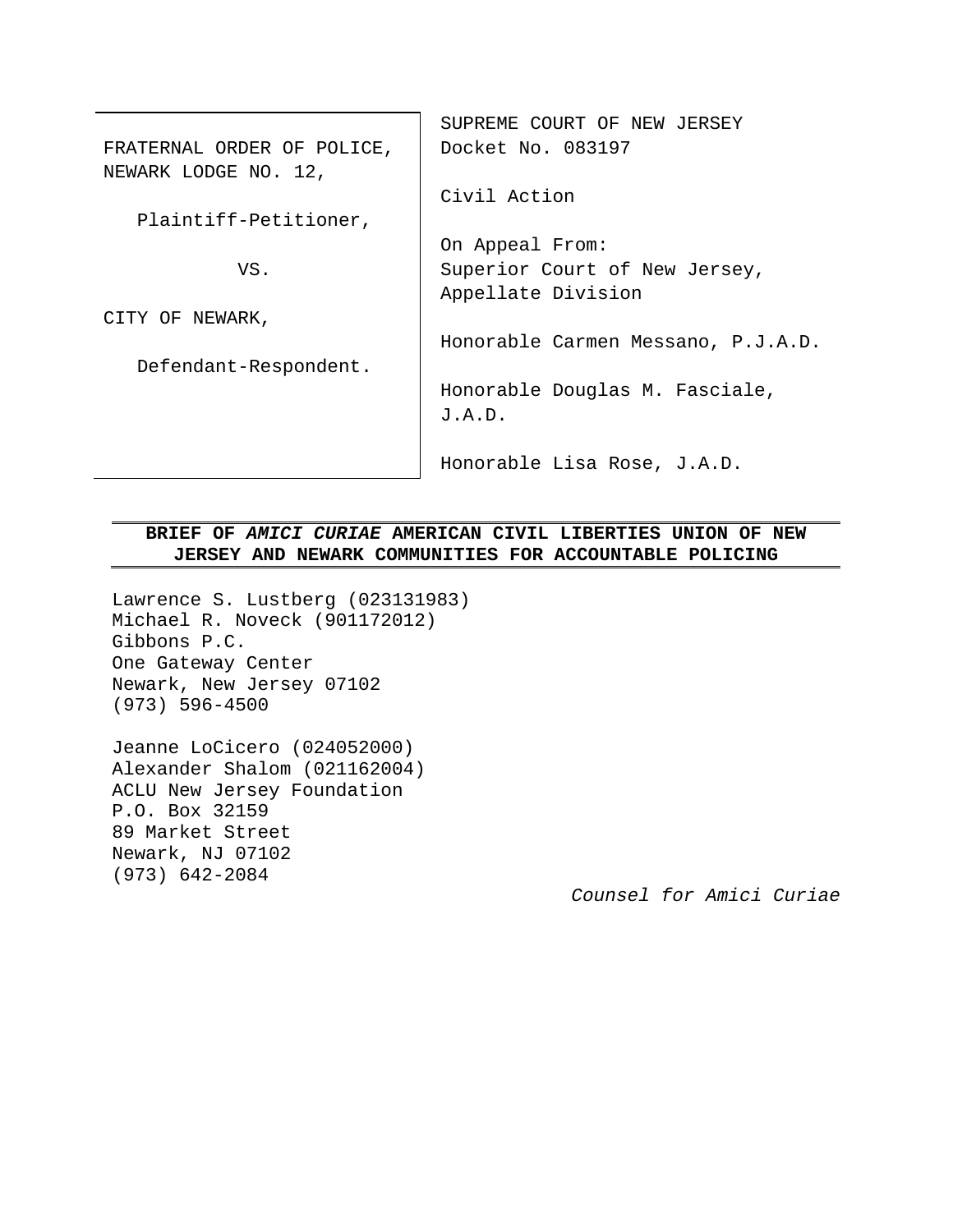# **TABLE OF CONTENTS**

|     |                |                                                                                                                                                                                     | Page |
|-----|----------------|-------------------------------------------------------------------------------------------------------------------------------------------------------------------------------------|------|
|     |                |                                                                                                                                                                                     |      |
|     |                |                                                                                                                                                                                     |      |
|     |                |                                                                                                                                                                                     |      |
|     |                |                                                                                                                                                                                     |      |
|     |                | STATEMENT OF FACTS AND PROCEDURAL HISTORY 6                                                                                                                                         |      |
| Ι.  |                | Newark Responds To A Scathing DOJ Report By Creating a                                                                                                                              |      |
|     | Α.             |                                                                                                                                                                                     |      |
|     | B.             |                                                                                                                                                                                     |      |
| II. |                | Chancery Division Proceedings 12                                                                                                                                                    |      |
|     |                | III. Appellate Division Proceedings 13                                                                                                                                              |      |
|     |                |                                                                                                                                                                                     |      |
| I.  |                | The Ordinance Does Not Conflict with N.J.S.A. 40A:14-                                                                                                                               |      |
|     | Α.             | The Statutory Text and History Show That N.J.S.A.<br>40A:14-118 Is Only a Limited Constraint on<br>Municipal Authority over the Day-To-Day Functions<br>of the Police Department 19 |      |
|     | B.             | The Ordinance Does Not Improperly Intrude on the<br>Police Chief's Authority over Day-to-Day                                                                                        |      |
|     |                |                                                                                                                                                                                     |      |
|     | $\mathsf{C}$ . | The Unnumbered Paragraph at the End of N.J.S.A.<br>40A:14-118 Does Not Restrict Municipal Power to<br>Conduct Oversight of Police Departments 25                                    |      |
| II. |                | Neither N.J.S.A. 40A:14-181 Nor the Attorney General's<br>Internal Affairs Guidelines Preempt the Ordinance 30                                                                      |      |
|     | Α.             | The Ordinance Is Not Preempted Because N.J.S.A.<br>40A:14-181 Governs Law Enforcement Agencies, Not<br>Separate Municipal Entities 33                                               |      |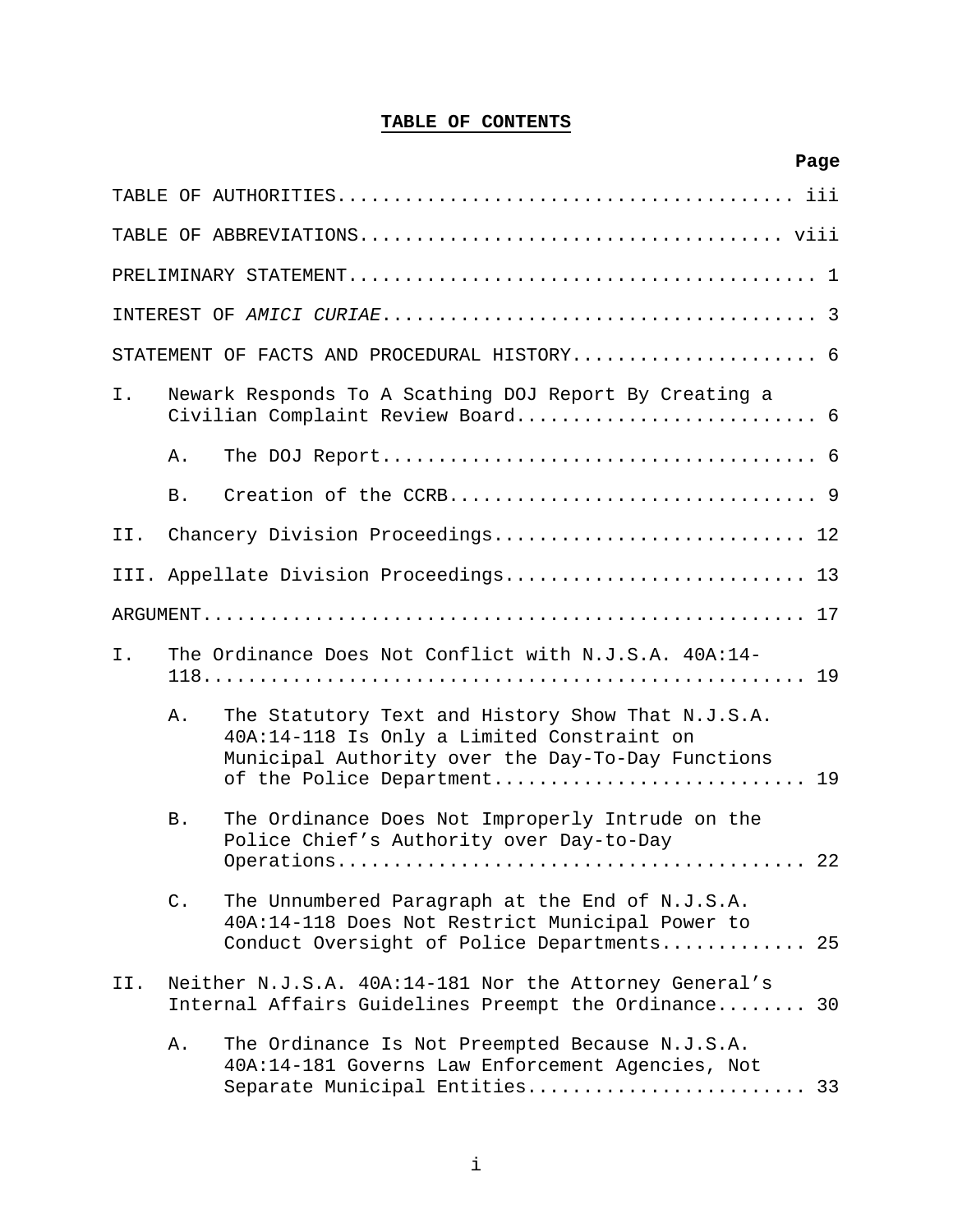# Table of Contents (continued)

# **Page**

|                                                            | Β.        | Because the AG Cannot Control the CCRB, the<br>Conflicts Between the IAPP and the Ordinance<br>Cannot Invalidate the CCRB 37 |  |
|------------------------------------------------------------|-----------|------------------------------------------------------------------------------------------------------------------------------|--|
|                                                            |           | $1$ .<br>The IAPP cannot preclude the CCRB from<br>conducting an investigation parallel with an<br>IA investigation39        |  |
|                                                            |           | The "inherent conflicts" restrictions of the<br>2.1<br>IAPP are overbroad and sweep beyond this<br>Court's jurisprudence43   |  |
|                                                            |           | 3.<br>The IAPP's requirement that CCRB members and<br>staff pass a criminal history check is<br>unauthorized by law45        |  |
|                                                            |           | III. The Ordinance Properly Provides the CCRB With Subpoena<br>Power As a Necessary Component of Its Investigative           |  |
| The Ordinance Does Not Violate Police Officers' Due<br>IV. |           |                                                                                                                              |  |
|                                                            | Α.        | The Ordinance Does Not Abridge Officers' Due<br>Proces Rights in Disciplinary Proceedings 55                                 |  |
|                                                            | <b>B.</b> | There Are No Facial Due Process Violations<br>Arising out of the CCRB's Membership 58                                        |  |
|                                                            |           |                                                                                                                              |  |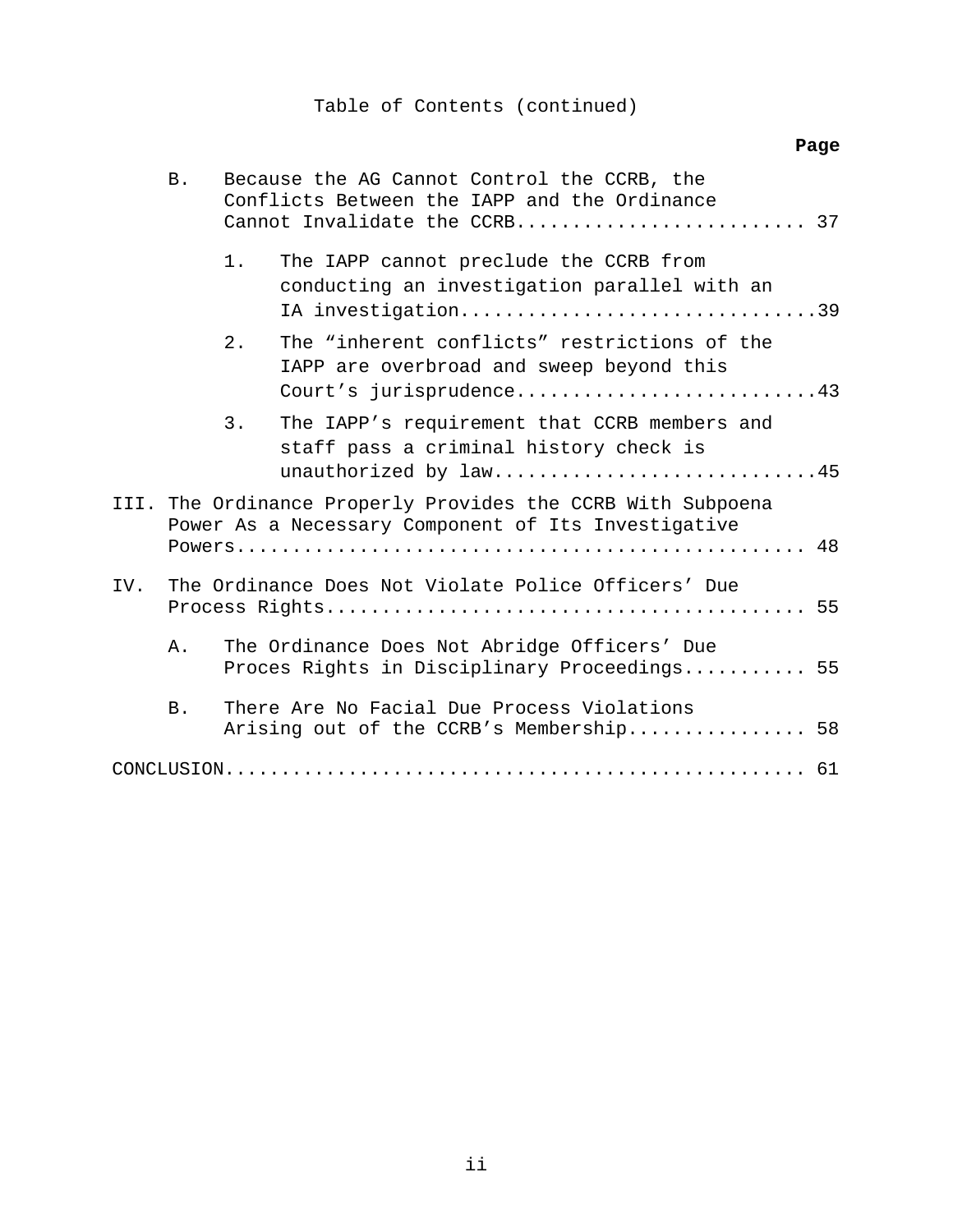# **TABLE OF AUTHORITIES**

### **Cases**

| In re Att'y Gen.'s "Directive on Exit Polling: Media<br>and Non-Partisan Interest Grps.," issued July 18,                                              |
|--------------------------------------------------------------------------------------------------------------------------------------------------------|
| In re Bevill, Bressler & Schulman Asset Mgmt. Corp.,                                                                                                   |
| Brunetti v. Borough of New Milford,                                                                                                                    |
| In re Carberry,                                                                                                                                        |
| City of Jersey City v. Jersey City PBA,<br>154 N.J. 555 (1998) 40, 55, 59                                                                              |
| City of Newark v. Benjamin, 144 N.J. Super. 58 (Ch.<br>Div. 1976), aff'd, 144 N.J. Super. 389 (App. Div.),<br>aff'd, 75 N.J. 311 (1978) 16, 49, 53, 54 |
| In re $D.J.B.,$                                                                                                                                        |
| Div. of Youth & Family Servs. v. V.J.,<br>386 N.J. Super. 71 (Ch. Div. 2004) 41                                                                        |
| Doe v. Poritz,                                                                                                                                         |
| Dolan v. City of E. Orange,<br>287 N.J. Super. 136 (App. Div. 1996) 58                                                                                 |
| Dome Realty, Inc. v. City of Paterson,                                                                                                                 |
| Falcone v. De Furia,<br>103 N.J. 219 (1986) 20, 22, 24, 28                                                                                             |
| Fed. Trade Comm'n v. Cement Inst.,                                                                                                                     |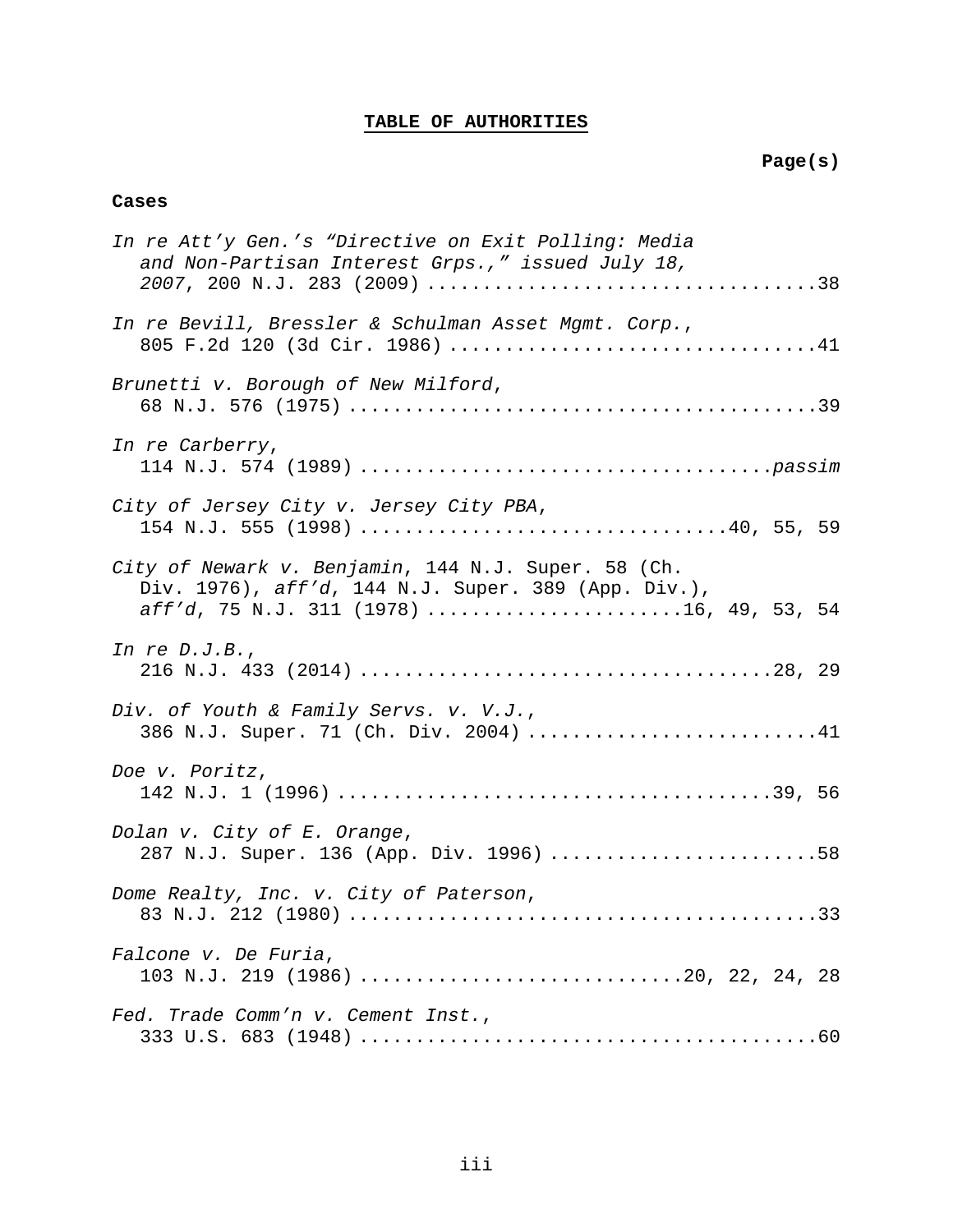| Fraternal Order of Police, Newark Lodge No. 12 v. City<br>of Newark,             |
|----------------------------------------------------------------------------------|
| 459 N.J. Super. 458 (App. Div. 2019) 13                                          |
| Garcia v. City of Newark,<br>No. 08-1725 (SRC), 2011 WL 689616 (D.N.J. Feb. 16,  |
| Gauntt v. Mayor of Bridgeton,                                                    |
| Gen. Motors Corp. v. City of Linden,                                             |
| Grabowsky v. Twp. of Montclair,                                                  |
| Hartmann v. Police Dep't of Ridgewood,<br>258 N.J. Super. 32 (App. Div. 1992) 30 |
| Hortonville Joint Sch. Dist. No. 1 v. Hortonville<br>Educ. Ass'n,                |
| Inganamort v. Borough of Ft. Lee,<br>62 N.J. 521 (1973) 33, 39, 42, 50           |
| Jordan v. Harvey,<br>381 N.J. Super. 112 (App. Div. 2005) 36                     |
| Kennedy v. City of Newark,                                                       |
| La. Pub. Serv. Comm'n v. F.C.C.,                                                 |
| Levin v. Parsippany-Troy Hills Twp.,                                             |
| Mack Paramus Co. v. Mayor of Paramus,                                            |
| Masters-Jersey, Inc. v. Mayor of Paramus,                                        |
| N.J. Shore Builders Ass'n v. Twp. of Jackson,                                    |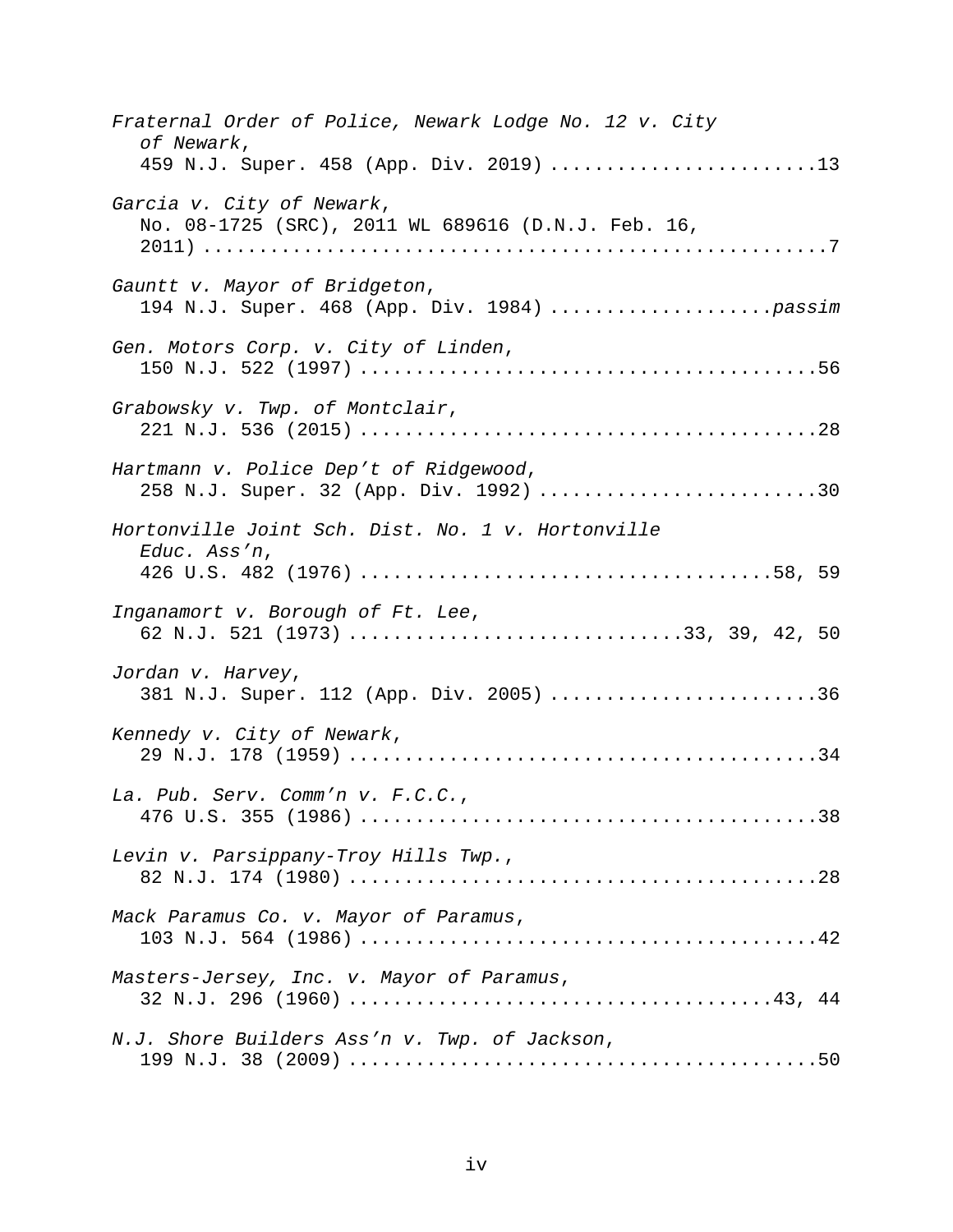| N.J. State Bd. of Optometrists v. S.S. Kresge Co.,<br>113 N.J.L. 287 (Sup. Ct. 1934), aff'd as modified,<br>115 N.J.L. 495 (E. & A. 1935) 26 |
|----------------------------------------------------------------------------------------------------------------------------------------------|
| N.J. State League of Municipalities v. Dep't of Cmty.<br>Affairs,                                                                            |
| 310 N.J. Super. 224 (App. Div. 1998) 43                                                                                                      |
| Nini v. Mercer Cty. Cmty. Coll.,                                                                                                             |
| O'Rourke v. City of Lambertville,<br>405 N.J. Super. 8 (App. Div. 2008) 34, 35, 36                                                           |
| Okla. Press Publ'g Co. v. Walling,                                                                                                           |
| Overlook Terrace Mgmt. Corp. v. Rent Control Bd. of                                                                                          |
| W.N.Y.                                                                                                                                       |
| Prado v. State,                                                                                                                              |
| In re Promulgation of Guardianship Servs. Regulations,                                                                                       |
| Redd v. Bowman,                                                                                                                              |
| Sabri v. United States,                                                                                                                      |
| Sec. & Exch. Comm'n v. Dresser Indus.,<br>628 F.2d 1368 (D.C. Cir. 1980) 40                                                                  |
| Serv. Armament Co. v. Hyland,                                                                                                                |
| In re Shain,                                                                                                                                 |
| State Farm Mut. Auto. Ins. Co. v. State,                                                                                                     |
| State v. Caliguiri,                                                                                                                          |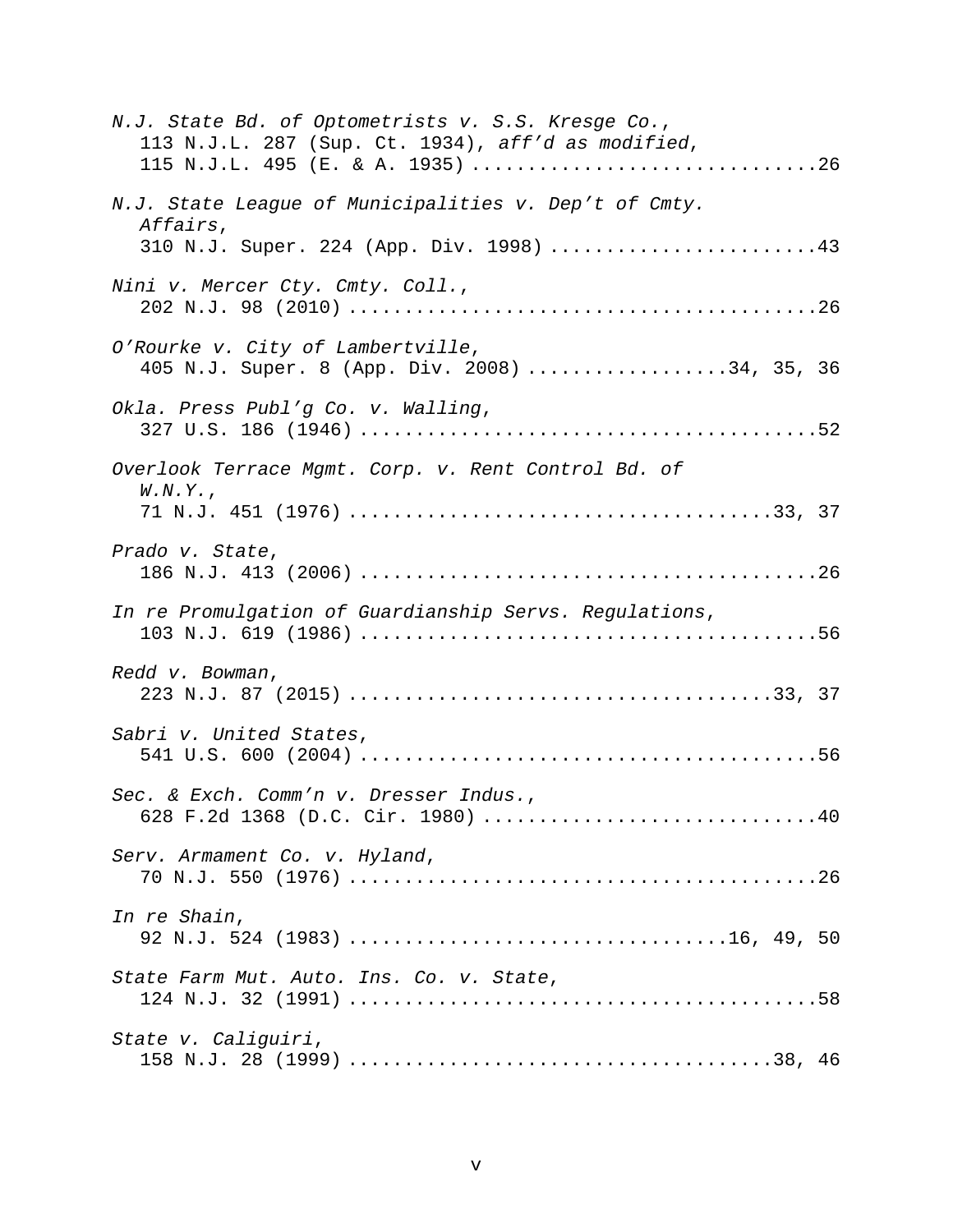| State v. Gruber,<br>362 N.J. Super. 519 (App. Div. 2003) 41                             |
|-----------------------------------------------------------------------------------------|
| State v. Profaci,                                                                       |
| Summer v. Twp. of Teaneck,                                                              |
| Town Tabacconist v. Kimmelman,                                                          |
| Traino v. McCoy,<br>187 N.J. Super. 638 (Law Div. 1982) 53                              |
| United States v. Kordel,                                                                |
| United States v. Morgan,                                                                |
| Village of Hoffman Estates v. Flipside, Hoffman<br>Estates, Inc.,                       |
| Wash. State Grange v. Wash. State Republican Party,                                     |
| In re Xanadu Project at Meadowlands Complex,<br>415 N.J. Super. 179 (App. Div. 2010) 59 |
| Statutes                                                                                |
|                                                                                         |
|                                                                                         |
|                                                                                         |
|                                                                                         |
|                                                                                         |
|                                                                                         |
|                                                                                         |
|                                                                                         |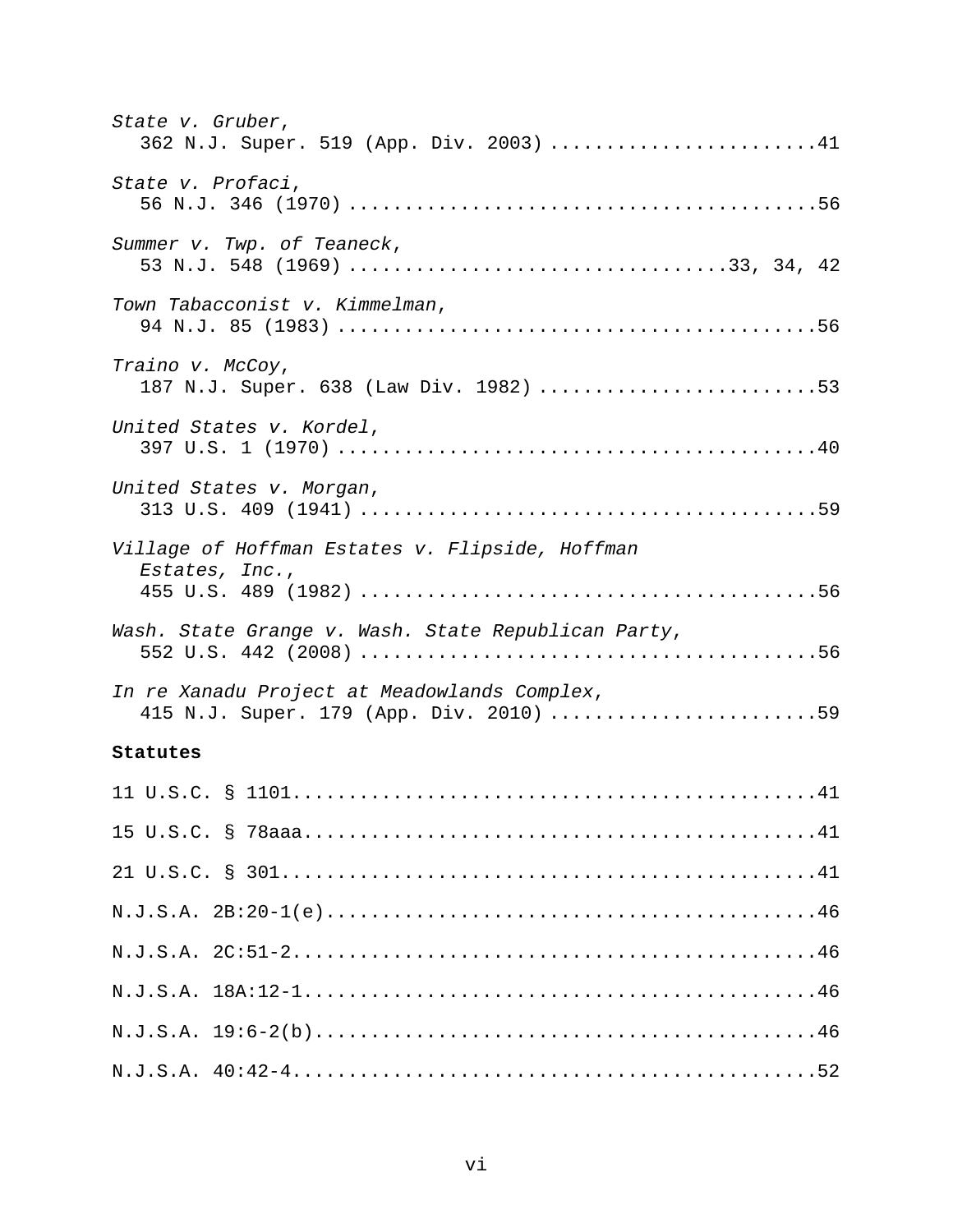| Other Authorities                                                                                      |  |
|--------------------------------------------------------------------------------------------------------|--|
| Assemb. Judiciary, Law, Pub. Safety & Def. Comm.<br>Statement to S. 1243 (L. 1981, c. 266) 28          |  |
| Sutherland Statutory Construction § 22:30 (7th ed.                                                     |  |
| Udi Ofer, "Getting It Right: Building Effective<br>Civilian Review Boards to Oversee Police," 46 Seton |  |
| Uniform Crime Report, State of New Jersey 2016 19                                                      |  |
| Rules                                                                                                  |  |
|                                                                                                        |  |
| Constitutional Provisions                                                                              |  |
| N.J. Const. art. IV, § 7, ¶ 1127, 50, 52                                                               |  |
|                                                                                                        |  |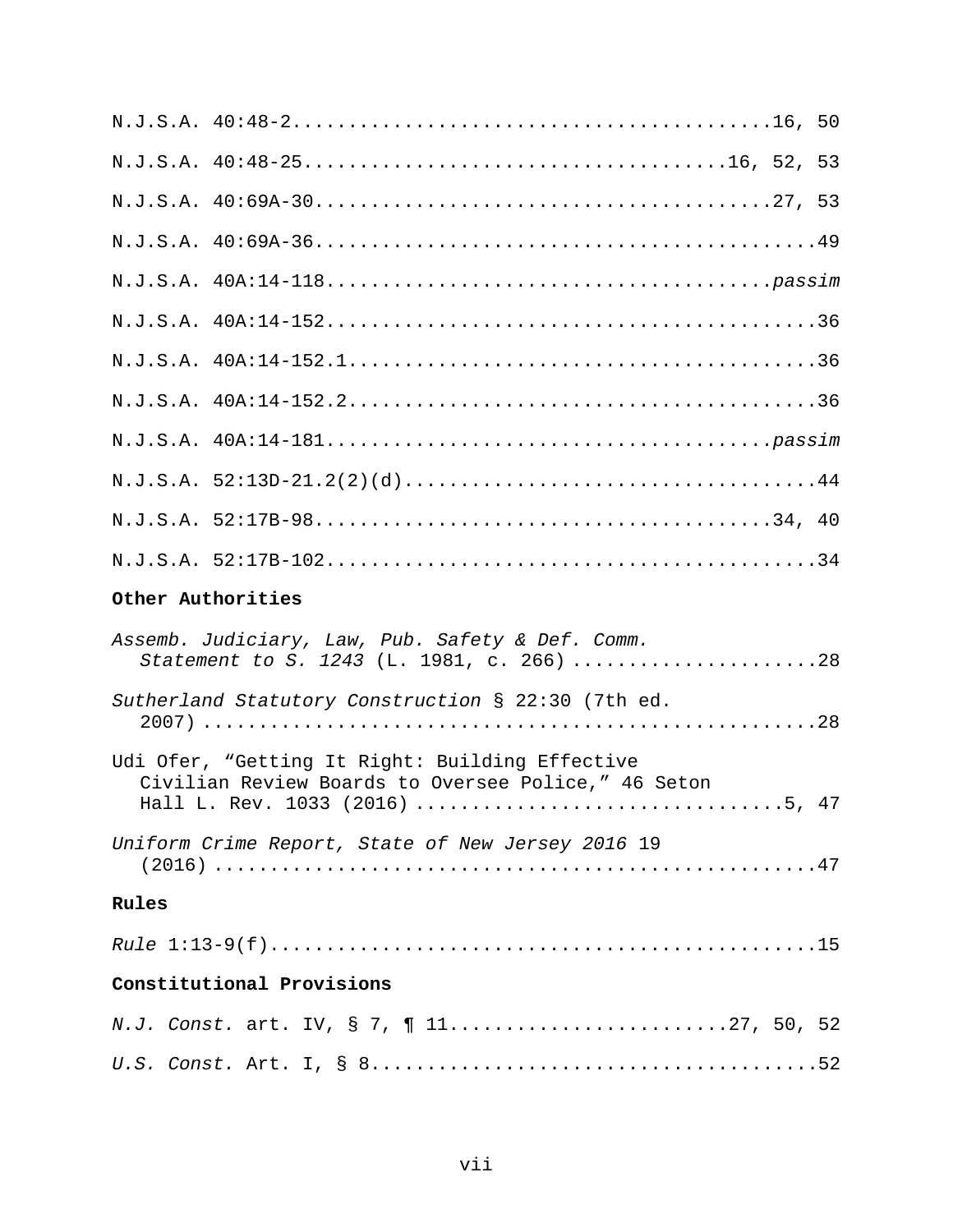### **TABLE OF ABBREVIATIONS**

- Da: Defendant's Appellate Division Appendix
- Pbc: Plaintiff's Brief in Support of Petition for Certification
- AGbc: Attorney General's Brief in Support of Certification
- Tr.: Transcript of Oral Argument Before Hon. Donald A. Kessler, J.S.C., Docket No. C-177-16, Mar. 14, 2018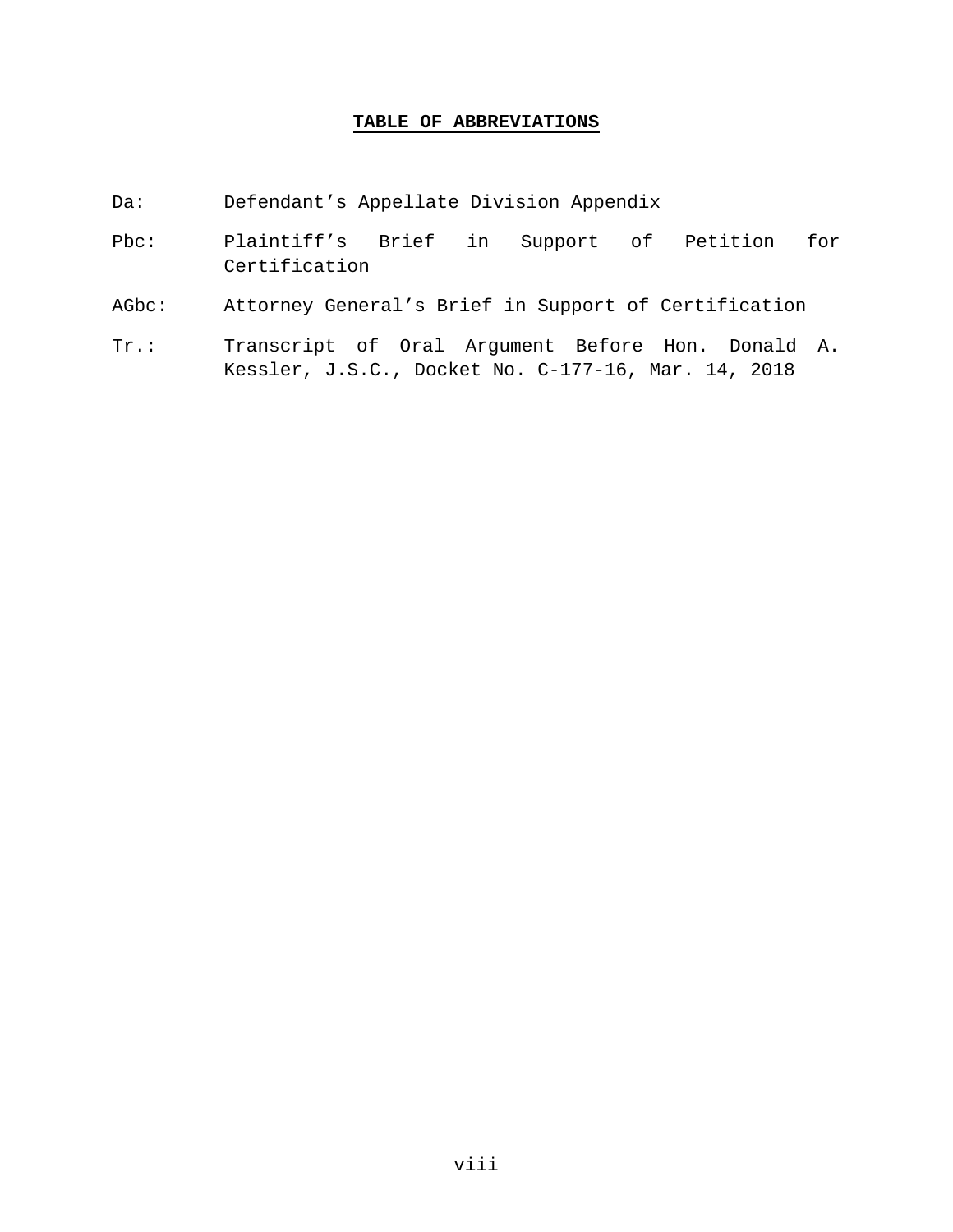#### **PRELIMINARY STATEMENT**

Civilian oversight of municipal law enforcement is a core principle of New Jersey law. Such oversight provides the public with assurance of police accountability and engenders trust between residents and law enforcement. That trust, in turn, enhances public safety by encouraging residents to report criminal conduct and cooperate with police investigations, and serves to deescalate civilian-police interactions and prevent unnecessary conflicts. A municipality is thus not merely authorized to conduct oversight of its police department, consistent with traditional municipal law; rather, a city that does *not* provide for appropriate oversight is derelict in its responsibility to ensure the health, safety, and welfare of its citizens.

The City of Newark ("City" or "Newark") has, unfortunately, a long history of tension between its residents and its police department. Most recently, these issues culminated in a federal investigation by the United States Department of Justice ("DOJ"), which began in May 2011 and concluded with a July 2014 report that was sharply critical of the Newark Police Department ("NPD"). DOJ found that the NPD had a pattern and practice of unconstitutional conduct and, importantly for this case, a deficient process for investigating officer misconduct against civilians. DOJ thus concluded that the NPD had lost the public trust needed to conduct effective policing and ultimately filed a civil rights complaint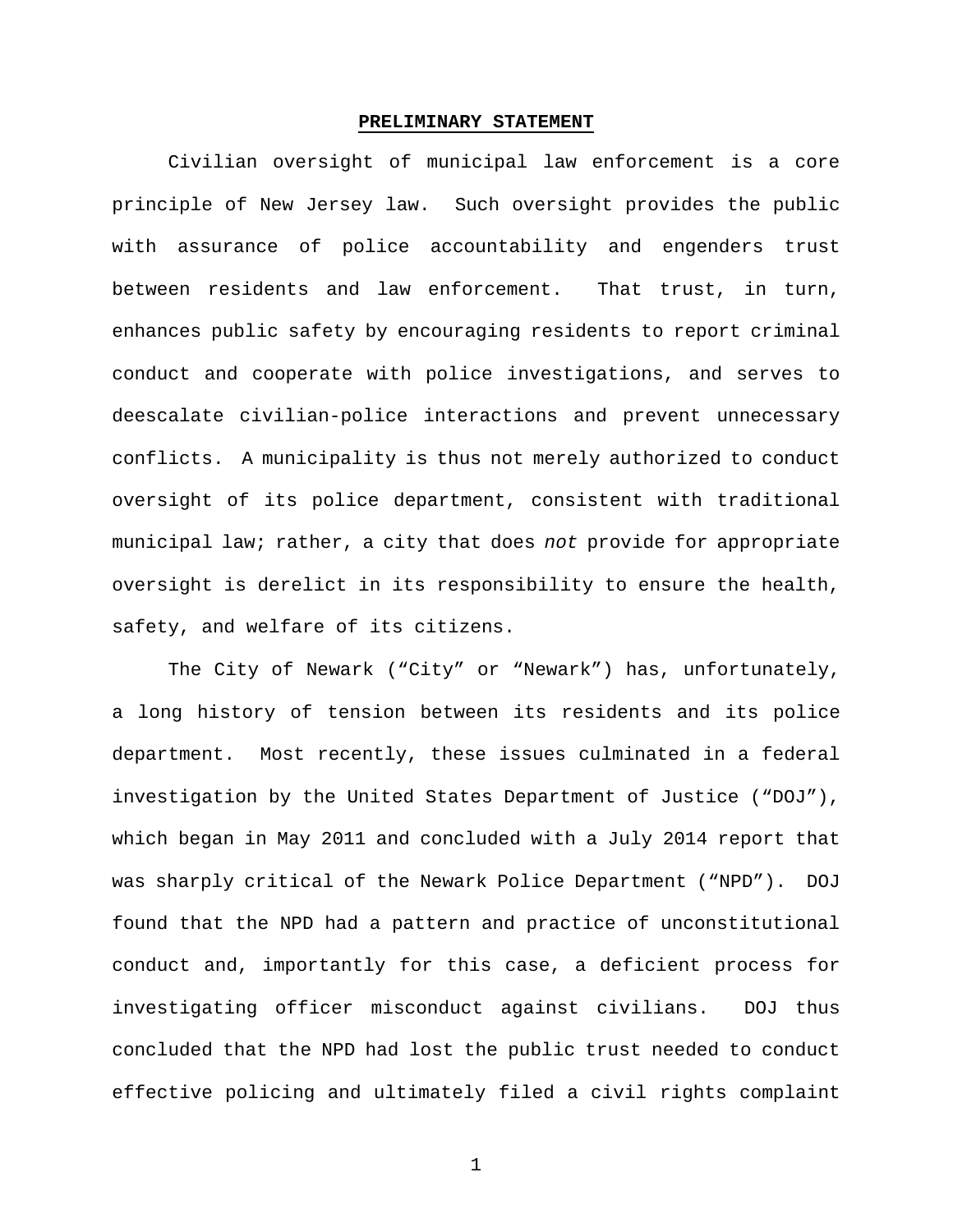against Newark and entered into a consent decree based upon its findings.

Following the DOJ report, Newark justifiably sought to address these significant issues through effective municipal oversight. As relevant here, Newark enacted Ordinance 6-PSFB ("the Ordinance"), which established a civilian complaint review board ("CCRB" or "Board"). Creating the CCRB was not only a condition of the consent decree resolving the litigation with DOJ, but also a result for which *amici curiae* had forcefully advocated over the course of many years. To help restore oversight and transparency to the investigation of officer misconduct, and as a supplement to the NPD's internal investigations, the City provided the CCRB with the authority to conduct its own investigations of civilian complaints in parallel with the NPD's internal affairs function, and also to review the NPD's internal investigations after they are completed. And to make the CCRB's investigations effective, the City empowered the CCRB to subpoena witnesses and documents.

The Fraternal Order of Police, Newark Lodge No. 12 ("FOP"), which is the bargaining unit for NPD officers, filed suit to prevent the CCRB from operating. A Chancery Division judge largely granted the FOP's request, believing that the CCRB would unlawfully interfere with police functions. But the Appellate Division reversed, recognizing that the CCRB is not a law enforcement agency intended to interfere with the police department, but rather that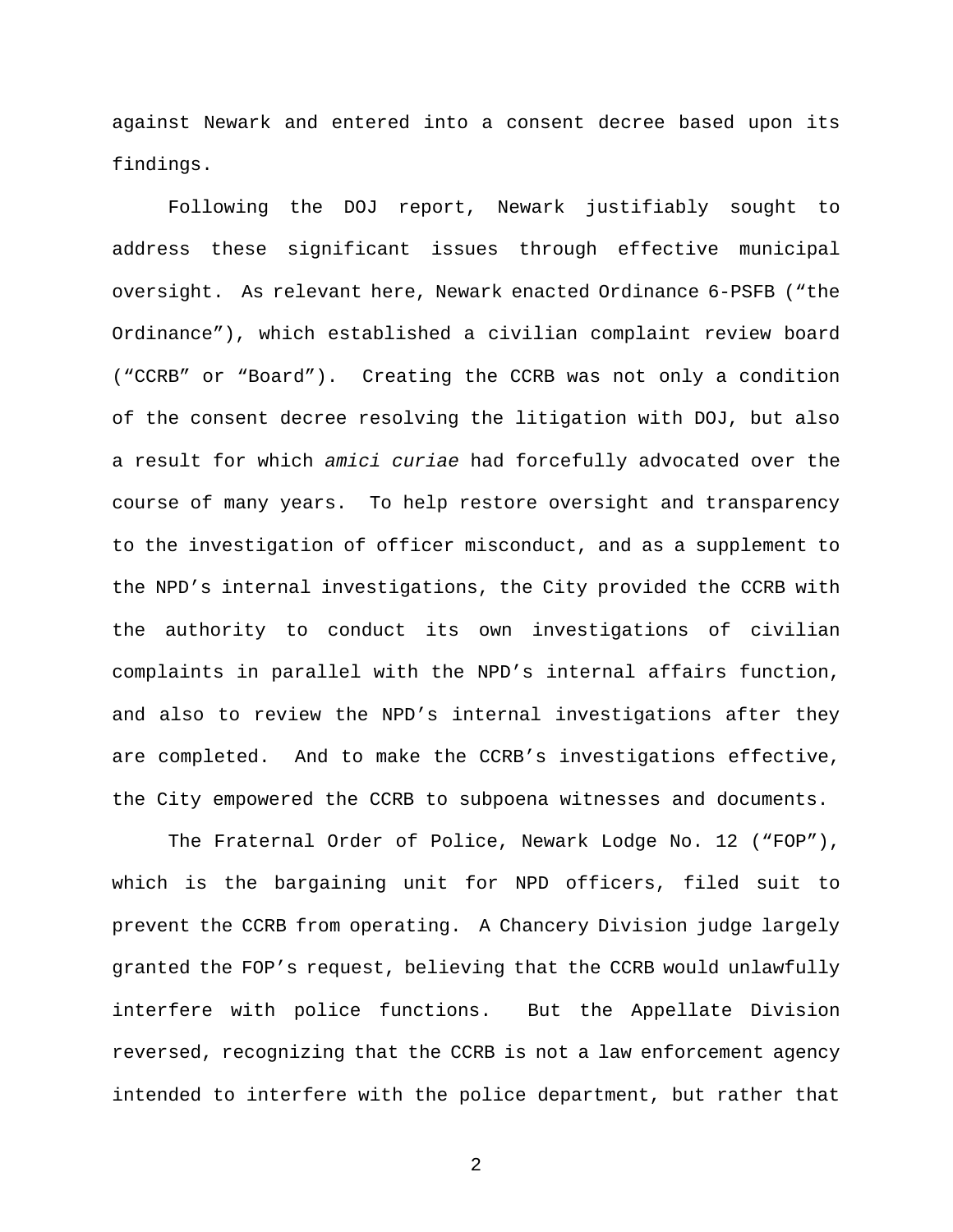it serves a municipal oversight and transparency function designed to provide the public with assurance that its police department is functioning lawfully and appropriately. The Appellate Division thus (with minor exceptions) upheld the CCRB's ability to conduct investigations – including investigations in parallel with internal affairs – and affirmed the CCRB's ability to issue subpoenas.

*Amici curiae* respectfully urge the Court to affirm the Appellate Division's decision. Establishing the CCRB is well within Newark's power to conduct oversight of its police department, and, as more fully described below, no provision of state law prohibits the CCRB from conducting individual investigations in parallel with internal affairs investigations, or from reviewing the NPD's own investigations. Far from unlawful, the CCRB serves laudable, salutary purposes in furtherance of the health, safety, and welfare of Newark residents. It should be permitted to function in full.

#### **INTEREST OF** *AMICI CURIAE*

*Amici curiae* are the American Civil Liberties Union of New Jersey (ACLU-NJ) and Newark Communities for Accountable Policing (N-CAP) (collectively, *Amici*). Both have long advocated for greater police accountability and a civilian voice in the process, particularly in Newark.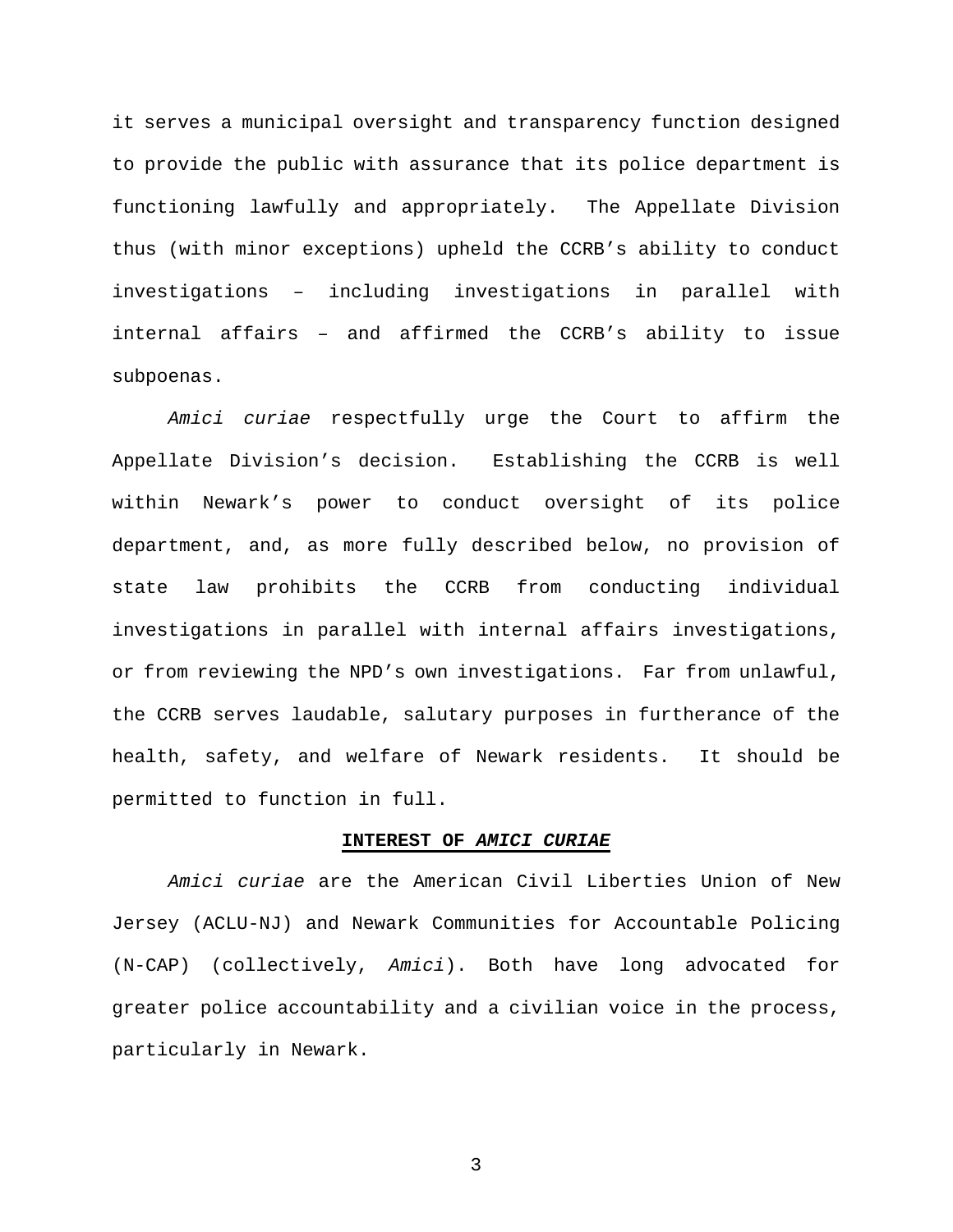The ACLU-NJ is a private, non-profit, non-partisan membership organization dedicated to the principle of individual liberty embodied in the Constitutions of the United States and New Jersey. Founded in 1960, the ACLU-NJ has tens of thousands of members or supporters throughout New Jersey. The ACLU-NJ works through the courts, the legislature, and public education to protect the civil rights of New Jerseyans.

N-CAP is a private, non-profit organization formed in 2014 for the purpose of building a respectful, accountable, and transparent NPD. N-CAP consists of a number of organizational members, including the ACLU-NJ, and works for reforms that promote community safety and lead to community policing practices that uphold and respect the rights of all people of Newark.

Both organizations have a lengthy history of involvement in this matter. The ACLU-NJ first called for a CCRB in 1965. Since then, the organization has invested significantly in building a movement for such reform; ultimately, it was the ACLU-NJ's petition that resulted in DOJ opening an investigation of the NPD in 2011. For its part, N-CAP formed with a primary purpose of supporting creation of a civilian review board in Newark. Both groups, having studied similar boards in other cities, advocated for a Board that reflected best practices nationally, including board membership drawn from community-based organizations; jurisdiction over a broad scope of civilian complaints; the authority to independently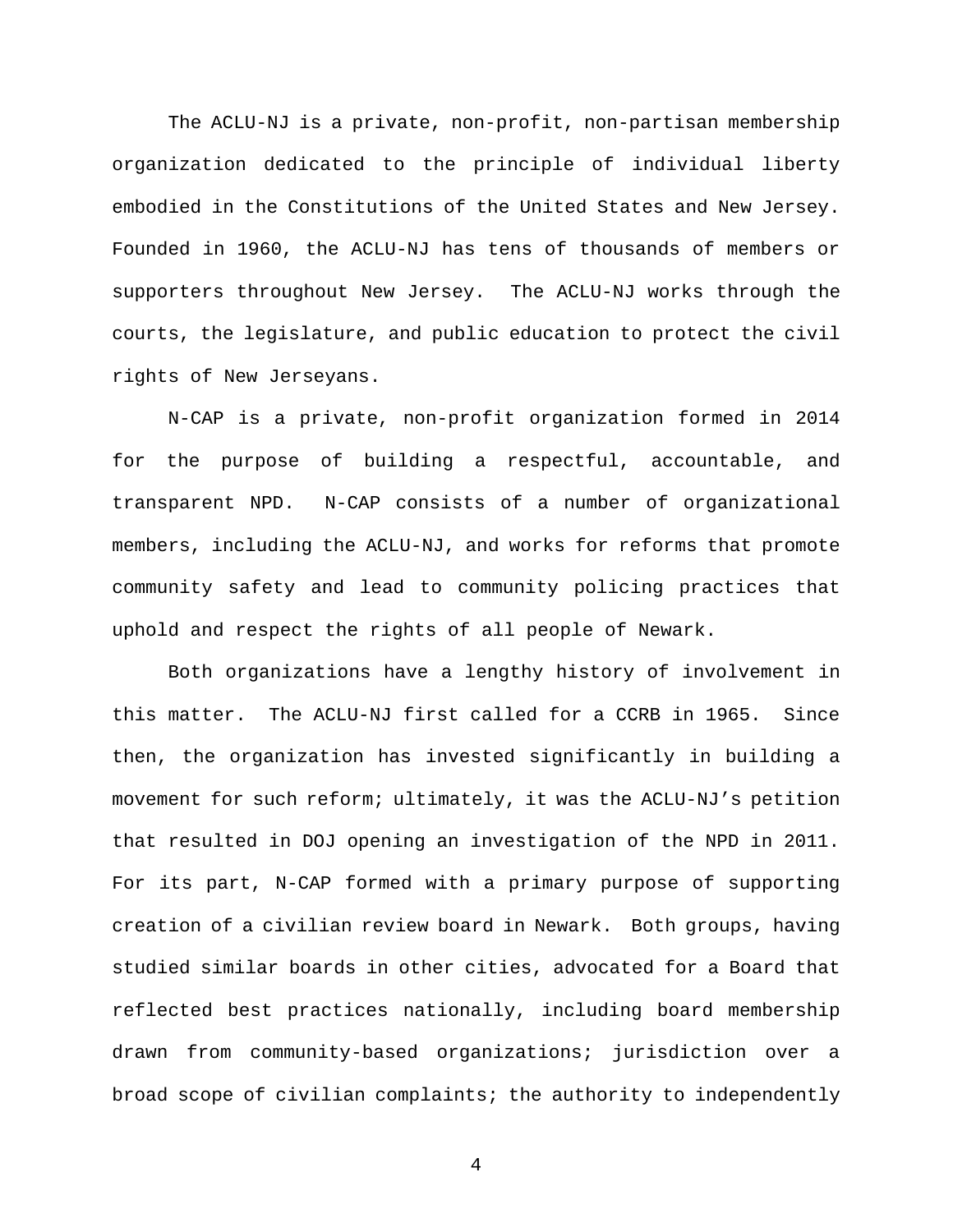investigate civilian complaints; an assurance of discipline in cases where serious complaints are sustained; the power to audit police department policies; the guarantee of due process for subject officers; and public access and regular reporting. *See generally* Udi Ofer, "Getting It Right: Building Effective Civilian Review Boards to Oversee Police," 46 Seton Hall L. Rev. 1033 (2016) (former director of ACLU-NJ discussing critical components of civilian boards, which were advocated for and implemented in Newark). In sum, *Amici* urged creation of a CCRB that would have legitimacy within the community, and would provide accountability and transparency while assuring fair outcomes to police officers.

After the Ordinance was drafted, both groups mobilized their members to attend public hearings in support of the Ordinance, and at those hearings, many members testified. And the Ordinance grants the ACLU-NJ as well as several other N-CAP member organizations the right to nominate a member to sit on the CCRB.

For these reasons, both organizations sought and received permission to participate as *Amici* in this matter at the trial level, taking part in all facets of the litigation. *Amici* also participated in briefing and, with the court's permission, argument in the Appellate Division. Both organizations are firmly committed to defending the Ordinance and its lawful creation of a necessary, long-overdue CCRB.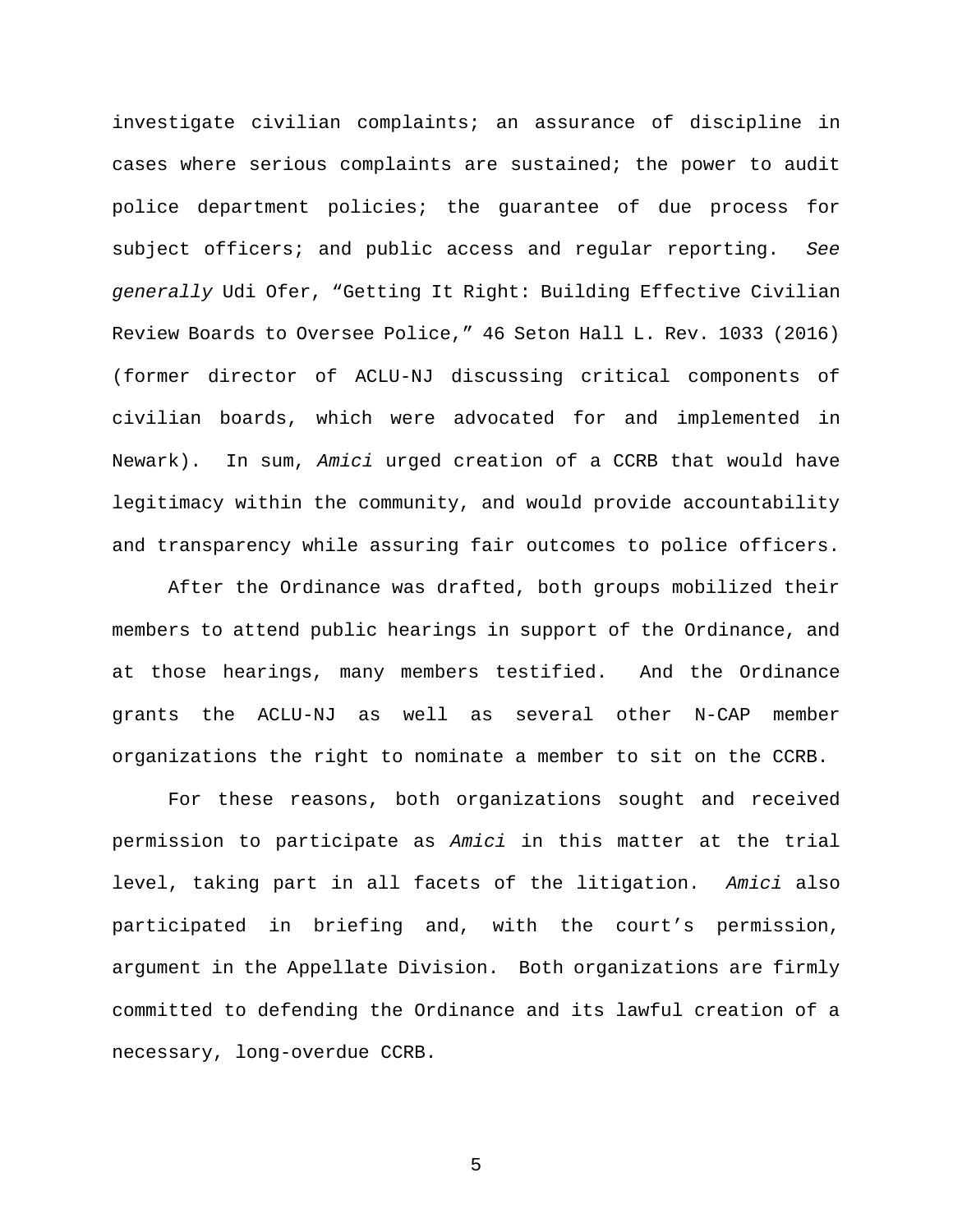#### **STATEMENT OF FACTS AND PROCEDURAL HISTORY<sup>1</sup>**

# **I. NEWARK RESPONDS TO A SCATHING DOJ REPORT BY CREATING A CIVILIAN COMPLAINT REVIEW BOARD**

#### **A. The DOJ Report**

On July 22, 2014, the United States Department of Justice issued its findings from a three-year investigation of the Newark Police Department. *See* Da1-52 (Investigation of the Newark Police Department, United States Department of Justice, July 22, 2014 ("DOJ Report")).<sup>2</sup> After a comprehensive review, DOJ found that the NPD had engaged in "a pattern or practice of constitutional violations in the NPD's stop and arrest practices, its response to individuals' exercise of their rights under the First Amendment, the Department's use of force, and theft by officers." Da4 (DOJ Report at 1). The DOJ Report additionally criticized the NPD's Internal Affairs Unit ("IA Unit"), finding "deficiencies in the NPD's systems that are designed to prevent and detect misconduct, including its systems for reviewing force and investigating complaints regarding officer conduct." *Ibid.* DOJ concluded that "[t]he NPD's policing practices have eroded the community's trust, and the perception of the NPD as an agency with insufficient

 $1$  These sections, which are, in any event, inextricably intertwined, are combined for the Court's convenience.

<sup>2</sup> The DOJ Report is also available online at https://www.justice.gov/sites/ default/files/crt/legacy/2014/07/22/newark\_findings\_7-22-14.pdf.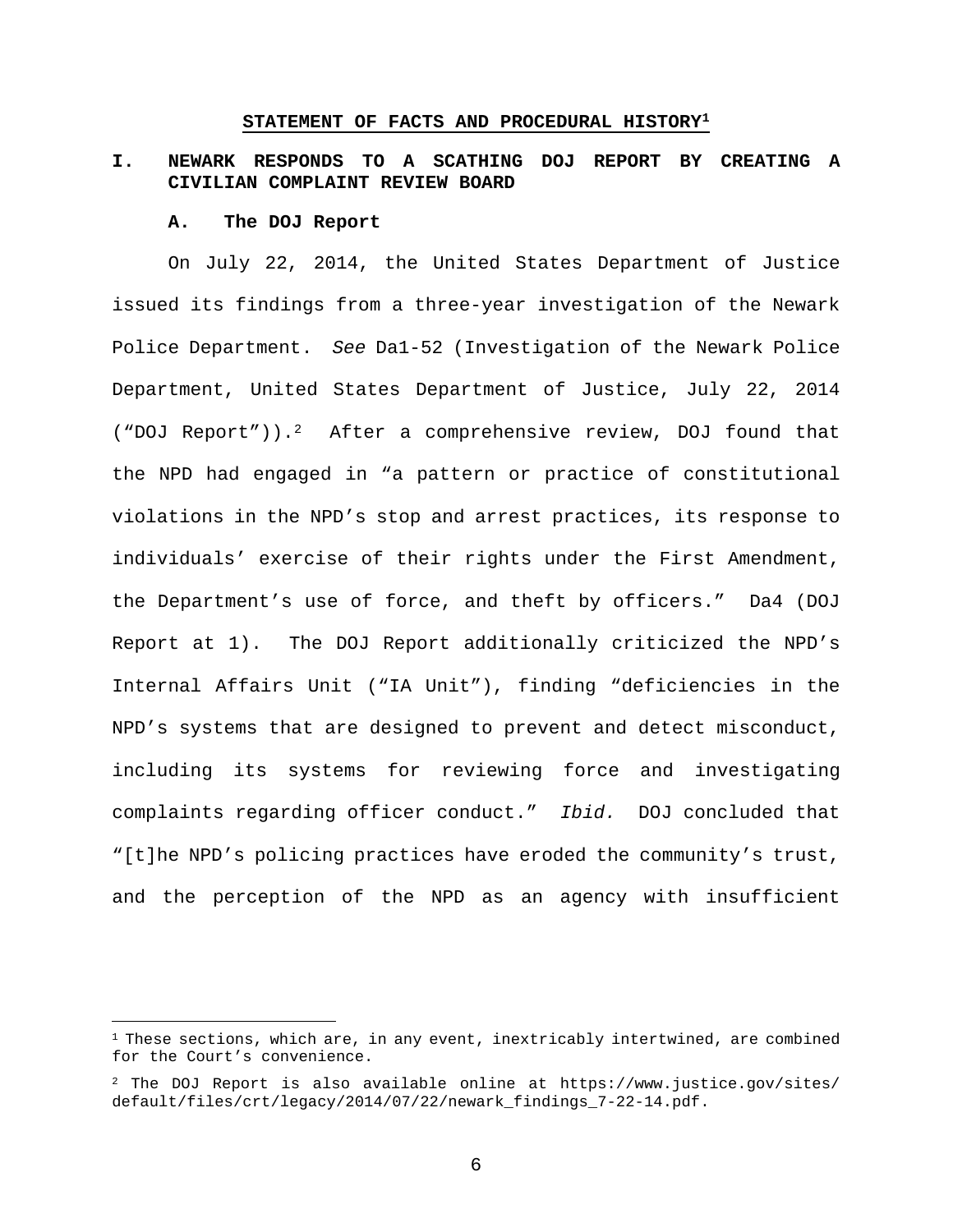accountability has undermined the confidence of other Newark criminal justice stakeholders as well." *Ibid.*

In concluding that "there are serious deficiencies in the NPD's handling of civilian complaints that translate to a lack of accountability for serious misconduct," Da38 (*id.* at 35), the DOJ Report made a number of specific findings. For example, DOJ noted that "IA sustained only one misconduct complaint of excessive force in the six-year time period from 2007 to 2012," which DOJ found to be "implausible on its face." *Ibid.* DOJ also found low rates of sustaining civilian complaints on issues other than excessive force, making it "exceedingly rare for the NPD to sustain citizen complaints of misconduct, particularly serious misconduct." Da38- 39 (*id.* at 35-36). DOJ's finding was buttressed by a federal court's February 2011 ruling, which "found that the NPD condoned police officers' use of excessive force by failing to adequately investigate civilian complaints." Da39 (*id.* at 36) (citing *Garcia v. City of Newark*, No. 08-1725 (SRC), 2011 WL 689616, at \*4 (D.N.J. Feb. 16, 2011)).

The DOJ Report further indicated that "IA investigators failed to make consistent attempts to follow up with complainants to clarify critical facts," with complainants "receiving little or no subsequent contact from investigators." Da41 (*id.* at 38). Additionally, DOJ concluded that the IA Unit improperly credited the accounts of police officers over those of citizen complainants,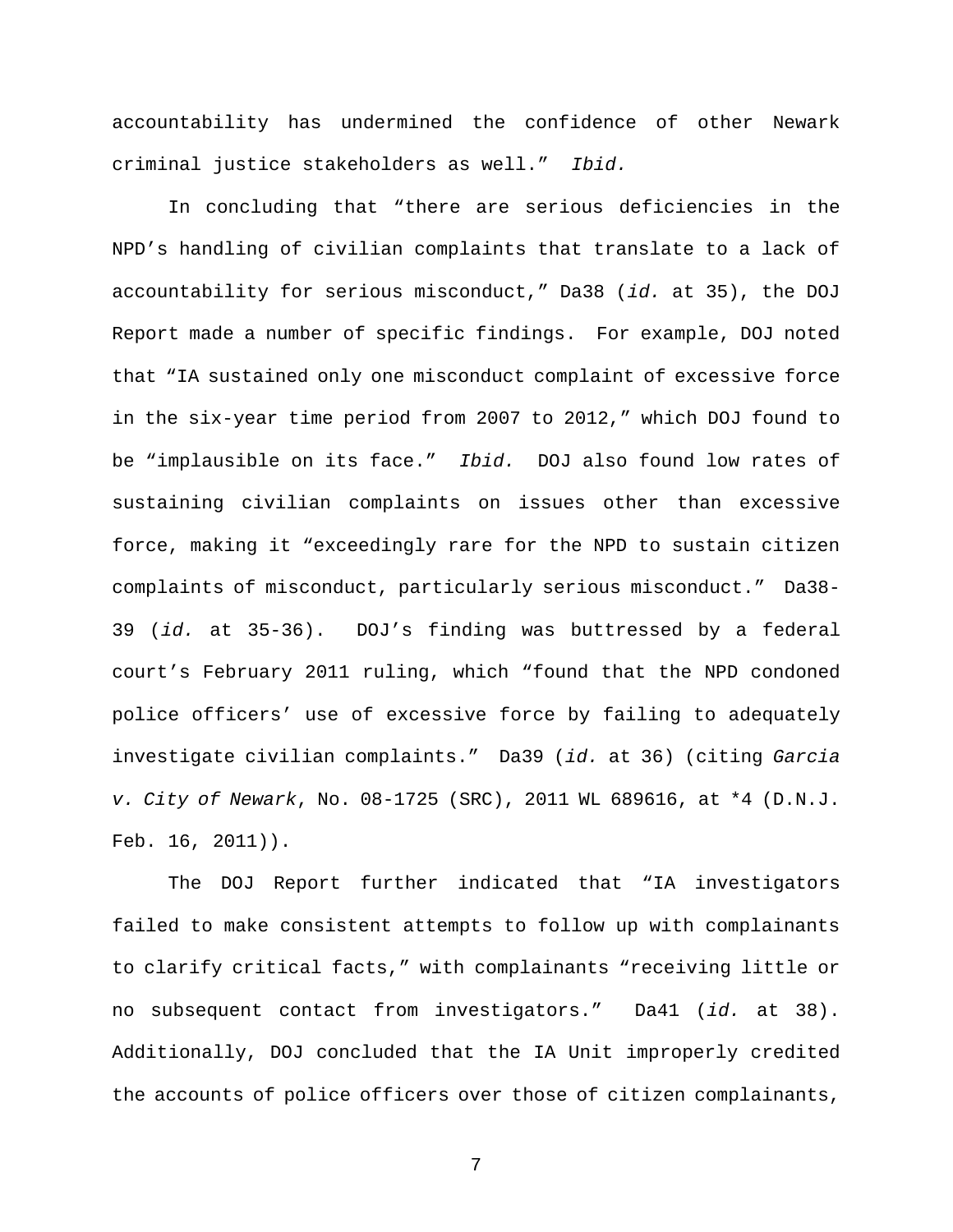as investigators "failed to probe officers' accounts or assess officer credibility" and "failed to give statements from complaints and witnesses sufficient weight." *Ibid.* The DOJ Report also found that the IA Unit "impugn[ed] complainants' credibility" based on criminal history (including arrests not resulting in conviction) while not similarly accounting for officer disciplinary history. Da42-43 (*id.* at 39-40).

Next, DOJ criticized the NPD for a practice of giving *Miranda* warnings to complainants and witnesses, which "inappropriately suggests . . . that they are being questioned as suspects in a criminal case instead of as potential victims or witnesses of police misconduct" and "can intimidate and discourage victims' and witnesses' participation in the complaint process." Da44 (*id.* at 41). With regard to officer discipline, DOJ referred to the NPD's application of punishment as "seriously flawed," lacking in transparency and consistency, and contributing "to the widespread belief, both within and outside the [NPD], that discipline is meted out, at least in part, based on how well-liked or well-connected an officer is." Da44-45 (*id.* at 41-42). Finally, DOJ found that "the NPD has failed to appropriately train its [IA Unit] investigators," even though a consultant had noted the need for training as far back as 2007. Da48-49 (*id.* at 45-46).

Based upon its Report, DOJ filed a federal complaint against the City of Newark on March 30, 2016. *See* Da53-60. That litigation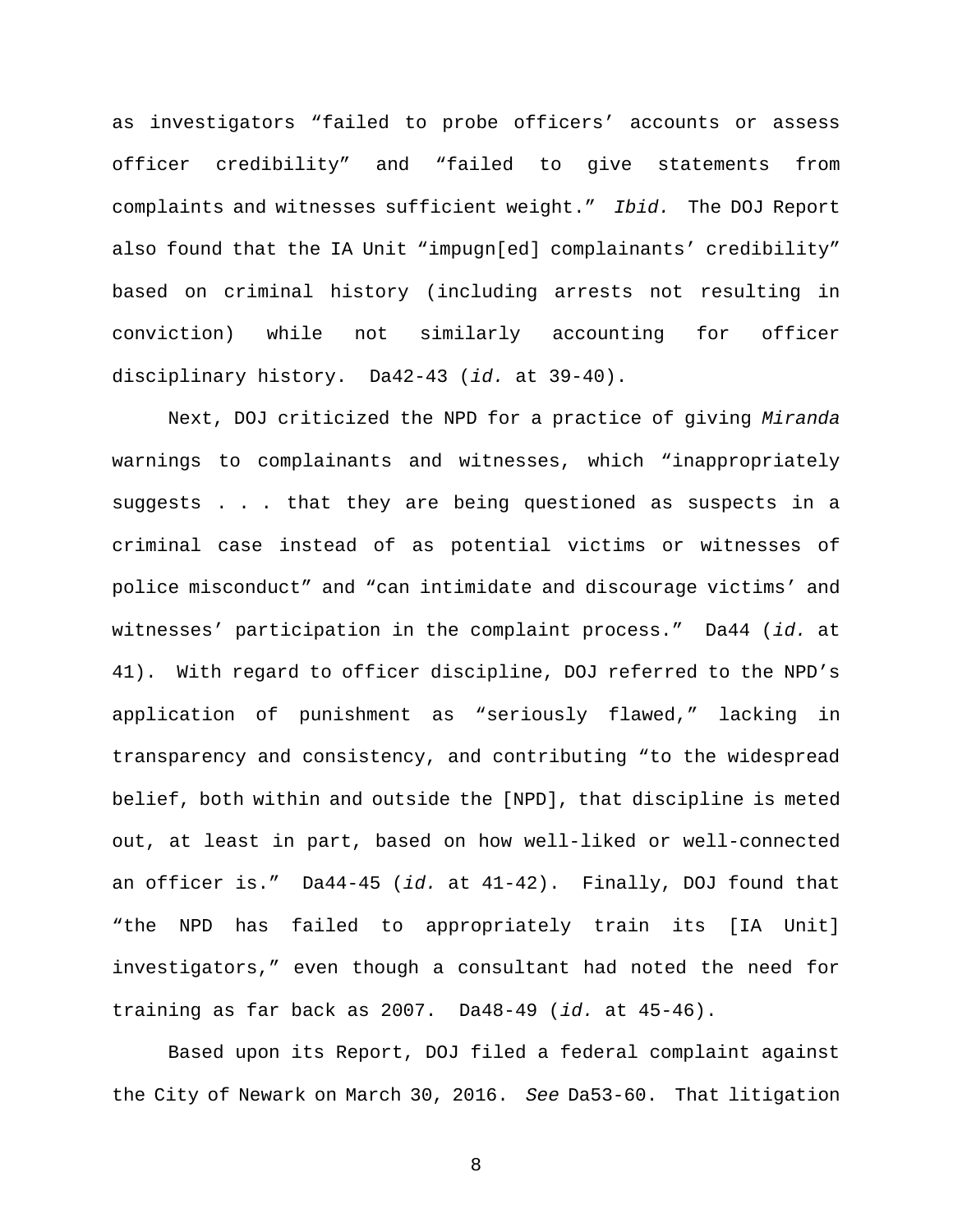was resolved via Consent Decree filed on April 29, 2016. *See* Da61- 138. The Consent Decree required, among many other reforms, the establishment of a civilian review board:

> [T]he City shall implement and maintain a civilian oversight entity. The duties and responsibilities of that entity shall, at a minimum, include the substantive and independent review of internal investigations and the procedures for resolution of civilian complaints; monitoring trends in complaints, findings of misconduct, and the imposition of discipline; and reviewing and recommending changes to NPD's policies and practices, including, but not limited to, those regarding use of force, stop, search, and arrest.

[Da74 (Consent Decree ¶ 13).]

### **B. Creation of the CCRB**

In response to the DOJ Report, and as part of an Agreement in Principle with DOJ in anticipation of the Consent Decree, the Newark Municipal Council passed the Ordinance on March 16, 2016. *See* Da139-153. The Ordinance "establishe[s] a Civilian Complaint Review Board [CCRB] to address and participate in the resolution of complaints filed by citizens against" police officers. Da140 (Ordinance at I.1). The Board is constituted of eleven members – including several members who are nominated by *amicus* ACLU-NJ and other organizations associated with *amicus* N-CAP – who are appointed by the mayor with the advice and consent of the municipal council. *Ibid.* (*id.* at I.2(a)).

The CCRB is empowered to "receive, investigate, hear, make findings and recommend action upon complaints by members of the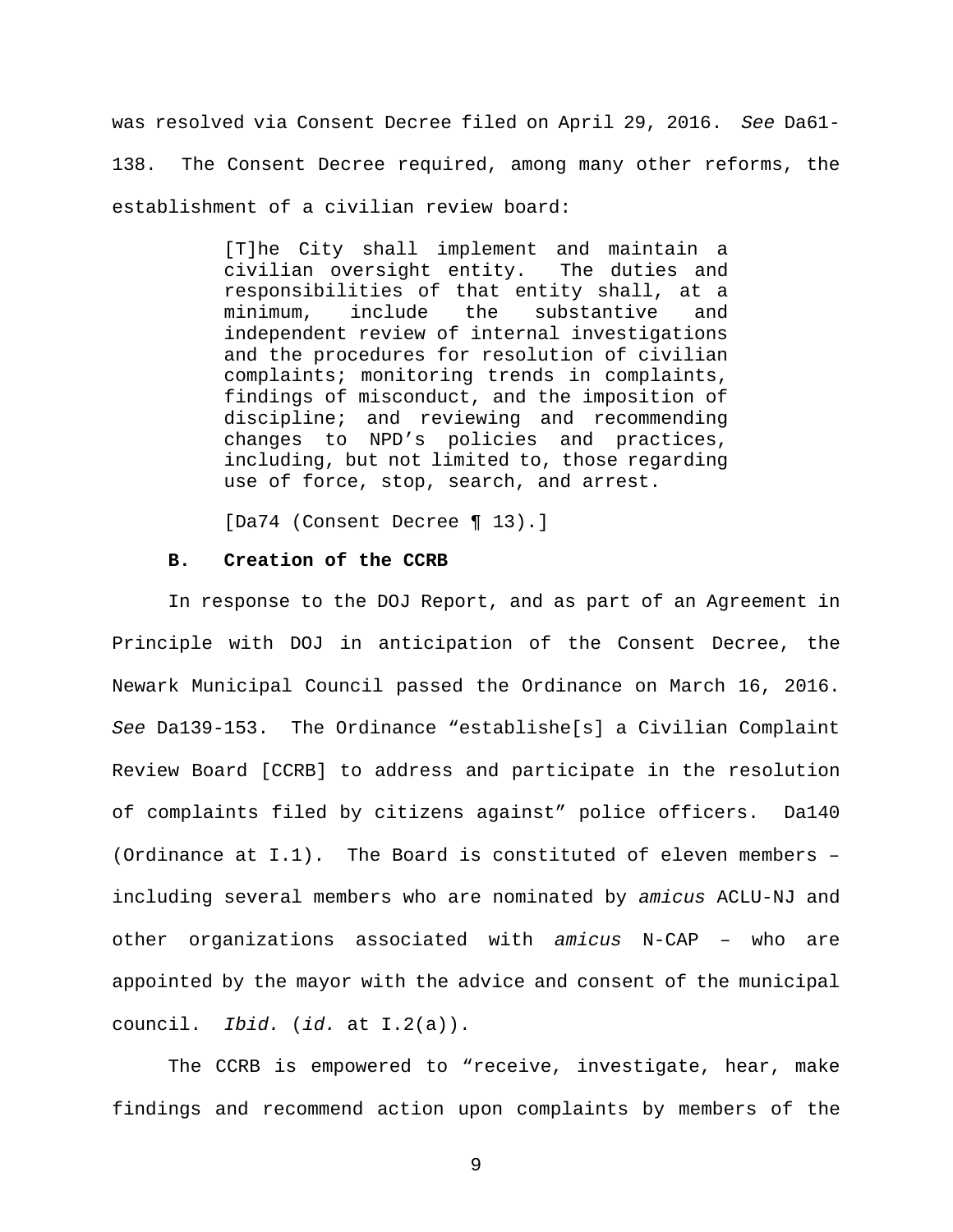public." Da142 (*id.* at III.i). The Board's jurisdiction over such complaints is "concurrent" with the NPD, and so does not "obviate the responsibility of the NPD to investigate citizen complaints or incidents." Da144 (*id.* at IV.d). Further, when a civilian complaint is brought to the CCRB, it may elect either to investigate and make factual findings in the first instance concurrently with the NPD, or to wait and conduct a review of the NPD's investigation, or it may do both. *See* Da142 (*id.* at III.ii) (authorizing "review of the findings, conclusions and recommendations of the Division of Police"); Da146 (*id.* at V. § 1- 06) (stating Board must notify NPD whether it intends to conduct "parallel investigation . . . and/or [later review of NPD investigation]").<sup>3</sup> If the CCRB finds a complaint sustained, it "shall use an established discipline matrix and guidelines," which are "developed by the Public Safety Director and affected bargaining units, in consultation with the CCRB," in order "to recommend discipline" for police officers. Da143 (*id.* at III.x). But the CCRB does not impose discipline; instead, "the Public Safety Director shall make all disciplinary decisions." *Ibid.* (*id.* at III.xi).

<sup>&</sup>lt;sup>3</sup> The Ordinance states that when the CCRB conducts an investigation in parallel with the NPD, the CCRB's fact-finding is to be given deference by the Public Safety Director, who must accept the CCRB's findings absent "clear error." Da150 (Ordinance at V. § 1-17(b)). As described below, the Appellate Division struck down this requirement; the City has not appealed or cross-appealed from that ruling.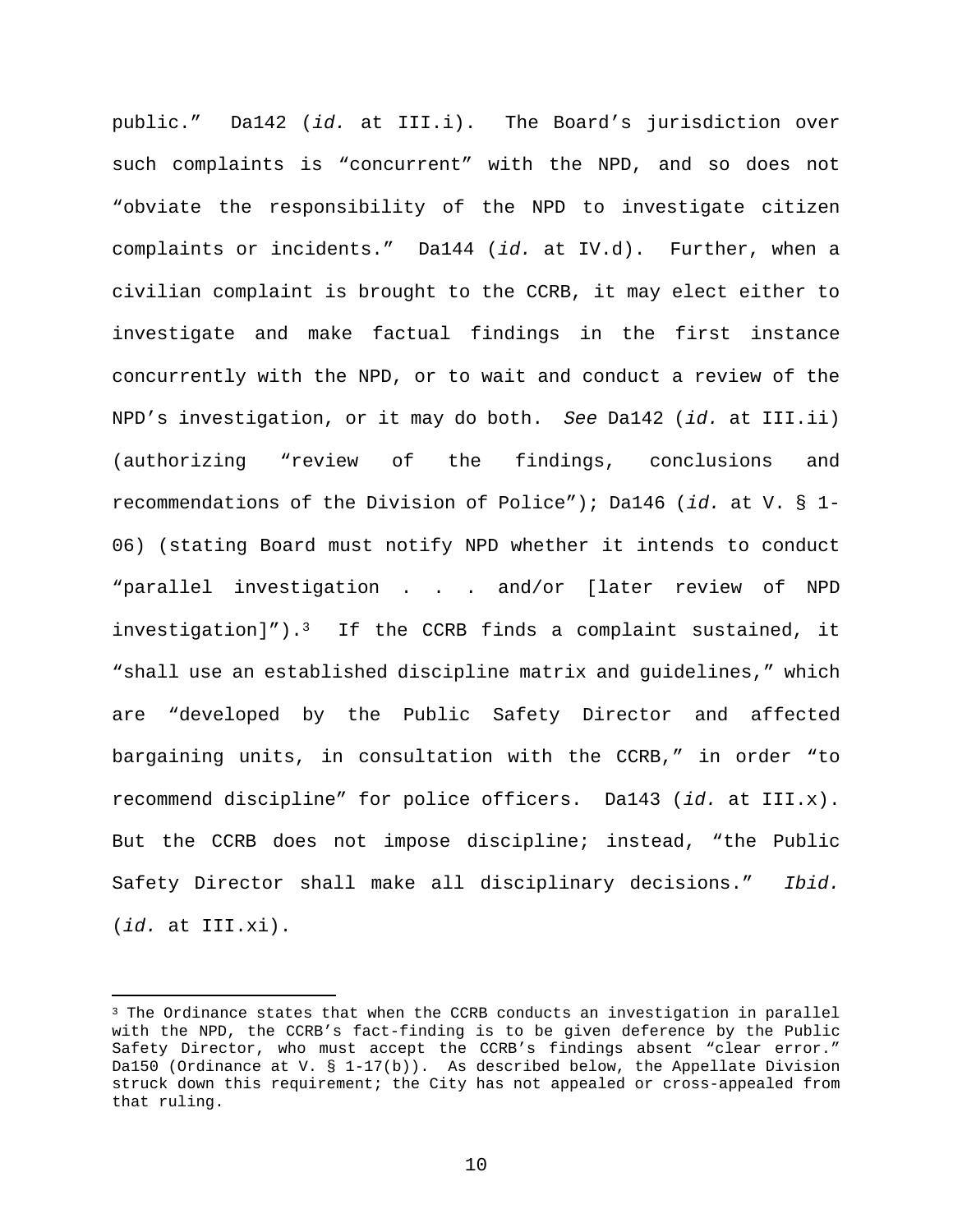The CCRB is charged with developing procedures to guide its investigations and fact-finding. Da146 (*id.* V. § 1-08) (leaving to Board to determine its procedures); Da142-43 (*id.* at III.v) (prescribing rules for "changes and/or amendments to the rules of procedure[]"). The Ordinance requires, however, that such procedures provide due process to subject officers. Da144 (*id.* at IV.d) ("Nor shall the provisions of this section be construed to limit the rights of members of the NPD with respect to disciplinary action, including, but not limited to, the right to notice and a hearing, which may be established by any provision of law or otherwise."). Further, the Ordinance requires that, in this regard and others, CCRB members and their retained employees "shall obtain such training necessary to fulfill [their] responsibilities." Da153 (*id.* at V. § 1-24).

In addition to investigating and hearing civilian complaints, the CCRB is tasked with other functions. The Board is authorized to "consider and make recommendations" to the Public Safety Director, Mayor, and City Council regarding the "policies and procedures concerning the general investigation of complaints by [the NPD]." Da142 (*id.* at III.ii, III.iv). The CCRB may also make recommendations "regarding practices and/or patterns of behavior that are problematic with regard to the interaction of the [NPD] with the public at large, public safety concerns, failures of communication with the public, or any other area regarding police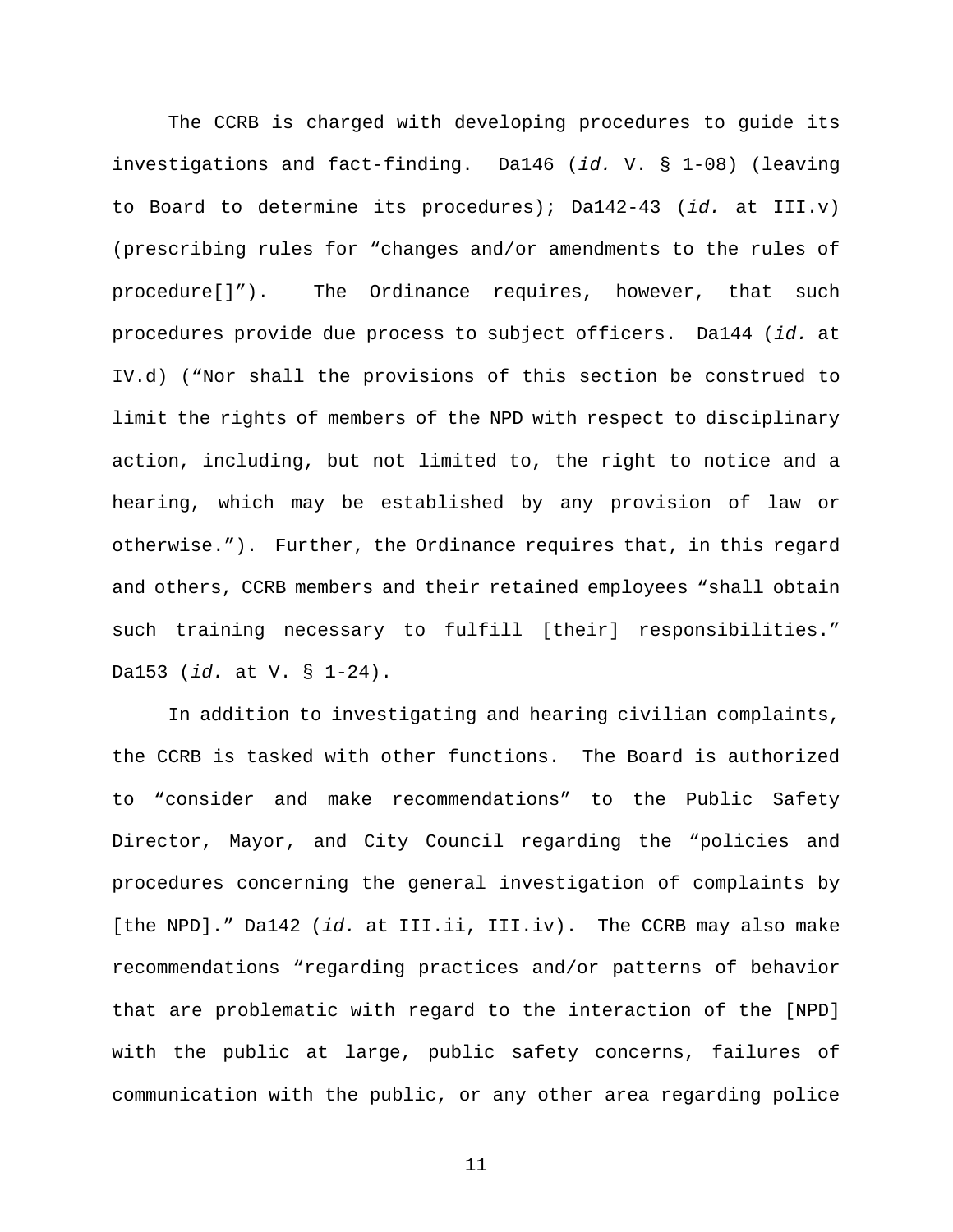practices and policy or police-community relations." Da142 (*id.* at III.iv). And the Board is further tasked with establishing "a mediation program pursuant to which a complainant may voluntarily choose to resolve a complaint by means of informal conciliation." Da143 (*Id.* at III.vii).

#### **II. CHANCERY DIVISION PROCEEDINGS**

On August 8, 2016, Plaintiff filed a Complaint in the Essex County Chancery Division seeking both preliminary and permanent injunctive relief against enforcement of the Ordinance. *See* Da154- 69 (Complaint). In initial proceedings, the Chancery Division entered a preliminary injunction, granted the ACLU-NJ and N-CAP *amici* status, permitted discovery, and accepted briefing and heard oral argument on the parties' cross-motions for summary judgment.

Immediately following oral argument on March 14, 2018, the Chancery Division judge issued an oral opinion, essentially ruling that the CCRB was limited to an "oversight function" – though the court did not define what that meant. *See* Tr. at 5 ("I want to be clear, I think the oversight function is plainly legal."). The Chancery Division judge also ruled that the CCRB could make recommendations to the Public Safety Director for creation of a disciplinary matrix. *Id.* at 74. The court otherwise invalidated the Ordinance and enjoined the CCRB's operations, including the Board's powers to investigate individual civilian complaints of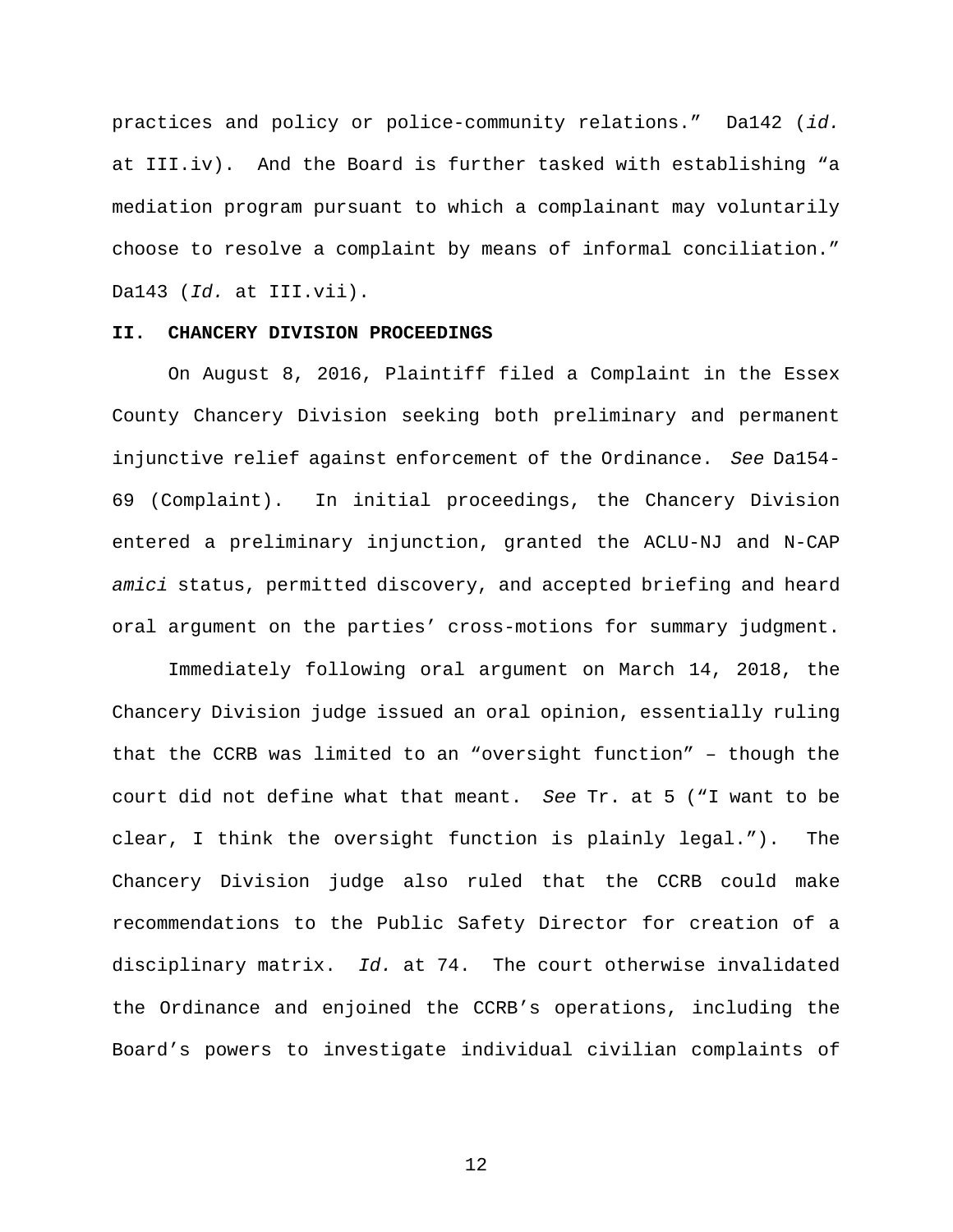officer misconduct, review the NPD's IA Unit's investigations, and subpoena witnesses and documents.

On March 19, 2018, the Chancery Division approved the parties' proposed form of order and entered final judgment. Da170-71.

### **III. APPELLATE DIVISION PROCEEDINGS**

Newark appealed, and the Appellate Division, in a 70-page published decision, reversed and, with two minor exceptions, reinstated the Ordinance and its grant of powers to the CCRB. *Fraternal Order of Police, Newark Lodge No. 12 v. City of Newark*, 459 N.J. Super. 458 (App. Div. 2019).

The Appellate Division's opinion rejected four separate challenges to the Ordinance's legality. First, the Appellate Division held that, except for the requirement that Newark's Public Safety Director give deference to the CCRB's factfinding, the Ordinance does not conflict with N.J.S.A. 40A:14-118, which reserves certain responsibilities to the Chief of Police. *See id.* at 483-94. As the court explained, given that its findings and recommendations are not binding, "the CCRB will not interfere with the Chief's oversight role in investigations by IA." *Id.* at 493. The court thus distinguished *Gauntt v. Mayor of Bridgeton*, 194 N.J. Super. 468 (App. Div. 1984), because "the Ordinance does not prescribe the duties and assignments of subordinates and other personnel" or "divest the Chief of his statutory authority to oversee investigations by IA," and thus "does not divest the Chief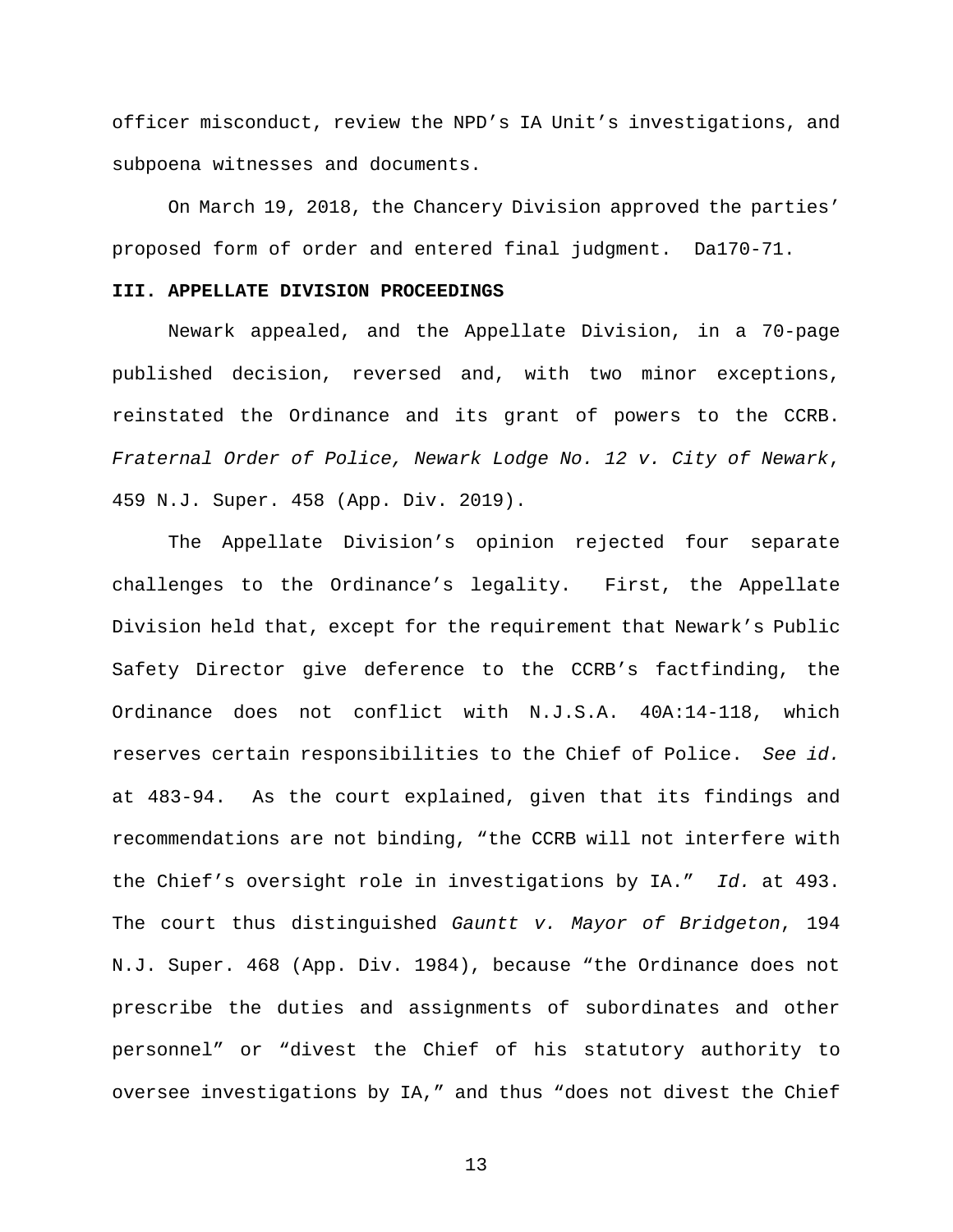of his responsibility under the statute." *Fraternal Order of Police, Newark Lodge No. 12*, 459 N.J. Super. at 494.

Next, the Appellate Division rejected the FOP's facial due process challenge to the Ordinance. *See id.* at 494-99. Instead, the court determined that "[d]ue process considerations are premature at this point because the Ordinance contemplates the development of further procedural safeguards once the CCRB is up and running." *Id.* at 495. The Appellate Division also rejected the claim that the Ordinance violates due process because of the Board's composition, holding that even though the organizations that nominate CCRB members may have advocated for policy changes relating to police misconduct, there is "no evidence of [actual] bias on the part of prospective CCRB members, or an inability of the CCRB to be neutral or detached." *Id.* at 496 (citing, *inter alia*, *In re Carberry*, 114 N.J. 574, 585 (1989)). The court concluded by noting that its review at this point was limited to a facial challenge, and "as applied challenges to this part of the Ordinance may be made on a more fully developed record if warranted." *Id.* at 499.<sup>4</sup>

<sup>4</sup> The Appellate Division also "perceive[d] no facial concerns with" the Ordinance's requirement that the Public Safety Director "provide an explanation, in writing, and potentially in person before the CCRB, when he or she disagrees with the CCRB's findings of fact, or chooses to impose discipline that is of a lower level than that recommended by the CCRB." *Fraternal Order of Police, Lodge No. 12*, 459 N.J. Super. at 498. The FOP's petition for certification does not address this holding or raise it as an issue for review.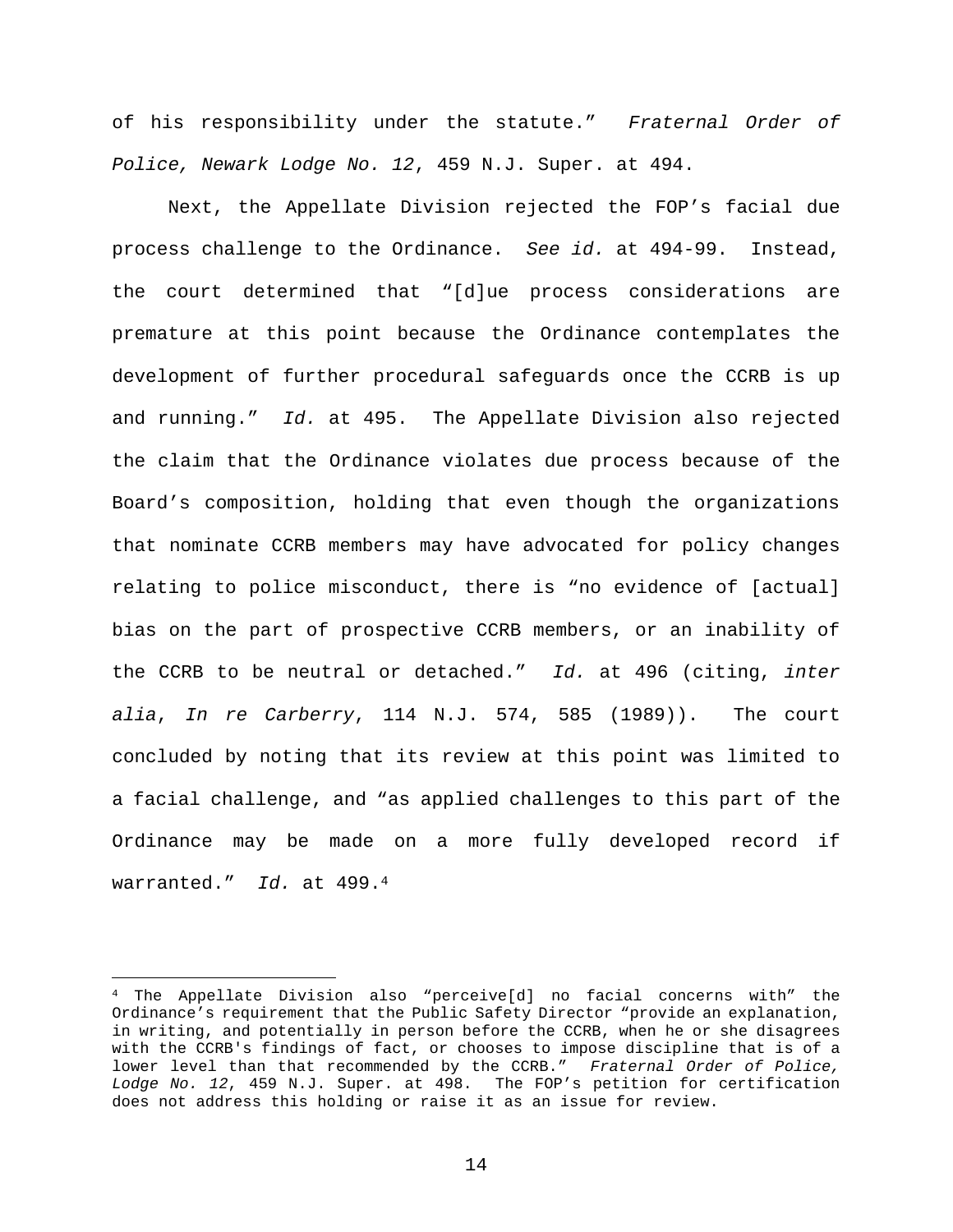Third, the Appellate Division dismissed the claim that the Ordinance conflicts with N.J.S.A. 40A:14-181 and the Attorney General's ("AG") Internal Affairs Policy & Procedures ("IAPP").<sup>5</sup> *See id.* at 499-508. As a threshold matter, the court "reject[ed] the idea that preemption principles invalidate the Ordinance on its face," because the IAPP applies only to law enforcement agencies and not to other entities like the CCRB. *Id.* at 502. In the alternative, the court conducted a traditional preemption analysis and concluded that there is "no inconsistency of consequence between how the CCRB operates under the Ordinance and how the IA investigations occur under the requirements imposed by the [IAPP] or N.J.S.A. 40A:14-181." *Ibid.*; *see also id.* at 503- 08 (analyzing preemption factors). As with the due process analysis, the court indicated that additional preemption issues "can be addressed, if warranted, on an as applied challenge on a more fully developed record once the CCRB commences its oversight role under the Ordinance." *Id.* at 508.<sup>6</sup>

<sup>5</sup> As described below in *Amici*'s argument, the AG issued a Directive and amended the IAPP in December 2019. By letter from the Clerk of Court dated December 17, 2019, the Court requested that the parties and *Amici* submit supplemental briefing by January 24 "addressing the impact, if any, of the Directive and revised IAPP on the appeal now pending before the Court." However, *Amici*'s position, as described in more detail below, is that the IAPP does not preempt or otherwise invalidate the Ordinance as a matter of law, an issue that can be briefed within the time period normally allowed for *amicus* submissions. *Amici* thus submit this brief within the time frame set forth in *Rule* 1:13-9(f). *Amici* will, however, certainly file a brief responding to the submissions of other parties or *amici* on or before February 10, as provided in the Court's supplemental briefing schedule.

<sup>6</sup> The court invalidated the Ordinance's provision permitting disclosure of a complainant's identity as part of a public hearing, reasoning that such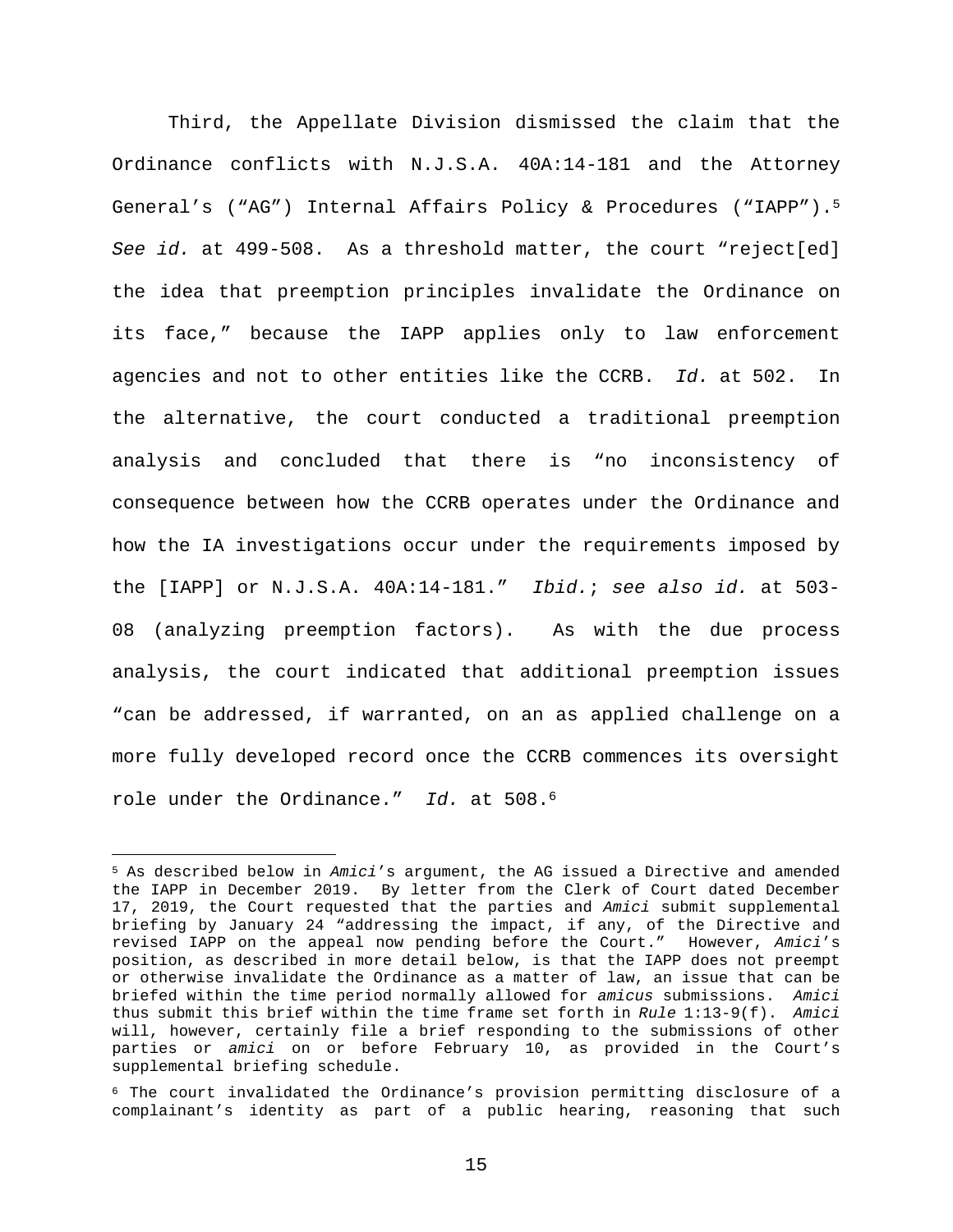Finally, the Appellate Division upheld the Ordinance's grant of subpoena power to the CCRB. *Id.* at 508-12. The court noted that a municipality has the general power to investigate, incidental to which is the power to issue subpoenas. *See id.* at 509-10 (quoting *In re Shain*, 92 N.J. 524, 533 (1983)). The court further found authority to grant subpoena power to the CCRB in the statutory delegation of subpoena power to municipal councils, *see id.* at 510 (citing N.J.S.A. 40:48-25), and in the authorization of all "necessary and proper" municipal ordinances, *id.* at 511 (citing N.J.S.A. 40:48-2). Finally, the court distinguished *City of Newark v. Benjamin*, 144 N.J. Super. 58 (Ch. Div. 1976), *aff'd*, 144 N.J. Super. 389 (App. Div.), *aff'd*, 75 N.J. 311 (1978), both because that case dealt with a separately elected body and because it predated N.J.S.A. 40A:14-118. *See Fraternal Order of Police, Newark Lodge No. 12*, 459 N.J. Super. at 511-12.

The FOP filed a timely petition for certification, as well as a motion with the Appellate Division to stay the ruling pending appeal. The Appellate Division denied the stay motion, and this Court granted certification on October 21, 2019.

disclosure "could thwart an IA investigation, criminal investigation, or prosecution, or could disclose the name of an informant, and could taint an officer who was wrongfully accused," and "could also discourage complainants from coming forward, or encourage unwarranted complaints from people seeking notoriety." *Fraternal Order of Police, Newark Lodge No. 12*, 459 N.J. Super. at 507. The City has not appealed or cross-appealed from that ruling.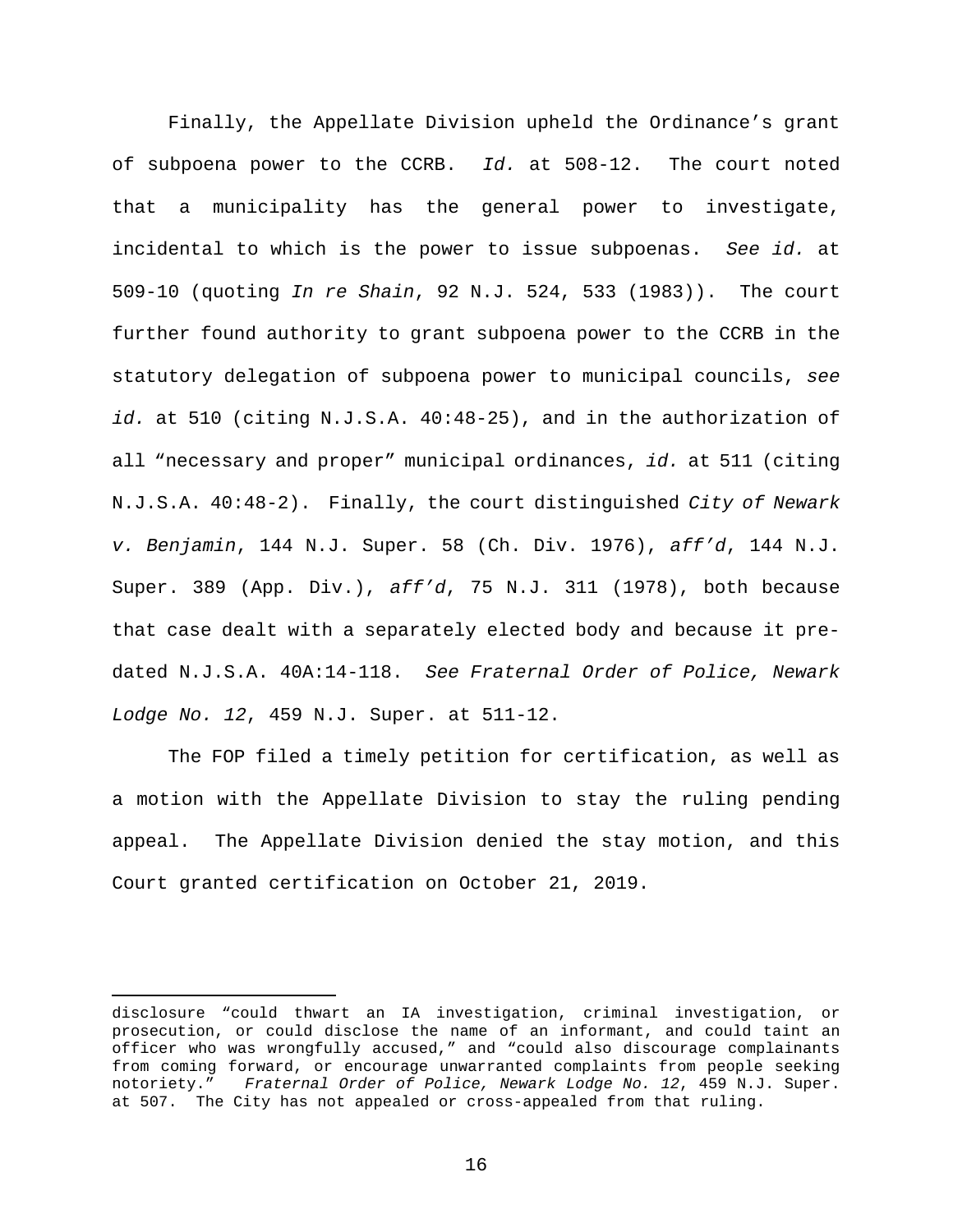#### **ARGUMENT**

New Jersey law has long recognized the power of municipalities to regulate their police departments. The Ordinance, which provides municipal oversight of police misconduct, fits squarely within that traditional role. Thus, the FOP and AG's arguments against the Ordinance all fail.

First, the police chief statute, N.J.S.A. 40A:14-118, provides only limited restrictions on a municipality's oversight, restrictions that are not relevant here. The statute was designed to prevent municipal interference with the day-to-day conduct of the police department, such as assignment of officers to particular locations, which is the sole purview of the Chief of Police. But the Ordinance, which provides investigations and oversight of the police department, does not affect the department's day-to-day activities in this sense. Indeed, the statute specifically contemplates and endorses municipal commissions like the CCRB. The CCRB's role thus does not conflict with the statute.

Second, the AG's IAPP, and the statute it is promulgated under, does not preempt or otherwise control the CCRB. To the contrary, the statute, N.J.S.A. 40A:14-181, authorizes the AG to govern only the conduct of a "law enforcement agency" like the police department, and not of a separate municipal entity like the CCRB. The IAPP thus cannot prohibit the CCRB from operating as intended by the Ordinance. Accordingly, recent changes to the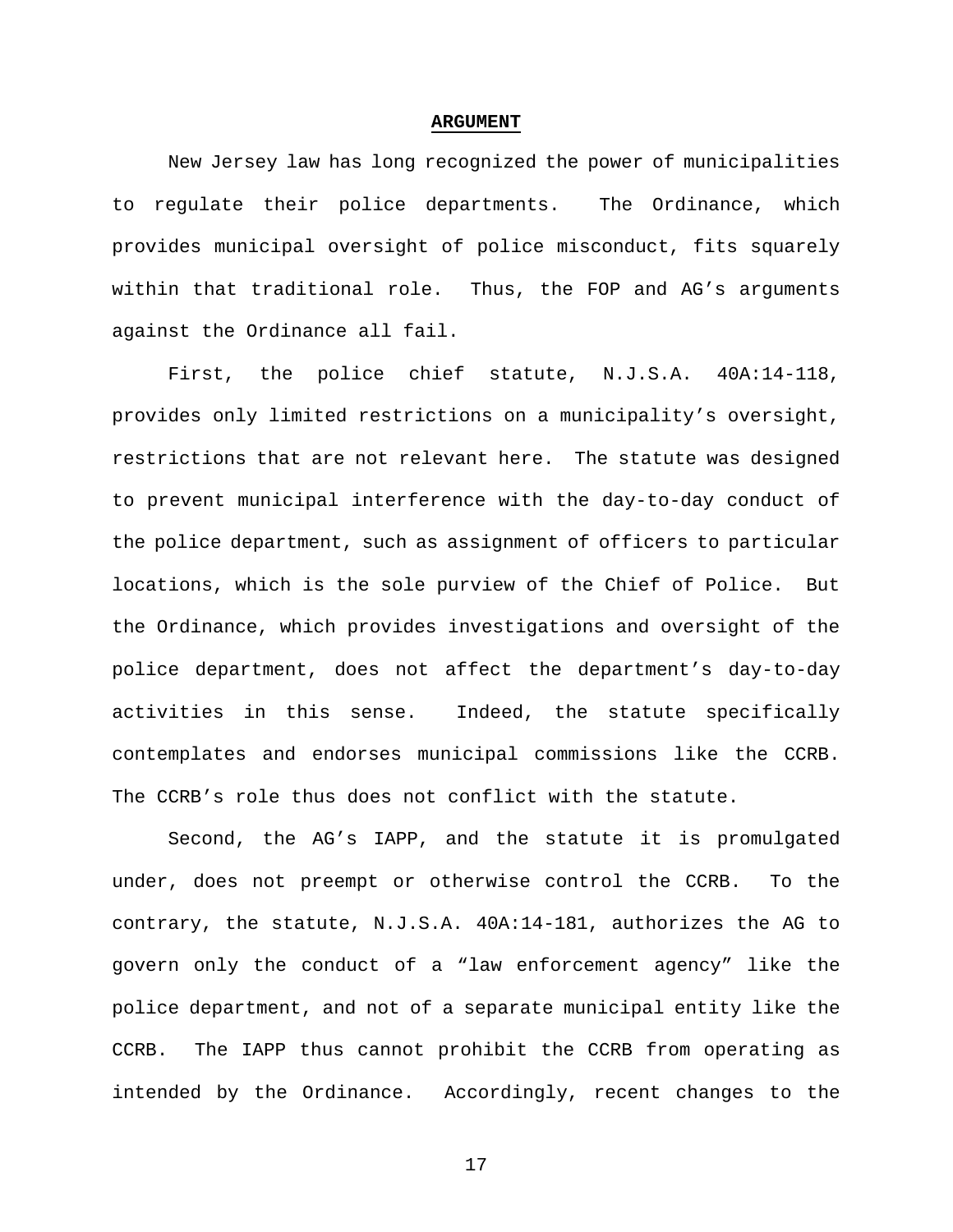IAPP, placing conditions on the CCRB's ability to obtain IA files, are unauthorized by statute and cannot prevent the CCRB from operating as intended.

Third, the Court should reject the FOP's challenge to the CCRB's subpoena power. The power to issue subpoenas in the course of legislative investigations is well-settled as a matter of constitutional and statutory law. When Newark's municipal council lawfully delegated its investigatory power to the CCRB, it correspondingly delegated this subpoena power as well. Indeed, municipalities throughout the State have frequently delegated their subpoena powers to municipal agencies, and those delegations have never been invalidated. The delegation of subpoena power to the CCRB should likewise be affirmed here.

Finally, the Court should reject the FOP's facial due process attack on the Ordinance. In fact, the Ordinance provides for appropriate due process protections for police officers, as well as for the CCRB to promulgate additional procedures to provide those protections. Moreover, as the Appellate Division properly recognized, an officer can raise due process concerns regarding those procedures on an as-applied basis once the CCRB has begun to operate. And the Appellate Division also correctly rejected the FOP's separate challenge to the composition of the CCRB, as even if Board members have expressed general policy views on issues relating to police misconduct, they cannot be disqualified except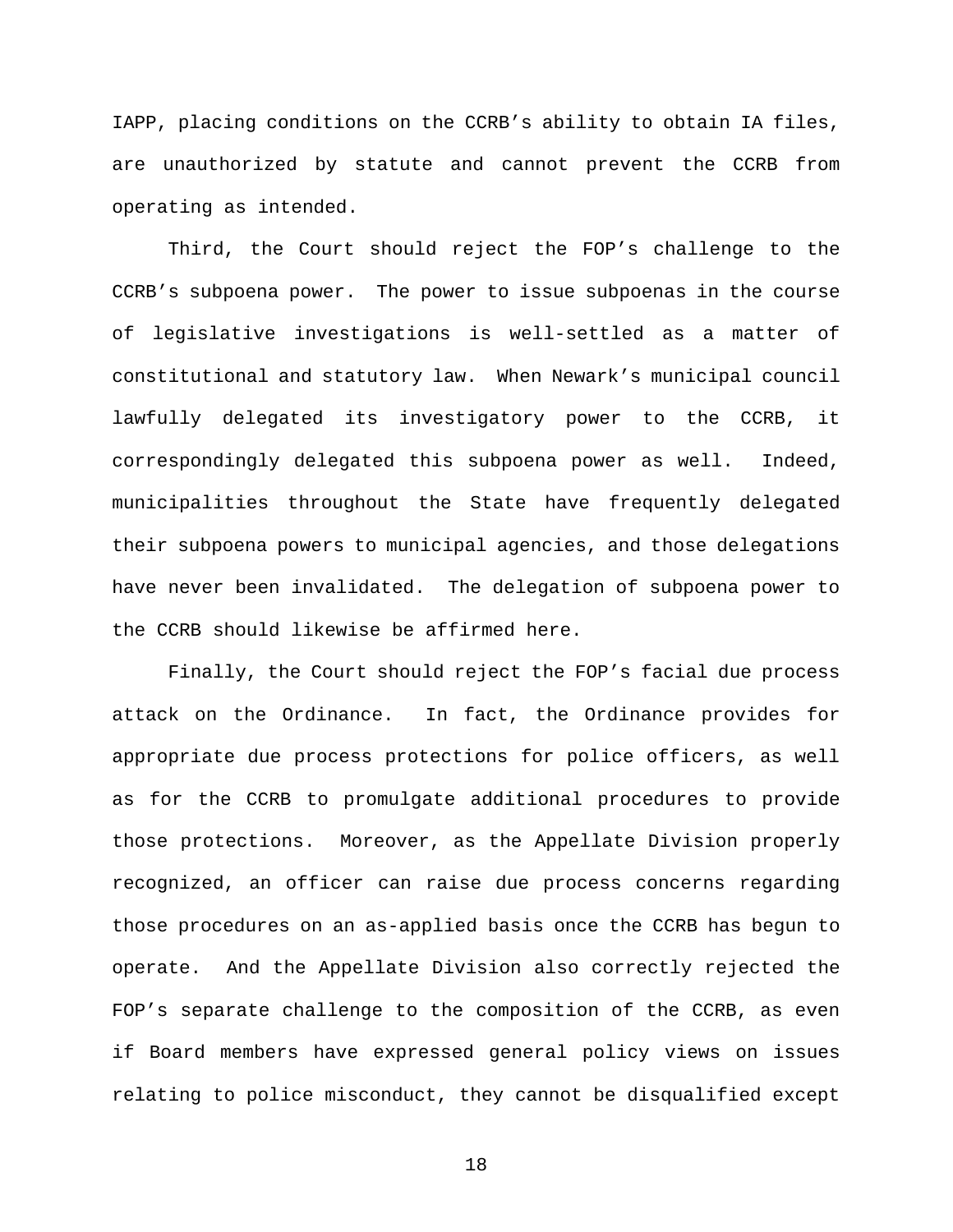for "actual bias" in a particular matter, and the Ordinance provides an appropriate recusal mechanism where those circumstances arise. Thus, there is no justification for invalidating the Ordinance on its face, although as the Appellate Division recognized, an officer can always raise an as-applied due process challenge in an individual case if warranted.

For these reasons, as more fully argued below, *Amici* urge the Court to reject the facial challenge to the Ordinance and permit the CCRB to conduct its lawful oversight of the Newark Police Department.

#### **I. THE ORDINANCE DOES NOT CONFLICT WITH N.J.S.A. 40A:14-118.**

The Appellate Division properly held that the Ordinance does not conflict with N.J.S.A. 40A:14-118. Although that statute describes the interplay between the role of the police chief and the oversight of civilian municipal officials, it does not restrict municipal investigations of the type to be conducted by the CCRB. Instead, a proper interpretation of the statute supports the conduct of such investigations.

# **A. The Statutory Text and History Show That N.J.S.A. 40A:14-118 Is Only a Limited Constraint on Municipal Authority over the Day-To-Day Functions of the Police Department.**

The current version of N.J.S.A. 40A:14-118 was enacted in 1981. *See L.* 1981, *c.* 266, § 1. Before then, municipalities retained broad authority to regulate the operations of their police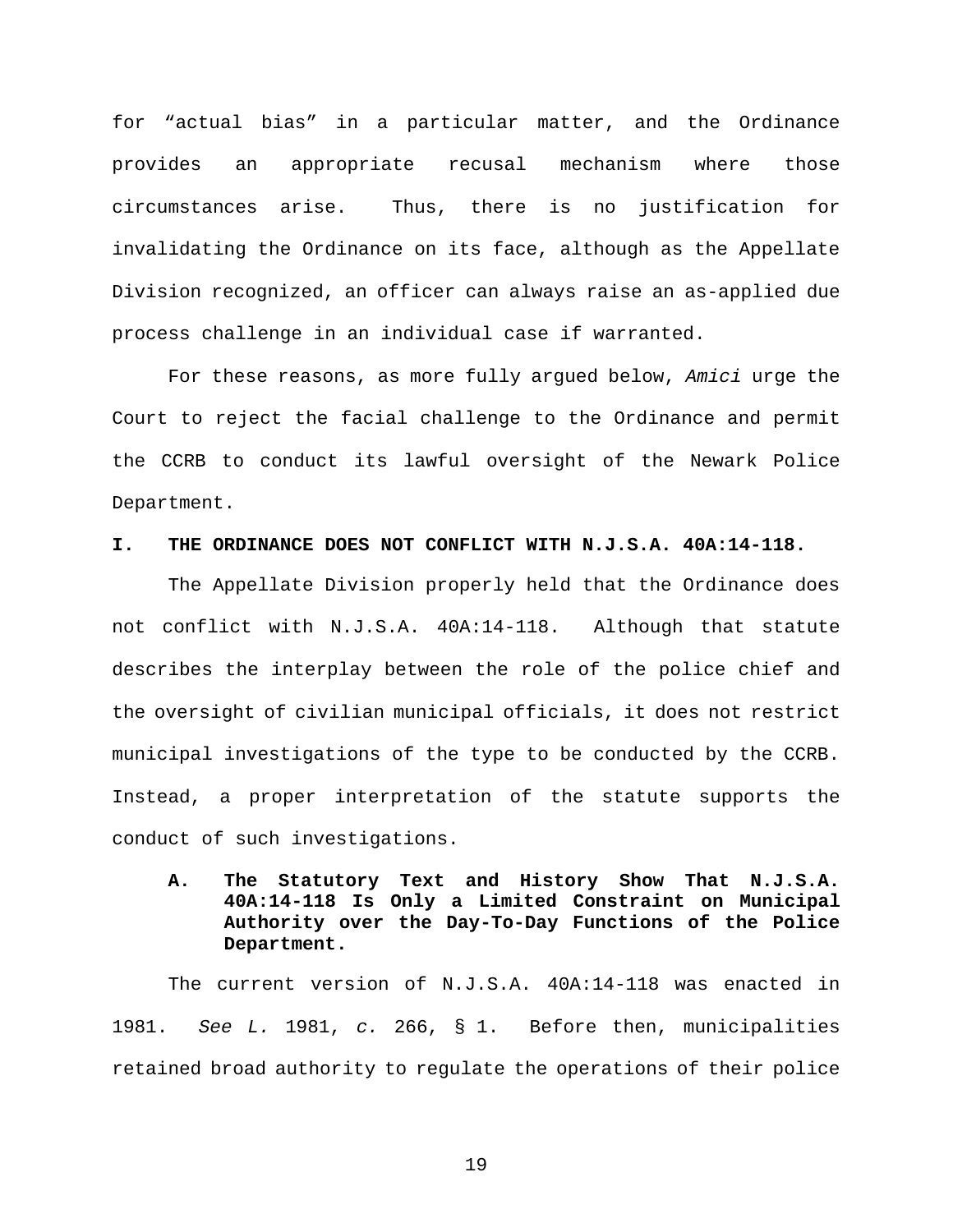departments. *See L.* 1971, *c.* 197, § 1 (codifying prior version of N.J.S.A. 40A:14-118); *see also Falcone v. De Furia*, 103 N.J. 219, 221 (1986) ("Before 1981, N.J.S.A. 40A:14-118 gave municipal governing bodies broad authority to regulate the internal affairs of police departments, including the authority to prescribe the duties and functions of police officers."). Thus, the prior statute provided as follows:

> The governing body of any municipality, by ordinance, may create and establish a police department and force and provide for the maintenance, regulation and control thereof, and except as otherwise provided by law, appoint such members, officers and personnel as shall be deemed necessary, determine their terms of office, fix their compensation and prescribe their powers, functions and duties and adopt and promulgate rules and regulations for the government of the department and force and for the discipline of its members.

> [*L.* 1971, *c.* 197, § 1; *see also Gauntt v. Mayor of Bridgeton*, 194 N.J. Super. 468, 480 (App. Div. 1984).]

 The statute was revised in order to restrict municipal oversight of police departments, but only in certain, carefully delimited respects. Thus, the amended statute requires a municipality that creates a police force to "provide for a line of authority relating to the police function and for the adoption and promulgation by the appropriate authority of rules and regulations for the government of the force and the discipline of its members." N.J.S.A. 40A:14-118. But the statute also provides that if a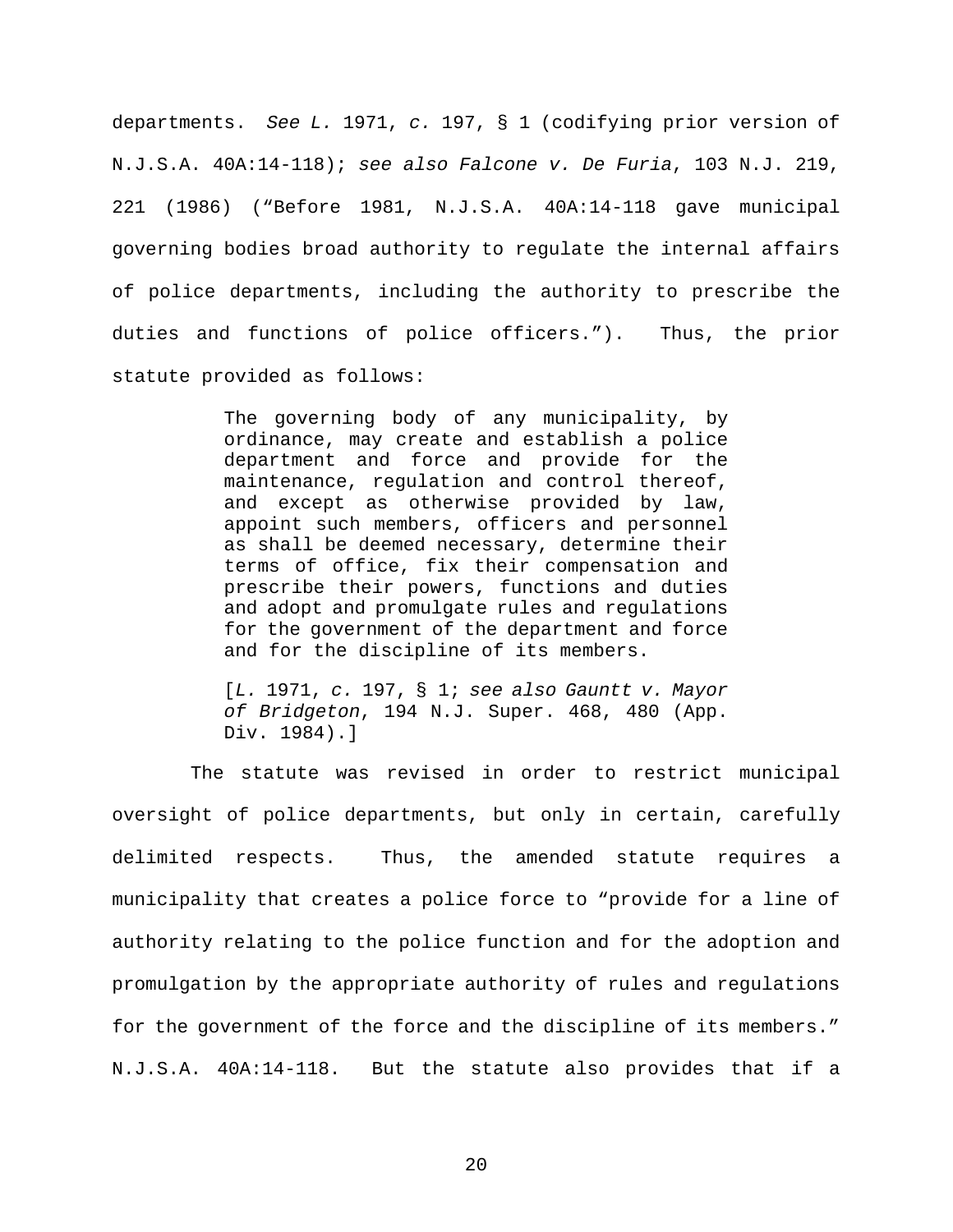municipality has a chief of police, then the chief "shall be the head of the police force and . . . shall be directly responsible to the appropriate authority for the efficiency and routine day to day operations thereof." *Ibid.* The Legislature then specifically delineated what those day-to-day responsibilities are:

> a. Administer and enforce rules and regulations and special emergency directives for the disposition and discipline of the force and its officers and personnel;

> b. Have, exercise, and discharge the functions, powers, and duties of the force;

> c. Prescribe the duties and assignments of all subordinates and other personnel;

> d. Delegate such of his authority as he may deem necessary for the efficient operation of the force to be exercised under his direction and supervision; and

> e. Report at least monthly to the appropriate authority in such form as shall be prescribed by such authority on the operation of the force during the preceding month, and make such other reports as may be requested by such authority.

[*Ibid.*]

Consistent with this statute, Newark has established the position of Police Chief, responsible for the NPD's day to day operations, as well as a civilian Public Safety Director, responsible for civilian oversight. *See* Newark, NJ Code 2:22-3.3.

As courts have recognized, the law largely maintains a municipality's authority, through appropriate civilian officials, to exercise control and oversight of tasks other than these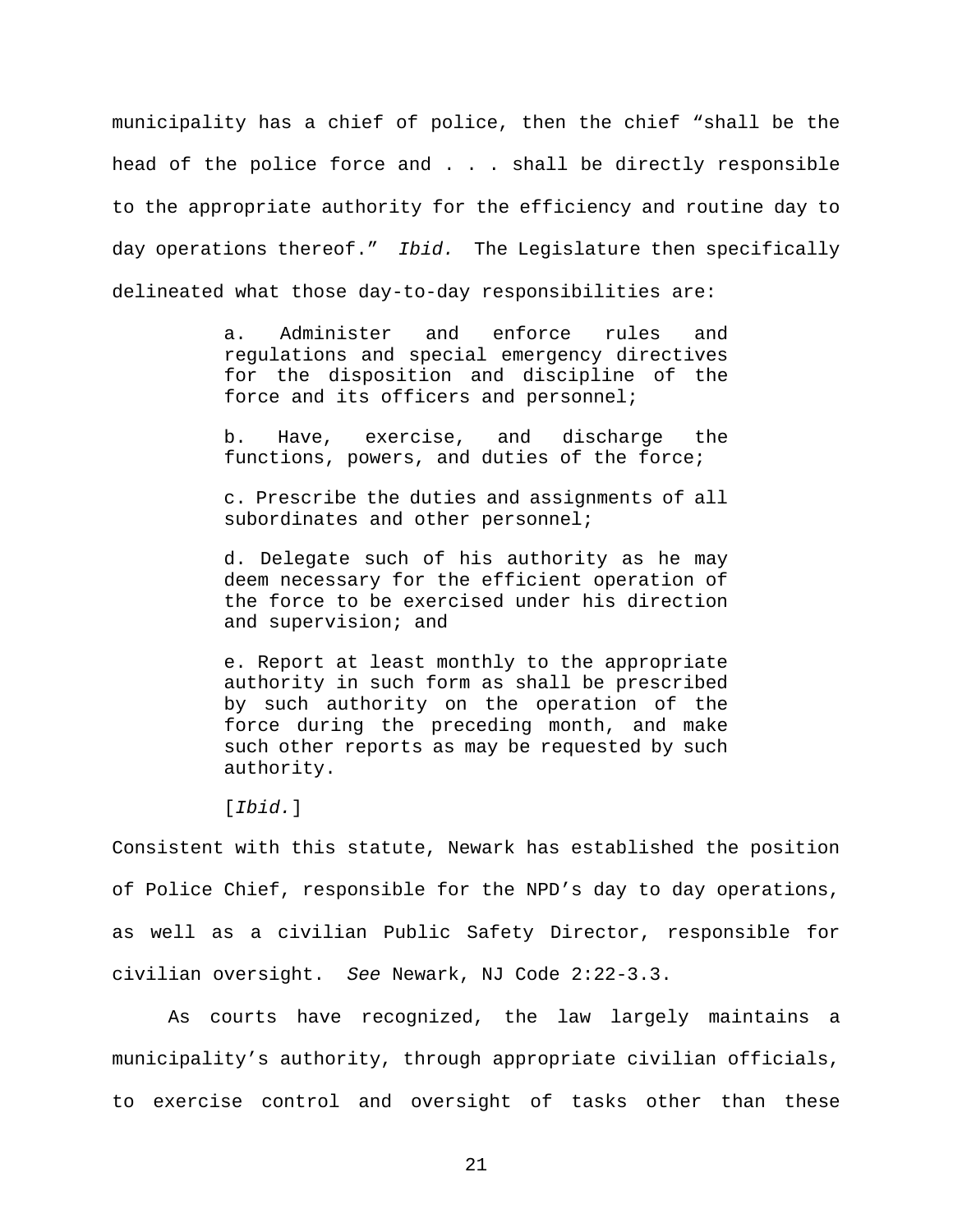specifically delineated day-to-day operations. Thus, when the Appellate Division first interpreted the statute in *Gauntt*, it held that a municipality has "the authority to fix policy as comprehending the formulation of fundamental principles to serve as broad guides to the chief of police in making his decisions with respect to discharging his responsibility for the efficiency and routine day to day operation of the police department." 194 N.J. Super. at 486. This Court, in *Falcone*, also interpreted the statute as limited to "avoid[ing] undue political influence by a governing body into the operation of the police force." 103 N.J. at 222. As understood by these decisions, the statute appropriately recognizes that municipalities share power with their police chiefs. *See id.* at 225 (noting "the sharing of the power of appointment by the governing body with the police chief").

### **B. The Ordinance Does Not Improperly Intrude on the Police Chief's Authority over Day-to-Day Operations.**

Viewed against this legal backdrop, the Ordinance is an appropriate application of Newark's power to oversee its police department, and is not an improper intrusion into the Police Chief's day to day responsibilities. Indeed, the FOP's petition for certification does not identify any of the Police Chief's specific powers that are violated by the Ordinance, instead asserting generally that the CCRB interferes with the disciplinary process. Pbc6-7. But the Ordinance is not intended to replace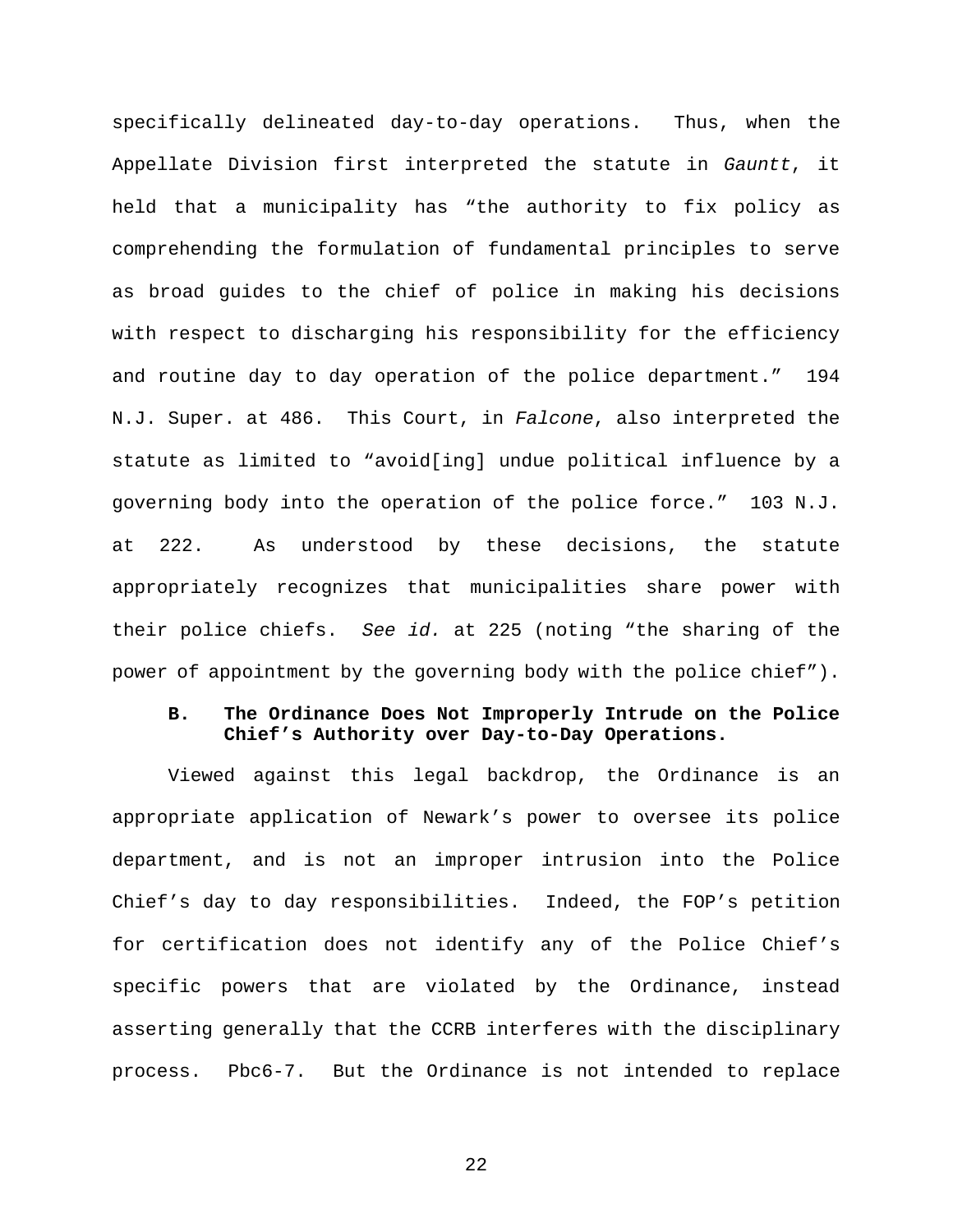the NPD's disciplinary process administered by the Police Chief, through the Internal Affairs division; rather, the Ordinance "shall not be construed to . . . obviate the responsibility of the NPD to investigate citizen complaints or incidents to which the NPD is made known[.]." Da144 (Ordinance at IV.d). In any event, discipline itself is ultimately a subject for the municipality, not the Police Chief, as the Appellate Division recognized in *Gauntt*, where it rejected a police chief's claim that only he could serve as a hearing officer in police disciplinary matters. *See Gauntt*, 194 N.J. Super. at 489-90. Consistent with this case law, the Ordinance leaves the ultimate disciplinary decision to the civilian Public Safety Director (not the CCRB or the Police Chief); the Board cannot require more (or less) discipline than that which the director imposes. *See* Da143 (*id.* at III.x). The Ordinance thus does not infringe on the Police Chief's limited power to administer the disciplinary process. *See Fraternal Order of Police, Newark Lodge No. 12*, 459 N.J. Super. at 493 (concluding that "the CCRB will not interfere with the Chief's oversight role of investigations by IA").

The FOP also incorrectly argues that the Ordinance violates the principles set forth in *Gauntt*. That case criticized only civilian interference from the police director by giving particular directions to police officers and staff: assigning a specific officer to conduct a particular investigation; directing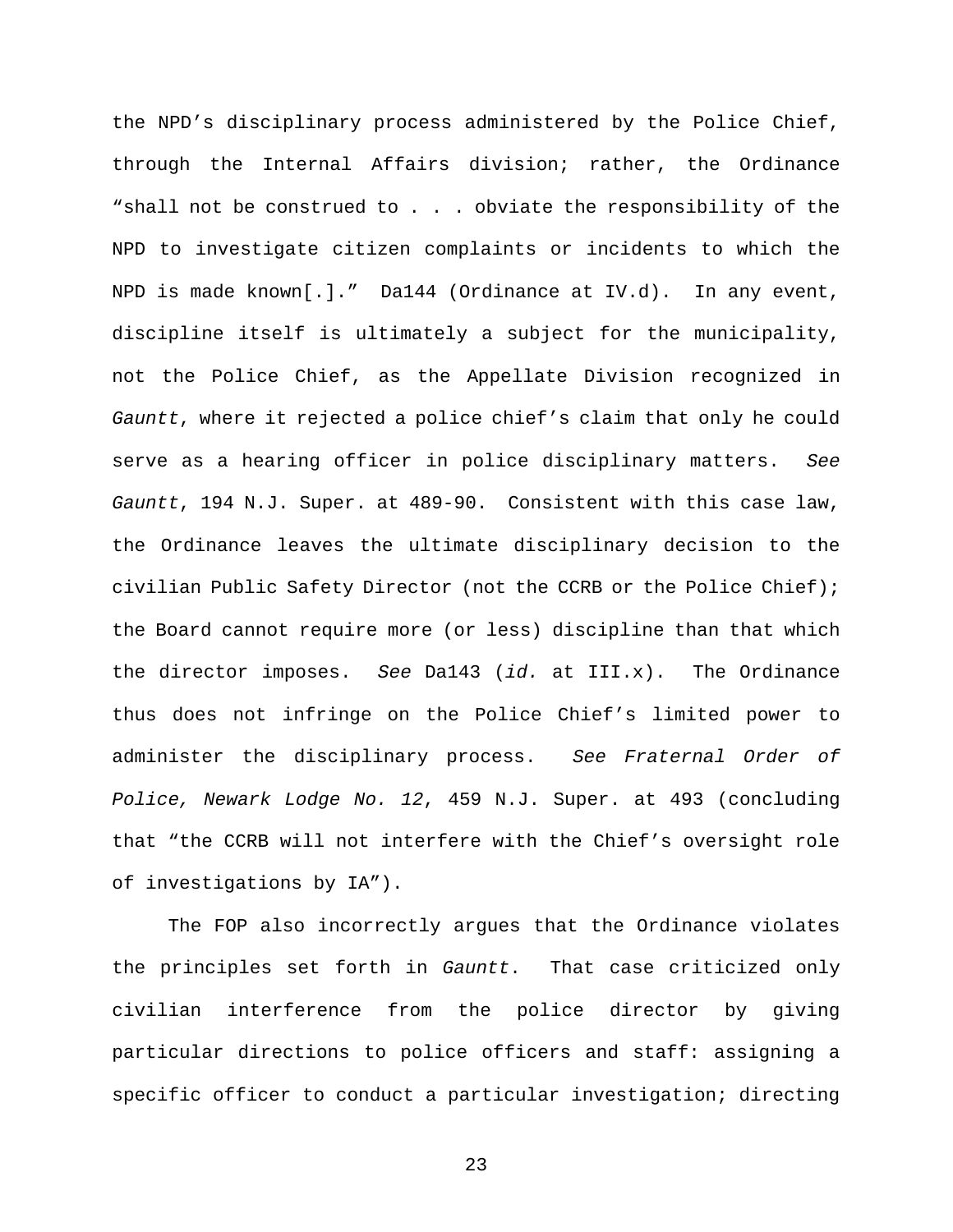specific officers to attend particular meetings; requiring a specific officer to attend particular training classes; and assigning a secretary to post a volunteer sign-up list. 194 N.J. Super. at 487-88. And on this subject, the statute was clear. *See* N.J.S.A. 40A:14-118(c) (giving police chief the power to "[p]rescribe the duties and assignments of all subordinates and other personnel"). This Court laid out the limitations of the rule in *Falcone*, when it held that the designation of a detective is an "appointment" committed to the municipality, not an "assignment" within the purview of the police chief. 103 N.J. at 224-25. The Court thus specifically disapproved of *Gauntt*'s holding that a municipality cannot appoint a specific officer to be head of a detective division. *Id.* at 225. The Ordinance, of course, does not affect individual officers' assignments at all, and thus does not violate the limited rule set forth in *Gauntt*. *See Fraternal Order of Police, Newark Lodge No. 12*, 459 N.J. Super. at 493-94 (distinguishing *Gauntt* and concluding that "the Ordinance does not prescribe the duties and assignments of subordinates and other personnel"). Nor does it run afoul of any of the other provisions of N.J.S.A. 40A:14-118.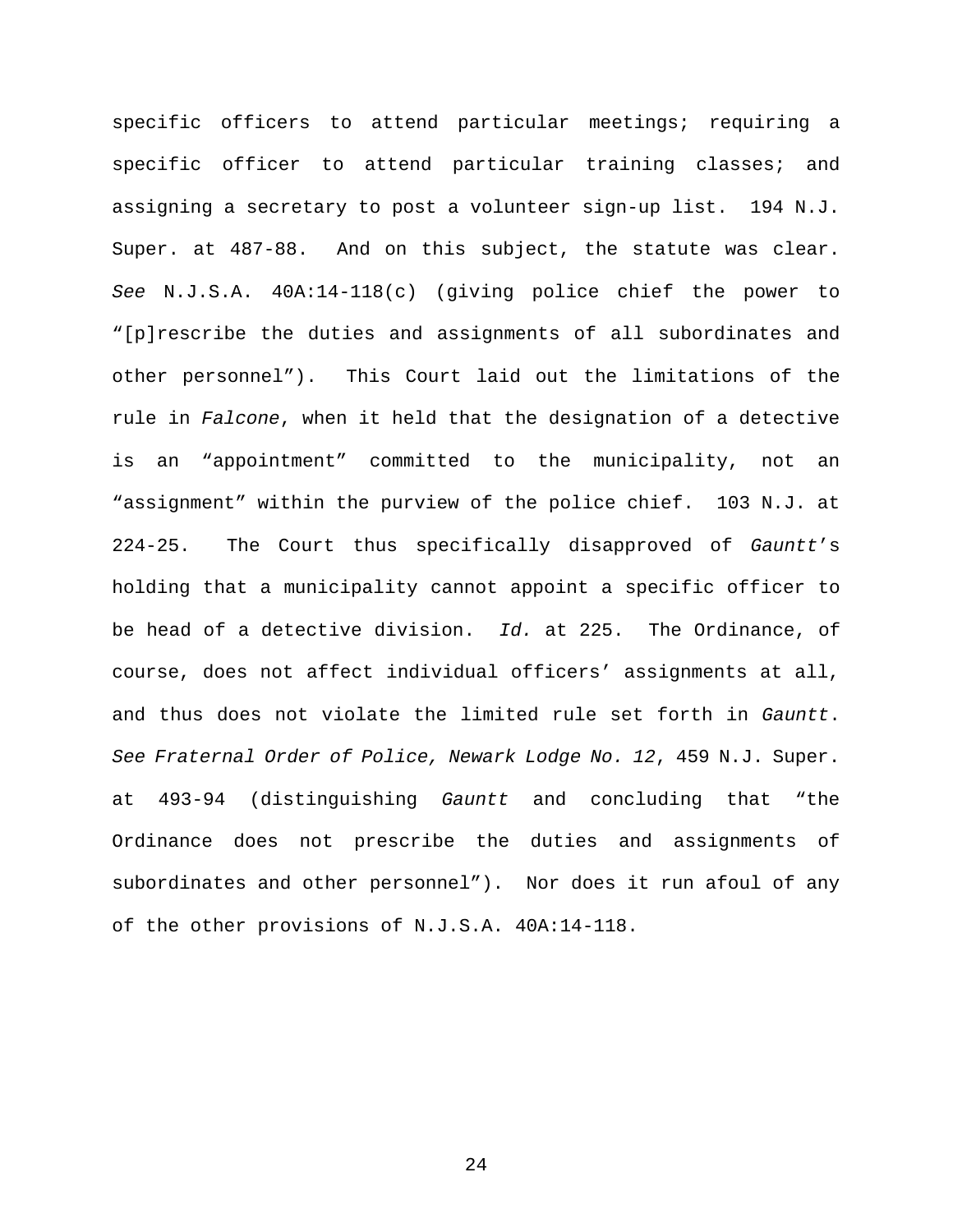# **C. The Unnumbered Paragraph at the End of N.J.S.A. 40A:14- 118 Does Not Restrict Municipal Power to Conduct Oversight of Police Departments.**

The FOP and *amicus* AG focus their arguments on an unnumbered paragraph at the end of N.J.S.A. 40A:14-118, which reads in relevant part:

> Nothing herein contained shall prevent the appointment by the governing body of committees or commissions to conduct investigations of the operation of the police force, and the delegation to such committees or commissions of such powers of inquiry as the governing body deems necessary or to conduct such hearing or investigation authorized by law. Nothing herein contained shall prevent the appropriate authority, or any executive or administrative officer charged with the general administrative responsibilities within the municipality, from examining at any time the operations of the police force or the performance of any officer or member thereof.

[N.J.S.A. 40A:14-118.]

The FOP and AG argue that even though this paragraph gives a commission like the CCRB the authority to "investigate," the inclusion of the phrase "the performance any officer or member thereof" in the second sentence should be interpreted to restrict the CCRB's ability to investigate individual incidents of officer misconduct.<sup>7</sup>

 $7$  The FOP did not make this argument before the Appellate Division. Indeed, the Chancery Division's ruling in the FOP's favor directly contradicts the argument: the judge ruled that the CCRB could only "examine" the police force, which the court defined as "an oversight function to examine and remedy systemic problems in the police force," Tr. at 85, and could not "investigate" the police force, *id.* at 94. The AG's Appellate Division brief, for the first time, reversed the argument, claiming that the CCRB can "investigate" but not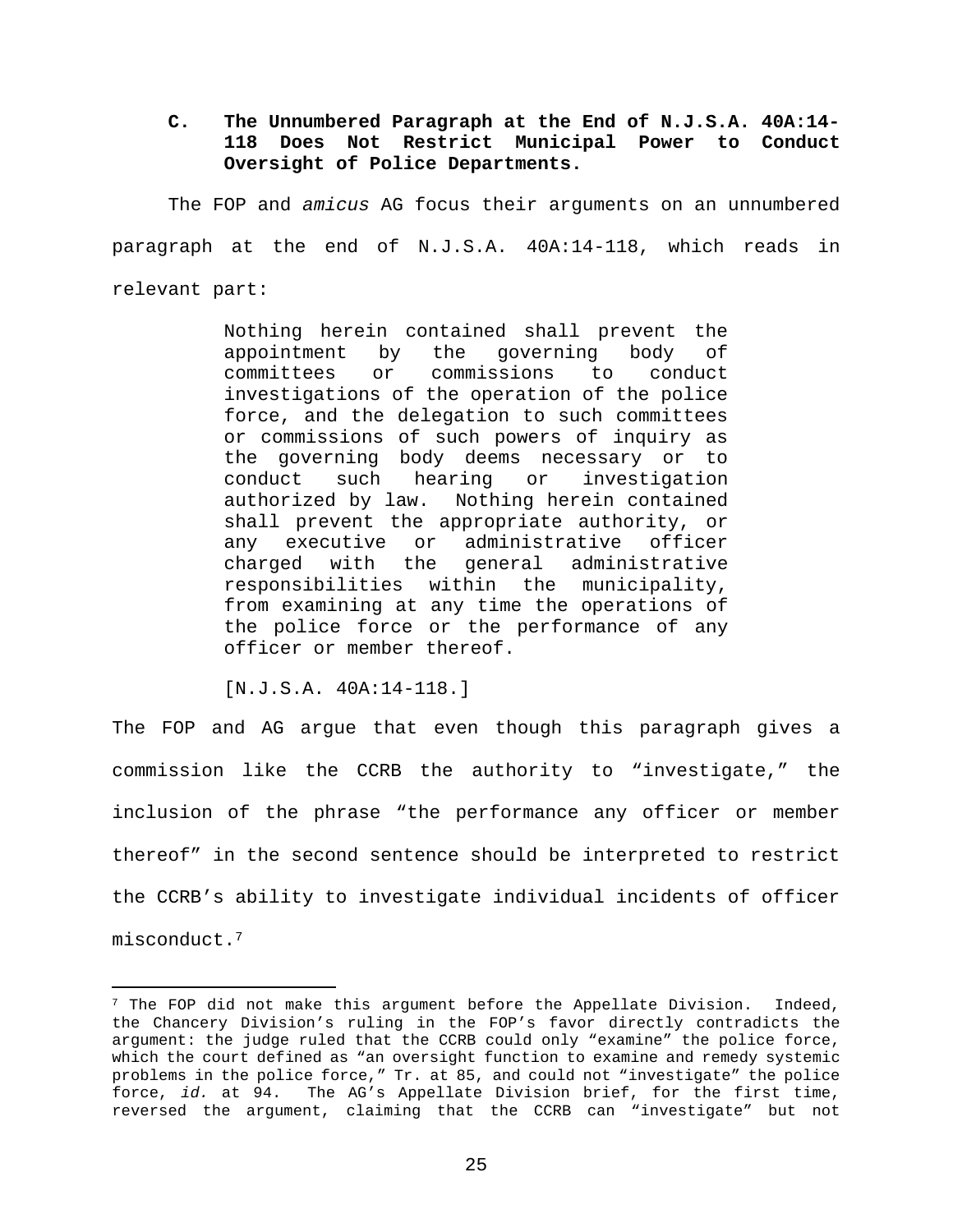This argument erroneously construes the statute, and indeed, is contrary to several applicable principles of statutory construction. First, the paragraph is not a restriction on the power of municipalities at all. The preceding subparagraphs (a) through (e) are the restrictions of power on a municipality, by delegating certain day-to-day responsibilities solely to the chief of police. Other than these exceptions, the general rule permitting municipal oversight of police departments controls. *See Nini v. Mercer Cty. Cmty. Coll.*, 202 N.J. 98, 109 (2010) ("[E]xceptions in a legislative enactment are to be strictly but reasonably construed, consistent with the manifest reason and purpose of the law." (alteration in original) (quoting *Serv. Armament Co. v. Hyland*, 70 N.J. 550, 558-59 (1976)). The proviso in the unnumbered paragraph that comes after these specific delegations to the police chief, far from a restriction on municipal power, is designed to ensure that the existing restrictions are not read over-broadly; certainly, as a matter of statutory construction, they ought not be read to add additional restrictions. *See Prado v. State*, 186 N.J. 413, 426 (2006) (noting that "doubt should be resolved in favor of the general provision . . . rather than the proviso or exception" (quoting *N.J. State* 

<sup>&</sup>quot;examine" while also claiming that "investigate" did not encompass the ability to investigate individual civilian complaints. The FOP has now adopted that argument for the first time in this Court.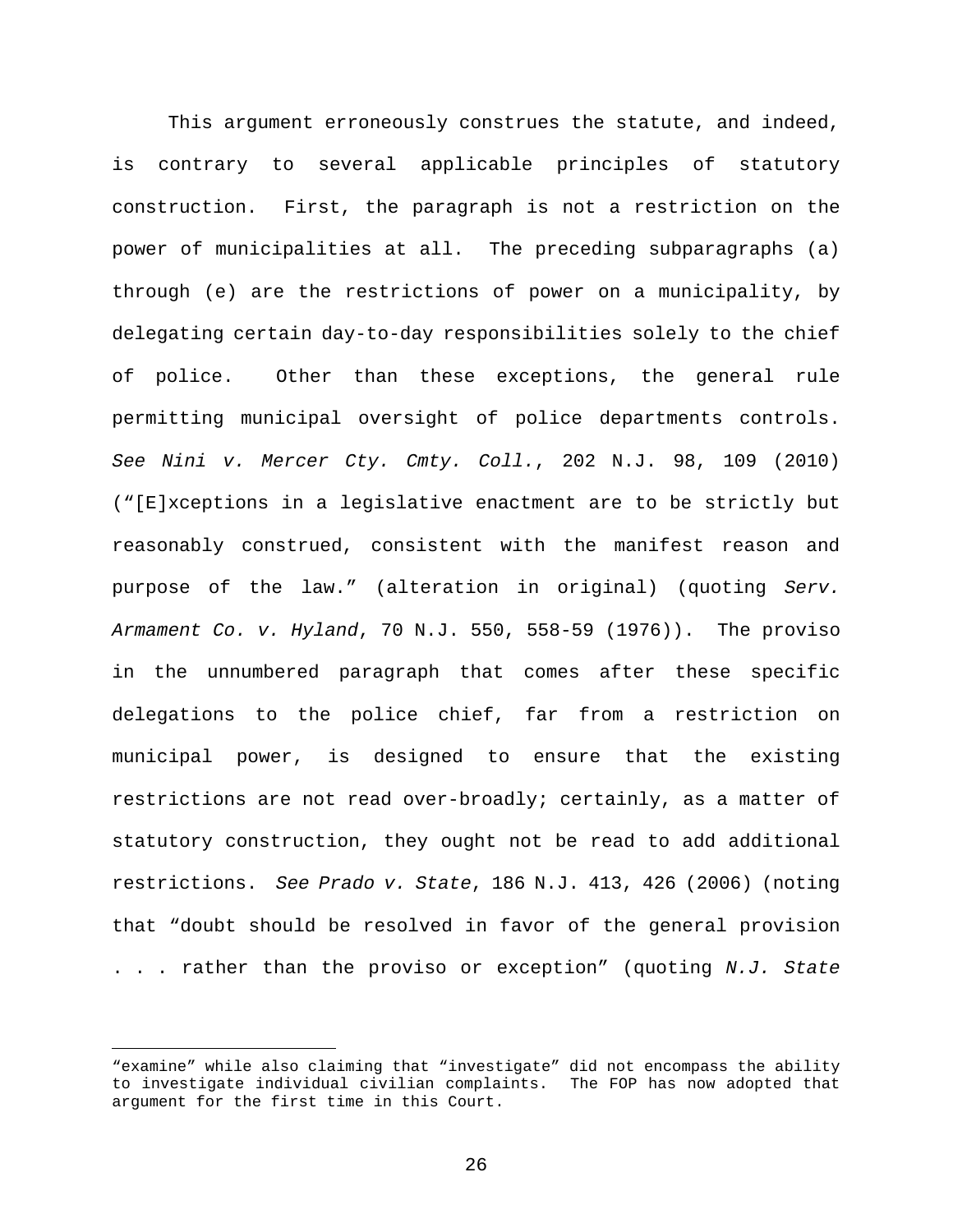*Bd. of Optometrists v. S.S. Kresge Co.*, 113 N.J.L. 287, 296 (Sup. Ct. 1934), *aff'd as modified*, 115 N.J.L. 495 (E. & A. 1935) (per curiam)).

Indeed, it is particularly inappropriate to read this statute to restrict Newark's power in light of New Jersey's deeply entrenched principle of home rule, which allows Newark to exercise power unless it is specifically prohibited by state statute. *See, e.g.*, *N.J. Const.* art. IV, § 7, ¶ 11 (stating that municipal powers "shall include not only those granted in express terms but also those of necessary or fair implication, or incident to the powers expressly conferred, or essential thereto, and not inconsistent with or prohibited by this Constitution or by law"); N.J.S.A. 40:69A-30 (stating that specific grant of municipal power does not limit powers not enumerated); *see also* 2 *Proceedings of the Constitutional Convention of 1947* 1733-34 (noting that as far back as 1916, the Legislature created a commission with instructions "to provide municipalities with the largest possible measure of home rule" (internal quotation marks omitted)). Because the paragraph relied on by the FOP and AG is certainly not a *specific* prohibition on a CCRB, particularly because it unambiguously envisions a commission like the CCRB to "investigate the operation of the police force," N.J.S.A. 40A:14-118, it fails to overcome the "general principle [that] a municipal ordinance is afforded a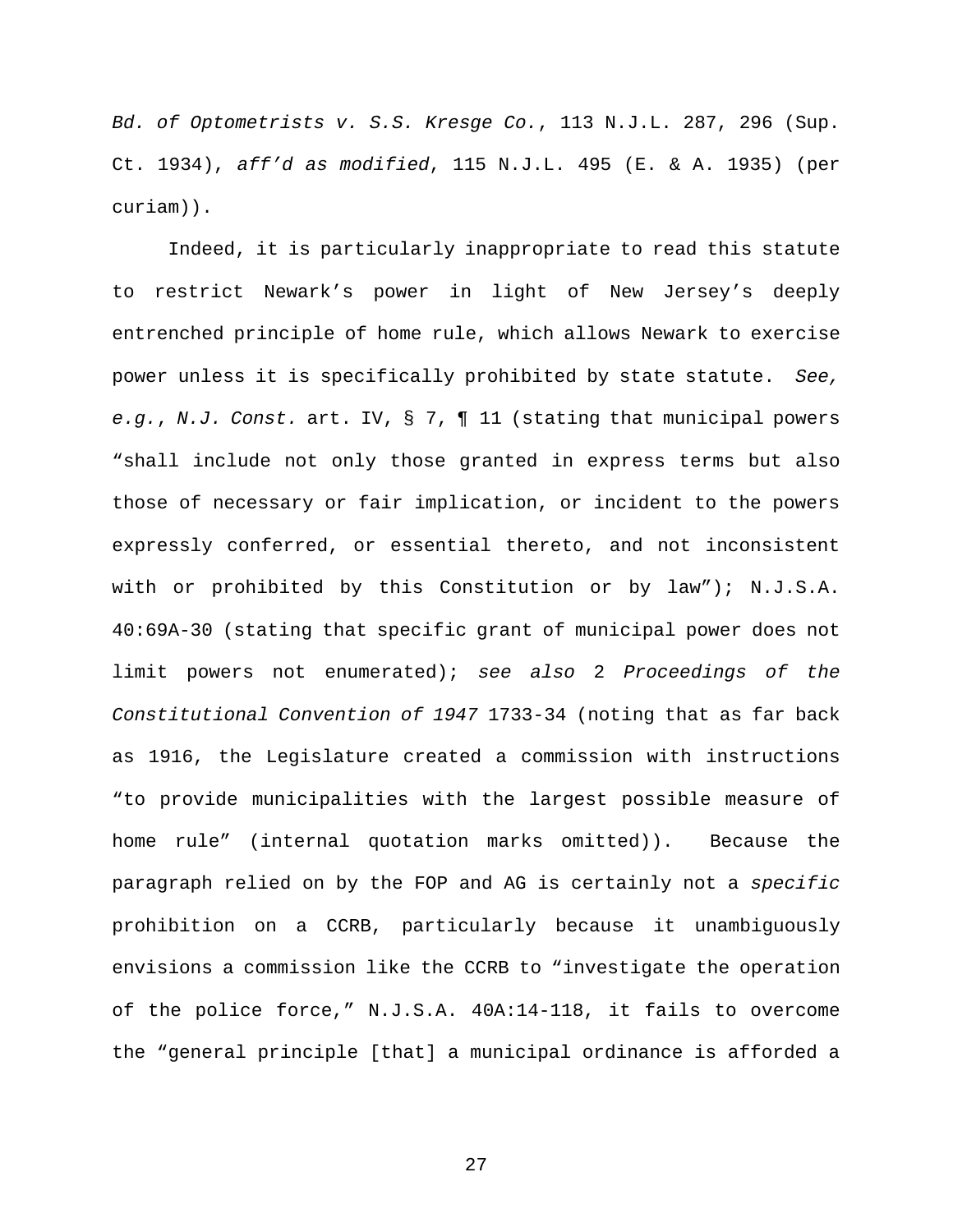presumption of validity." *Grabowsky v. Twp. of Montclair*, 221 N.J. 536, 551 (2015).

Second, because the paragraph of N.J.S.A. 40A:14-118 upon which the FOP and AG rely was added as part of the 1981 amendments to the statute, the Court must interpret it in light of its prior iteration. *See Levin v. Parsippany-Troy Hills Twp.*, 82 N.J. 174, 183 (1980) ("[T]he Court, when construing the statute, must consider statutory history relevant to legislative intent."). That is, a legislative action should not be read "to 'change existing law further than is expressly declared or necessarily implied.'" *In re D.J.B.*, 216 N.J. 433, 446 (2014) (quoting 1A *Sutherland Statutory Construction* § 22:30 at 363–64 (7th ed. 2007)). Thus, the 1971 version of the statute, which gave "broad authority" to municipalities, *Falcone*, 103 N.J. at 221, certainly could not be read to prohibit a separate CCRB. And the paragraph cited by the FOP and AG was, by its express terms, designed *not* to inhibit municipal authority. *See* N.J.S.A. 40A:14-118 (twice stating that "[n]othing herein contained shall prevent" municipal action). Certainly, it does not provide the kind of express declaration or necessary implication that would be required to change the law. Moreover, to the extent that there is any ambiguity about the language, the legislative history demonstrates that the paragraph was intended to "affirm[] the power of the governing body" that existed under the 1971 statute. *See Assemb.*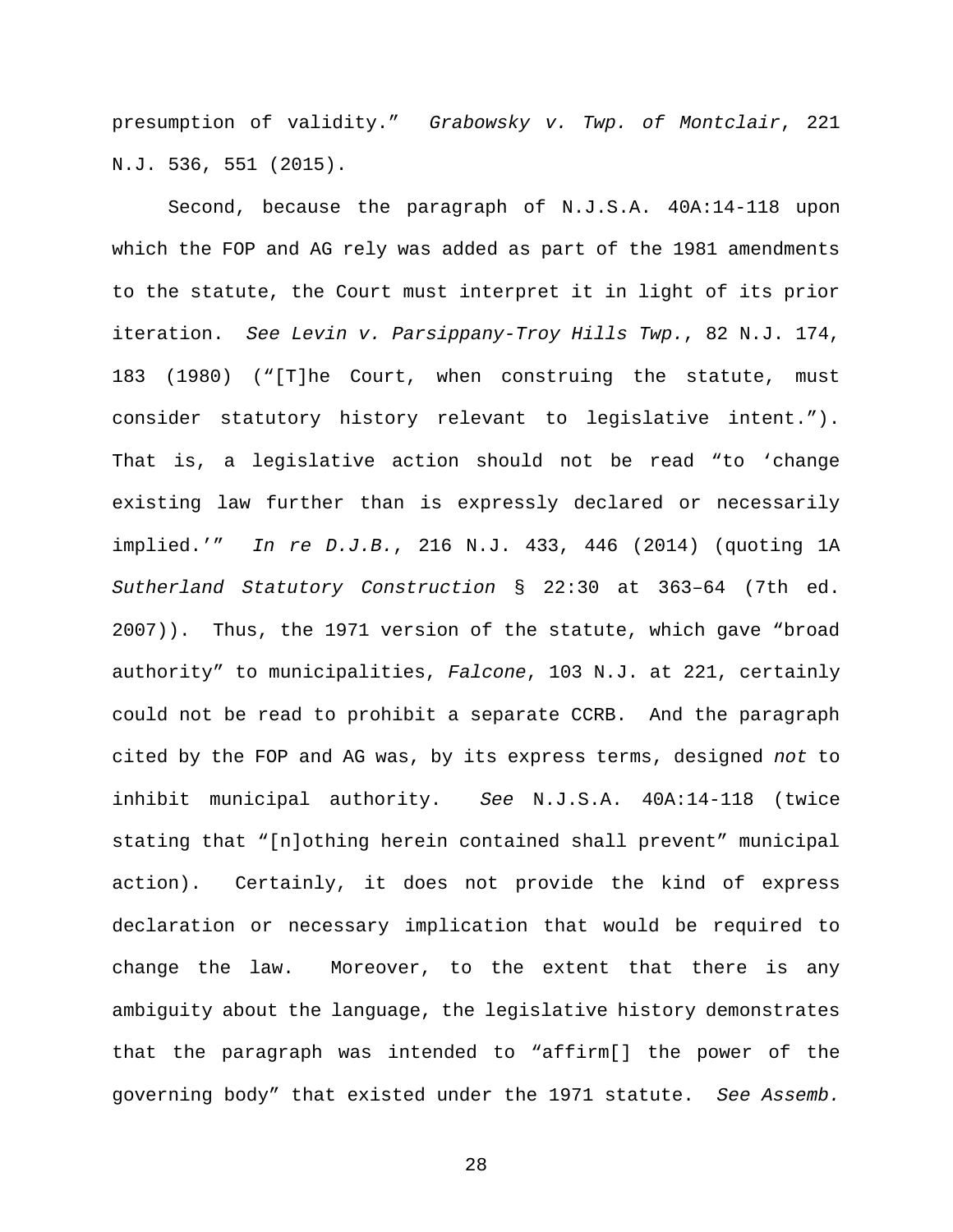*Judiciary, Law, Pub. Safety & Def. Comm. Statement to S. 1243* (L. 1981, c. 266); *see also In re D.J.B.*, 216 N.J. at 445 (declining to read amendment to expungement statute to affect issues not specifically addressed because "[n]owhere does the legislative history reveal an intent to change affect juvenile expungements"). The absence of an explicit prohibition on the CCRB in the 1981 amendments thus means that the prior rule, which would certainly have allowed the CCRB to operate, continued to be the law.

Finally, and perhaps most obviously, even if the Court were to find that only the second sentence permitting the "examining . . . the performance of any officer or member thereof" authorizes a review of individual officer misconduct, the CCRB must be viewed as the "appropriate authority" that is permitted to conduct such an examination. The statute defines "appropriate authority" as follows:

> As used in this section, "appropriate authority" means the mayor, manager, or such other appropriate executive or administrative officer, such as a full-time director of public safety, or the governing body or any designated committee or member thereof, or *any municipal board or commission established by ordinance for such purposes*, as shall be provided by ordinance in a manner consistent with the degree of separation of executive and administrative powers from the legislative powers provided for in the charter or form of government either adopted by the municipality or under which the governing body operates.

[N.J.S.A. 40A:14-118 (emphasis added).]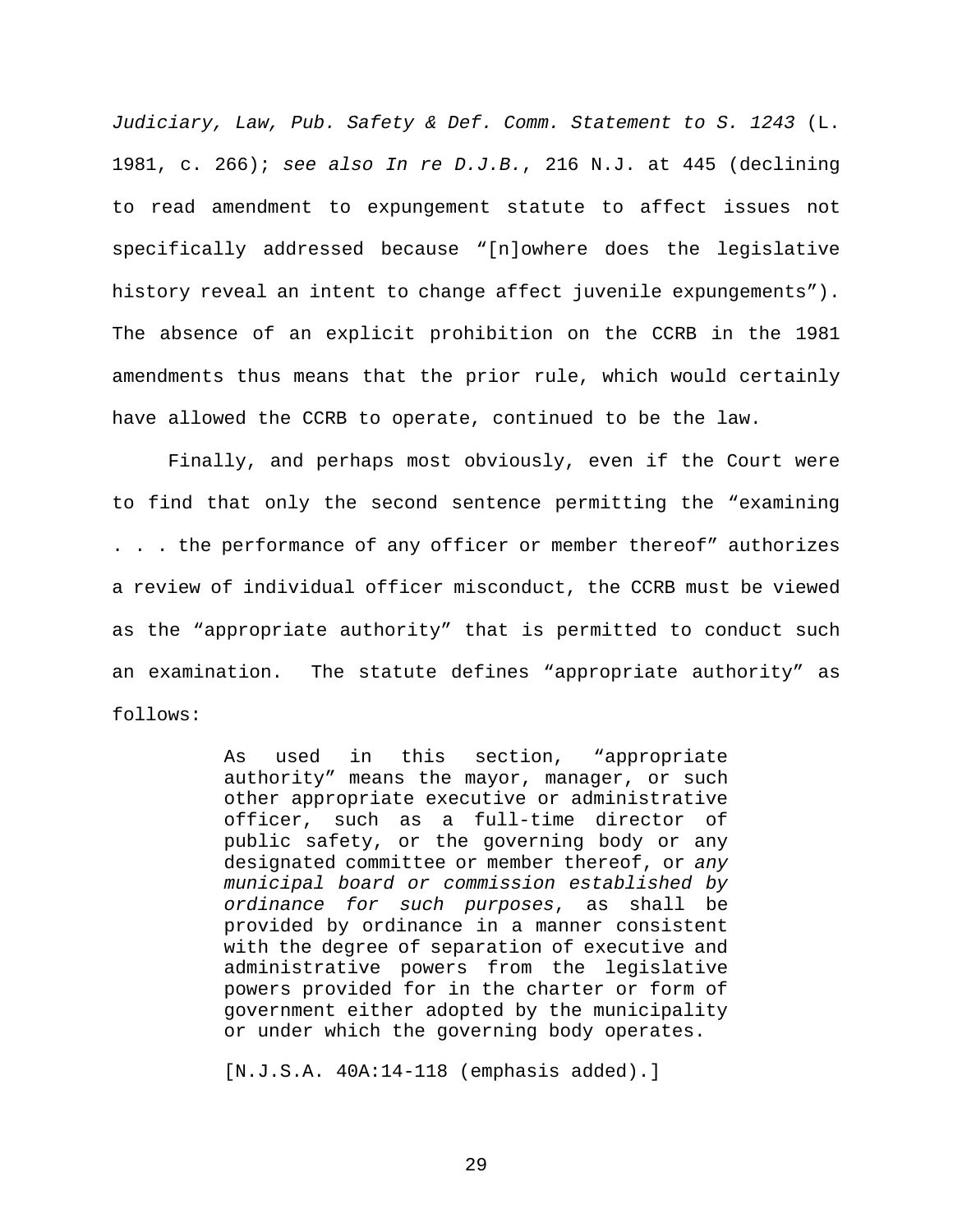Thus, the statute specifically recognizes that a commission like the CCRB can be – as Newark has made it – the "appropriate authority" under the statute. *See Hartmann v. Police Dep't of Ridgewood*, 258 N.J. Super. 32, 39 (App. Div. 1992) ("The absence from the ordinance of the phrase 'appropriate authority' in describing the village manager is of no consequence on this record because the ordinance clearly delegated to the manager functions assigned to the appropriate authority by N.J.S.A. 40A:14–118[.]").

In sum, for the reasons described above, the Ordinance does not conflict with N.J.S.A. 40A:14-118. In particular, it does not grant the CCRB any powers that are statutorily reserved to the Police Chief. Rather, the Ordinance properly balances Newark's municipal oversight of the police department with preserving the police chief's day-to-day operation of the department. And the final paragraph of the statute should be read, as it is drafted, to preserve a municipality's ability to oversee and investigate its police department. The FOP's claim that the Ordinance is invalid under N.J.S.A. 40A:14-118 should therefore be rejected.

### **II. NEITHER N.J.S.A. 40A:14-181 NOR THE ATTORNEY GENERAL'S INTERNAL AFFAIRS GUIDELINES PREEMPT THE ORDINANCE.**

The FOP and AG argue that the Ordinance must be struck down for conflicting with the IAPP, which was promulgated by the AG and adopted by law enforcement agencies under N.J.S.A. 40A:14-181. As the Appellate Division specifically recognized, their arguments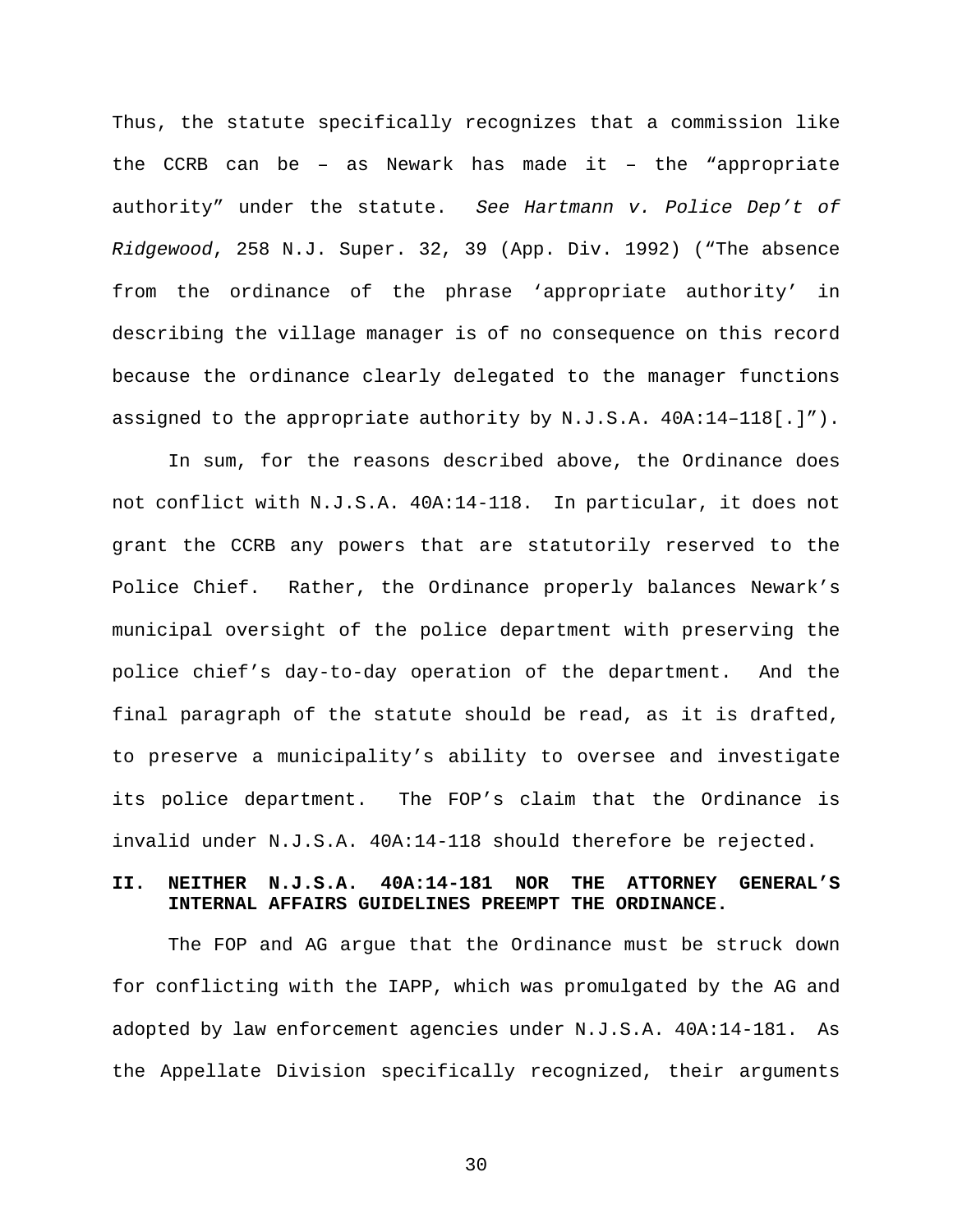are inapposite because "the statute is directed towards law enforcement agencies (which the CCRB is not)[.]" *Fraternal Order of Police, Newark Lodge No. 12*, 459 N.J. Super. at 499. That is, the IAPP affects only the standards for a law enforcement agency's internal investigations and does not control a separate municipal entity like the CCRB.

The Appellate Division also properly found that, under a traditional preemption analysis, the Ordinance was on its face fully consistent with the IAPP in place at that time. *See id.* at 502-08. And it remains the case that, in many respects, the Ordinance and the IAPP are fully consistent with each other. Thus, both the IAPP and the Ordinance "require coordination with the prosecutor's office, and deferral to the prosecutor's office, where potentially criminal conduct is at issue." *Id.* at 506. They both "require training of investigatory staff." *Id.* at 507. And they both have provisions regarding public disclosure of information regarding complaints, which generally track each other. *See* Da151 (Ordinance at V. § 1-21(a)-(f)); IAPP at 63-64, § 9.11.<sup>8</sup>

<sup>&</sup>lt;sup>8</sup> The Board's public reporting and other public-facing conduct is an important aspect of its role, which is in part to "provid[e] transparency of process." Da139 ("Whereas" clauses of Ordinance); *see also* Da143 (Ordinance at III.ix) (providing that Board "shall hold public meetings and shall regularly report to the public on its activities and other policing information it determines to be in the public interest"). Indeed, the lack of transparency in the NPD's internal affairs investigation and disciplinary processes was a key criticism of the DOJ Report that led to the Ordinance. *See* Da4 (DOJ Report at 1) (noting that "the NPD [is] rendered less effective" by "the perception of the NPD as an agency with insufficient accountability"). Notably, the Ordinance exempts from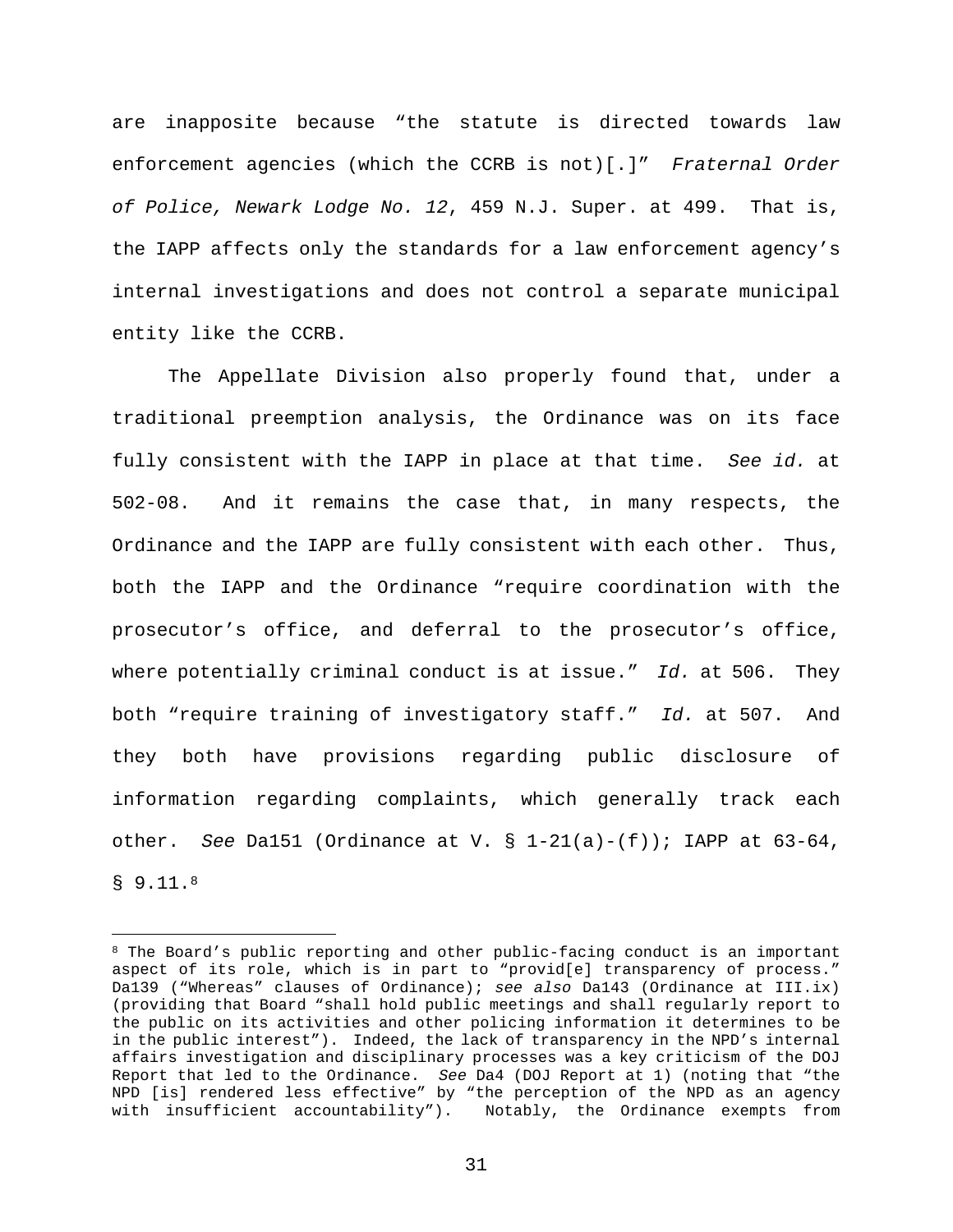However, as this Court has recognized in its correspondence with counsel, in December 2019, the AG issued Directive 2019-05, along with a revised version of the IAPP.<sup>9</sup> The revisions to the IAPP create conflicts with the Ordinance with respect to whether, and under what conditions, the CCRB is entitled to review IA files. But they do not otherwise affect the CCRB's work because the AG has no authority to control a municipal agency. In any event, to the extent that the IAPP's restrictions on the CCRB's access to IA files serve to indirectly regulate the CCRB, they exceed the AG's authority under N.J.S.A. 40A:14-181 and cannot preempt the Ordinance.<sup>10</sup>

The Court should thus hold that the Ordinance is valid.

disclosure "such records or materials that cannot be disclosed by law." Da144 (Ordinance IV.a.).

<sup>9</sup> The Directive and IAPP have been provided to the Court by the AG's Office; they are also available online at https://www.nj.gov/oag/excellence/docs/2019- 5\_Internal\_Affairs\_Directive.pdf and https://www.state.nj.us/lps/dcj/agguide/ directives/2019-Internal\_Affairs\_Policy\_and\_Procedures.pdf.

<sup>&</sup>lt;sup>10</sup> Initially, the IAPP appears to control only whether the CCRB can obtain IA files, and not how the CCRB can operate independently of obtaining such files. *See id.* at 57, § 9.7.1 (connecting requirements to the release of IA files). On the other hand, at times the IAPP seems to place requirements on the CCRB irrespective of the CCRB seeking access to the files. *See, e.g.*, *id.* at 58, § 9.7.2(a) (regarding parallel investigations, providing that "[t]his requirement also applies regardless of whether, as a general matter, the Civilian Review Board is granted access to redacted or unredacted internal affairs records"). It is unclear whether this requirement is intended to state that a civilian review board must follow the restriction regardless of whether or not it is granted access to any records, or if it applies only when records are provided regardless of whether those records are redacted or unredacted.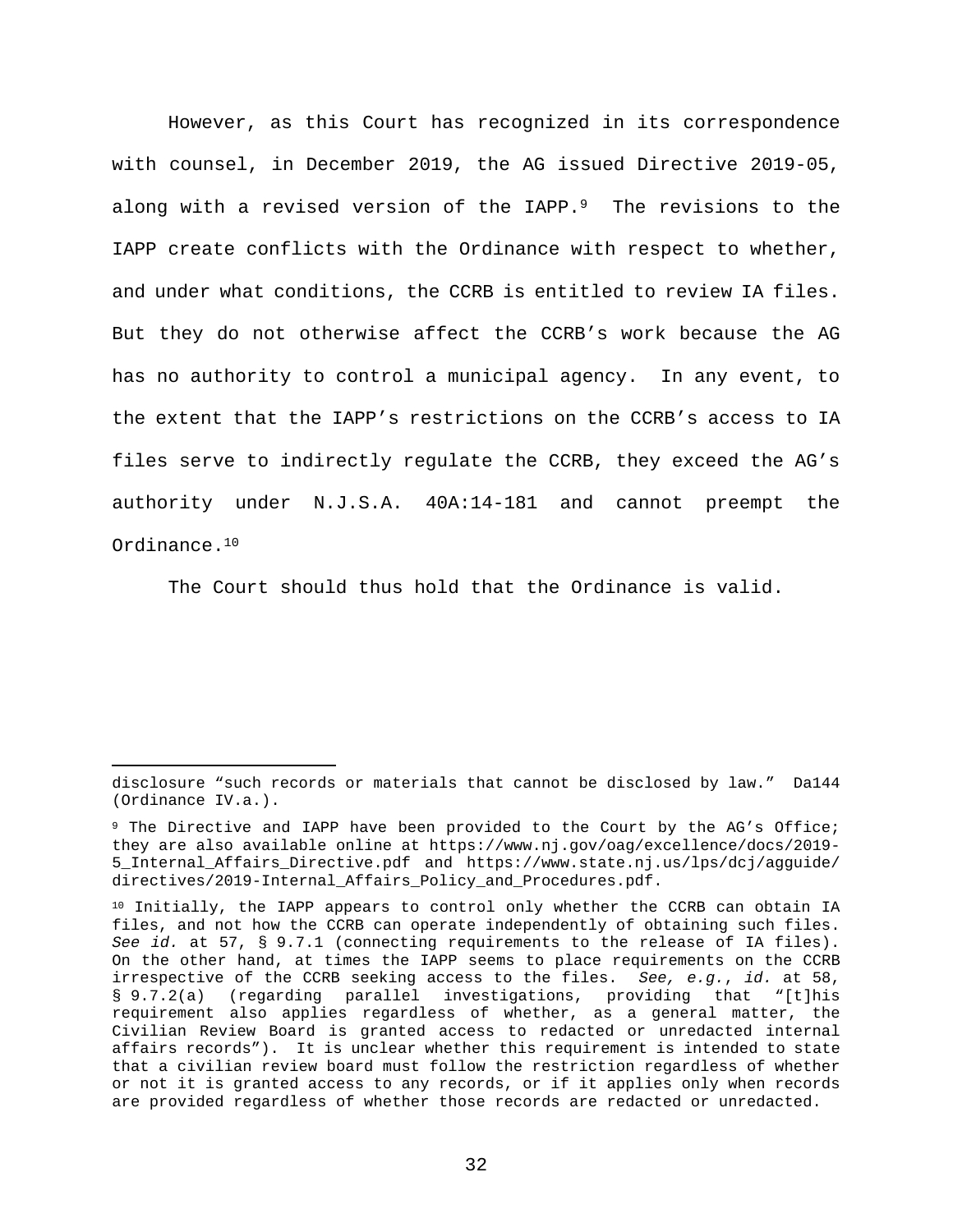# **A. The Ordinance Is Not Preempted Because N.J.S.A. 40A:14- 181 Governs Law Enforcement Agencies, Not Separate Municipal Entities**

In preemption analysis, the presumption is that a municipal ordinance is valid unless it is clear that the ordinance conflicts with state law. *Dome Realty, Inc. v. City of Paterson*, 83 N.J. 212, 232-34 (1980) ("Municipal ordinances are accorded a presumption of validity and a finding of preemption must clearly appear."). The Court will accordingly only find that a municipal ordinance is preempted if, "upon a survey of all the interests involved in the subject, it can be said with confidence that the Legislature intended to immobilize the municipalities from dealing with local aspects otherwise within their power to act." *Redd v. Bowman*, 223 N.J. 87, 109 (2015) (quoting *Summer v. Twp. of Teaneck*, 53 N.J. 548, 555 (1969)); *see also Inganamort v. Borough of Ft. Lee*, 62 N.J. 521, 529 (1973) (even for statewide issues, "home rule exists to permit each municipality to act or not to act or to act in a way it believes will best meet the local need"). A threshold issue is whether the state and municipal laws occupy the same field or subject matter, and "[i]f the 'field or subject matter' of the municipal ordinance and state law are not the same, there is no preemption." *Redd*, 223 N.J. at 109 (quoting *Overlook Terrace Mgmt. Corp. v. Rent Control Bd. of W.N.Y.*, 71 N.J. 451, 461 (1976)).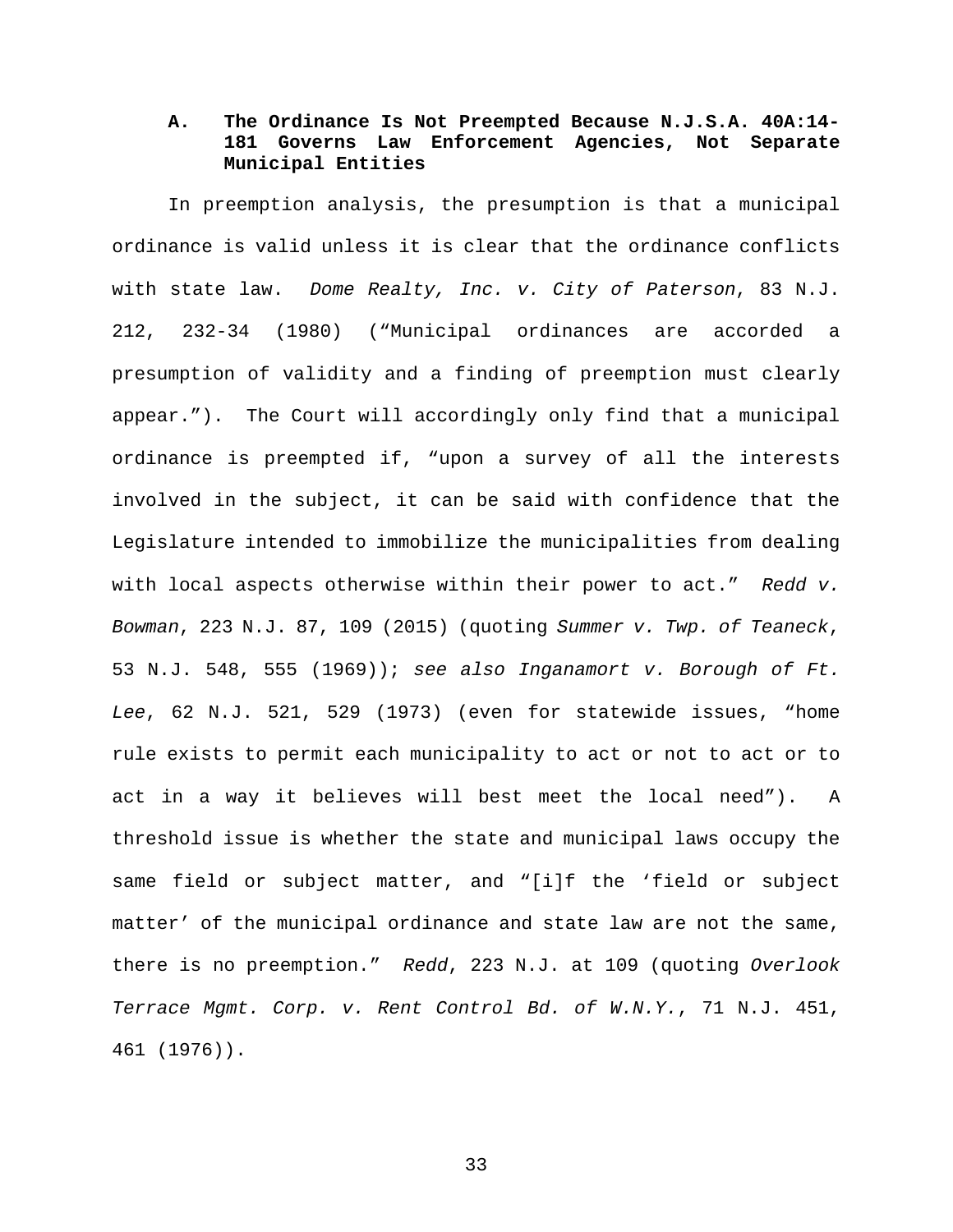The AG is the "chief law enforcement officer of the State." N.J.S.A. 52:17B-98. He thus has "the powers and duties . . . with respect to the enforcement of the criminal laws of the State" that are "conferred . . . either by the Constitution or by the common or statutory law of the State." N.J.S.A. 52:17B-102. Among those powers, N.J.S.A. 40A:14-181 requires that he promulgate the IAPP. Under the statute, "[e]very *law enforcement agency* . . . shall adopt and implement guidelines which shall be consistent with" the IAPP. *Ibid.* (emphasis added); *see O'Rourke v. City of Lambertville*, 405 N.J. Super. 8, 19 (App. Div. 2008). But, by expressly limiting N.J.S.A. 40A:14-181 to *law enforcement agencies*, the Legislature made clear that it did not intend to interfere with the lawful actions of non-law enforcement agencies, and in that sense, that the AG would not occupy the entire field of investigations of police officer misconduct; certainly, the Legislature did not provide the clear statement that the AG was to occupy the field, as the law requires. *See Summer*, 53 N.J. at 554 ("[A]n intent to occupy the field must appear clearly. It is not enough that the Legislature has legislated upon the subject[.]") (citation omitted); *see also Kennedy v. City of Newark*, 29 N.J. 178, 187 (1959) ("[I]t must be clear that the Legislature intended to occupy the field or declared a policy at war with the decision made by local government.").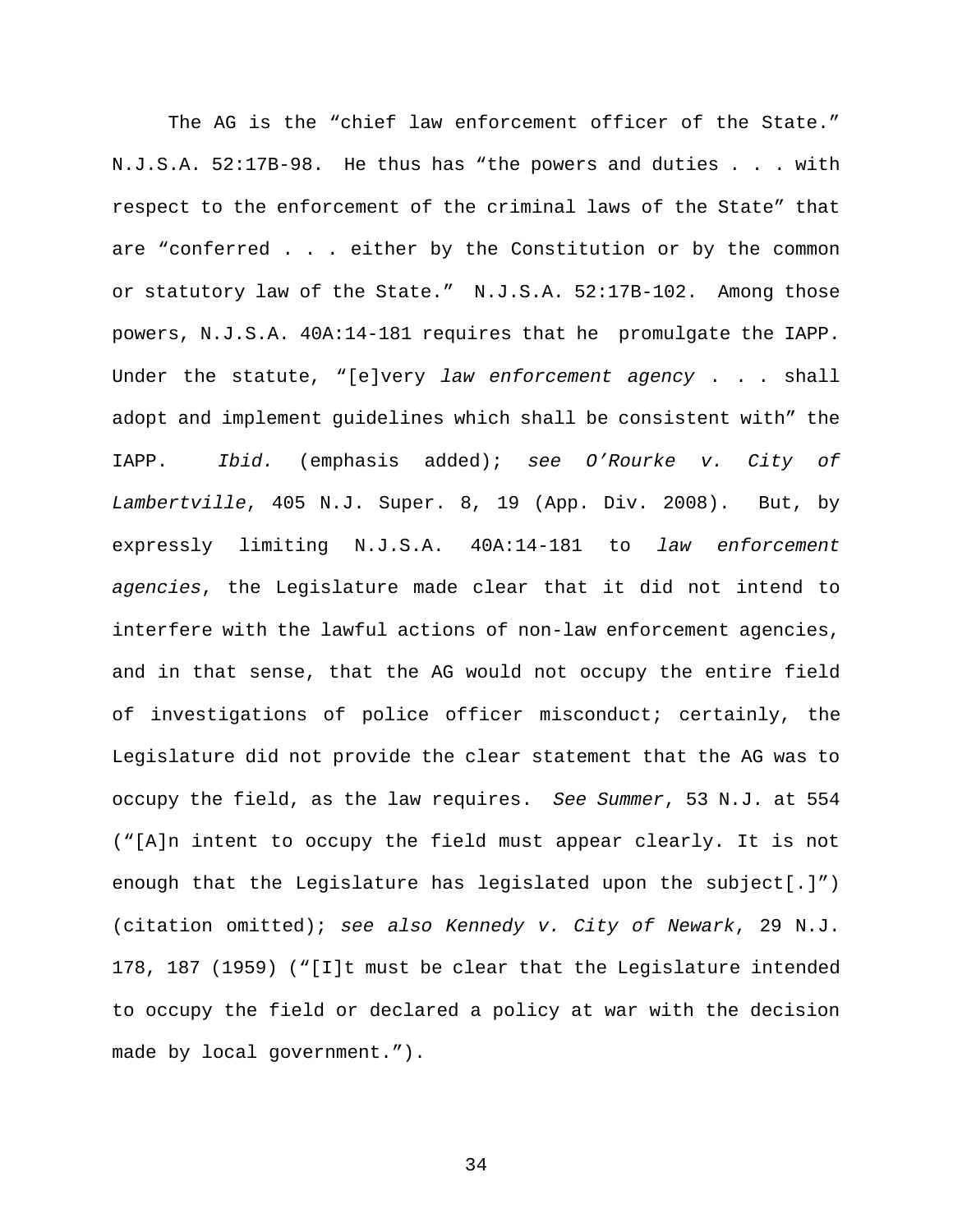The statute thus authorizes the AG to issue guidelines that govern only how a "law enforcement agency" investigates officer misconduct, but does not address investigations outside of a law enforcement agency. Although the AG may have broad authority to control law enforcement agencies, no statute gives him the power to control a separate municipal body in such a plenary fashion, as he proposes to do here. Thus, the IAPP itself cannot preclude the CCRB, a non-law-enforcement agency separate from the Newark Police Department, from reviewing police misconduct. Indeed, as discussed above, such investigations are specifically contemplated by N.J.S.A. 40A:14-118, which allows a municipal commission to "conduct investigations of the operation of the police force"; at the very least, this establishes that the Legislature certainly did not clearly intend the IAPP to fully occupy that field.

In arguing to the contrary, the FOP and AG claim that the law does not permit a municipality to "replicate" the IA function in non-law enforcement entities. AGbc3; *see also* Pbc8 n.5. But the cases they cite for this proposition are inapposite. Thus, in *O'Rourke*, *supra*, the issue was whether the *police department* could conduct an investigation in violation of the city's rules and the IAPP. *See* 405 N.J. Super. at 19 (describing how "[t]he rules at issue . . . were adopted pursuant to N.J.S.A. 40A:14-181"). Indeed, the city did not dispute that the police director failed to follow its rules and the IAPP when the police director made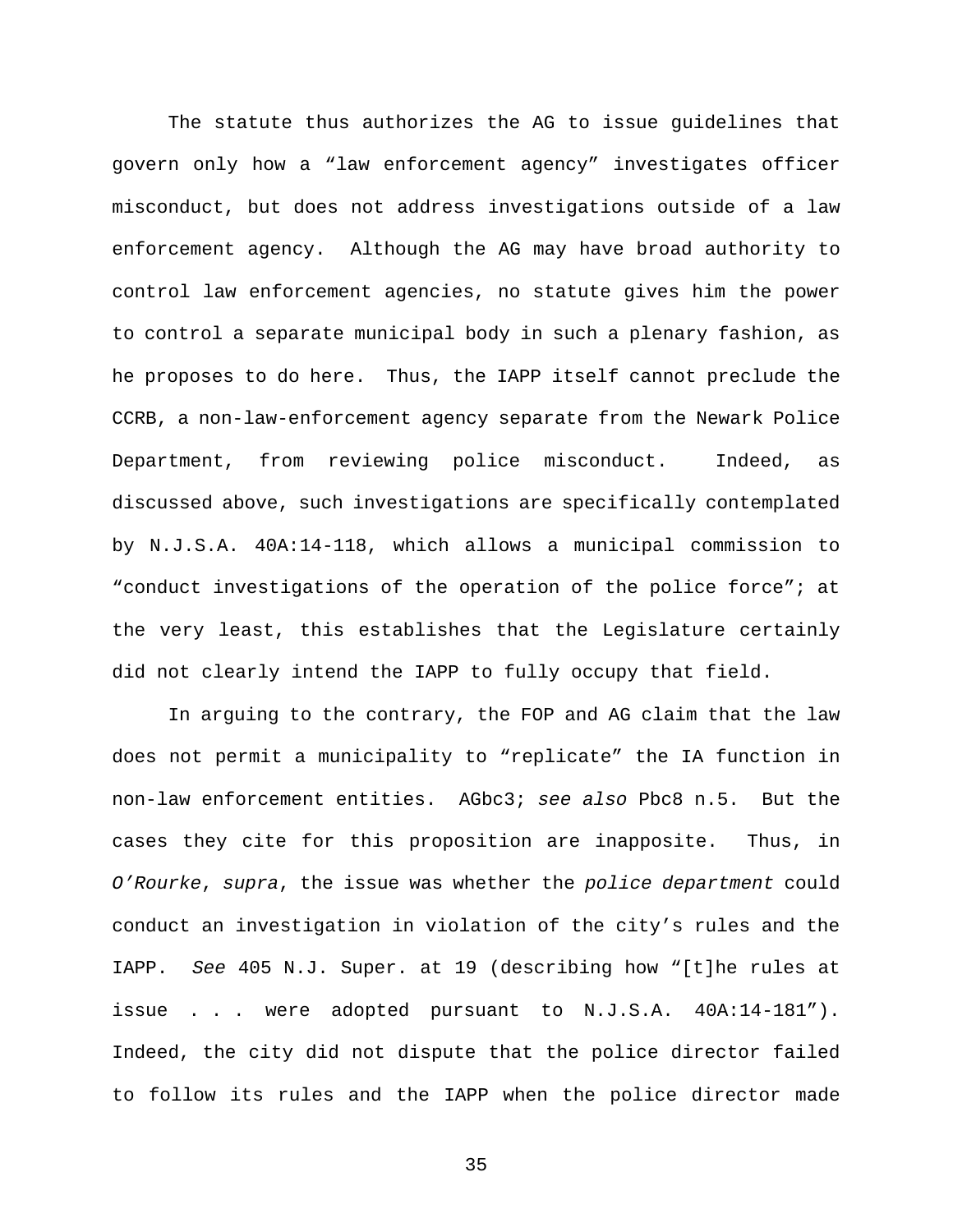allegations of misconduct, investigated them himself instead of referring the investigation to an internal affairs officer, and wrote a report that was not objective. *Id.* at 20-21. The *O'Rourke* court thus did not consider the issue here before the Court: whether the IAPP applies to municipal agencies other than a law enforcement agency. *See id.* at 23 (describing court's holding as, "when a *law enforcement agency* adopts rules pursuant to N.J.S.A. 40A:14-181 to implement the Attorney General's Guidelines, the *agency* has an obligation to comply with those rules" (emphases added)).

Likewise, in *Jordan v. Harvey*, 381 N.J. Super. 112 (App. Div. 2005), the court considered only whether a civilian police director could "participat[e] in law enforcement activities, including carrying a firearm, wearing a police uniform, and personally apprehending suspects." *Id.* at 114. As the court noted, its preemption finding was based on the "regulatory scheme concerning who may *enforce the criminal laws*." *Id.* at 116 (emphasis added). The court thus cited, for example, "statutes [that] specify who may exercise the power of apprehension and arrest." *Ibid.* (citing N.J.S.A. 40A:14-152, -152.1, and -152.2). Nothing in the court's opinion suggests that it should apply outside the areas of apprehension and arrests, and since the Ordinance obviously does involve those types of powers or activities, *Jordan* does not apply.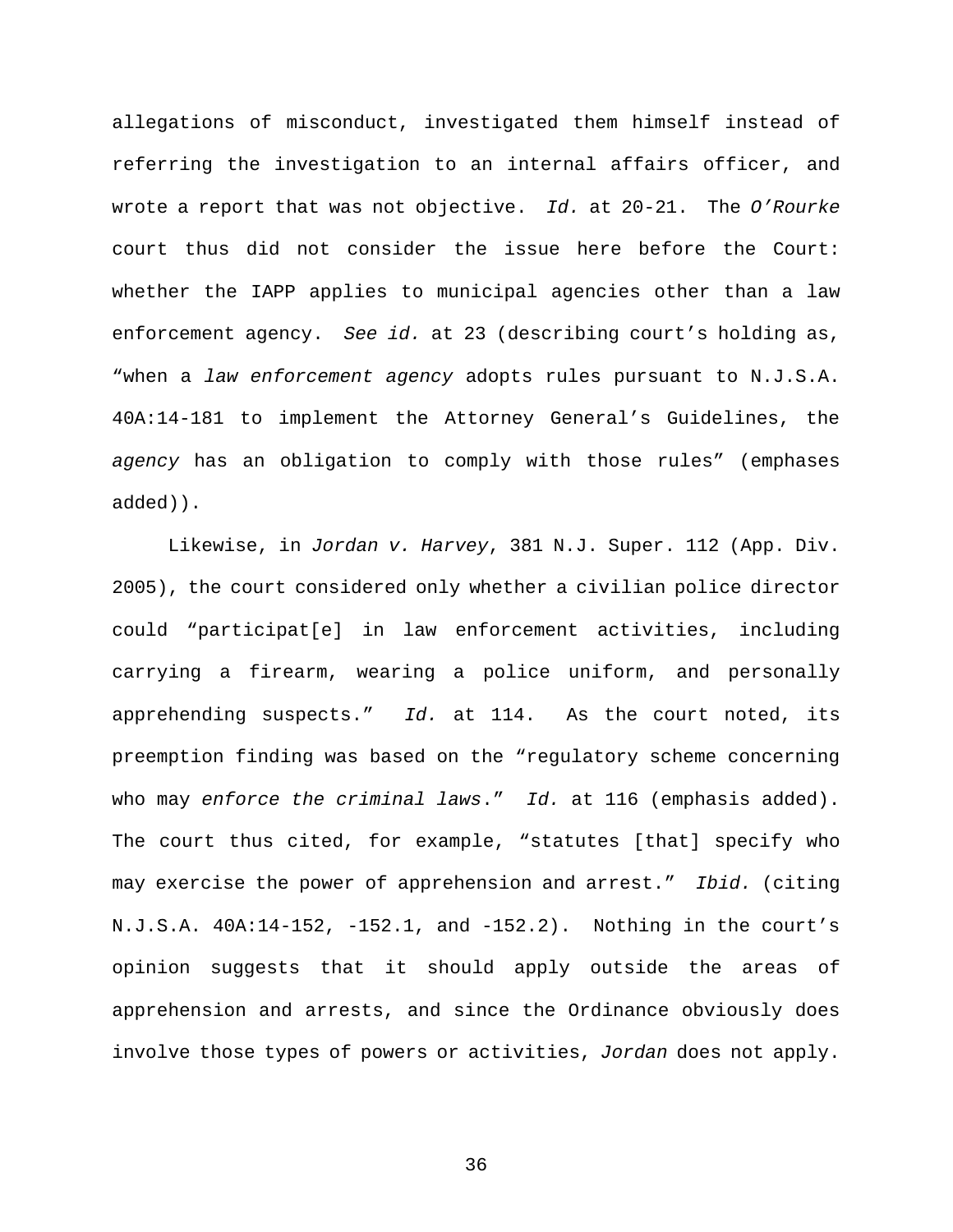In sum, because the IAPP applies only to law enforcement agencies, it does not and cannot preempt the Ordinance which, as set forth above, provides for civilian oversight. *See Redd*, 223 N.J. at 109 ("If the 'field or subject matter' of the municipal ordinance and state law are not the same, there is no preemption." (quoting *Overlook*, 71 N.J. at 461)). The well-reasoned decision of the Appellate Division with regard to this issue as well should therefore be affirmed.

# **B. Because the AG Cannot Control the CCRB, the Conflicts Between the IAPP and the Ordinance Cannot Invalidate the CCRB.**

As noted above, the Appellate Division concluded that the Ordinance was consistent with the then-operative version of the IAPP. *See Fraternal Order of Police, Newark Lodge No. 12*, 459 N.J. Super. at 502 ("[W]e see no inconsistency of consequence between how the CCRB operates under the Ordinance and how the IA investigations occur under the requirements imposed by the AG Guidelines or N.J.S.A. 40A:14-181."). On December 4, 2019, the AG released Law Enforcement Directive No. 2019-5 (Directive) and accompanying revisions to the IAPP. As relevant here, the Directive and revised IAPP address several issues related to civilian review boards like the CCRB. Specifically, the revised IAPP permits the release of IA files to a civilian review board, but only under certain circumstances. *See* IAPP at 57, § 9.6.3(a) (providing that "good cause" exists to release IA files to a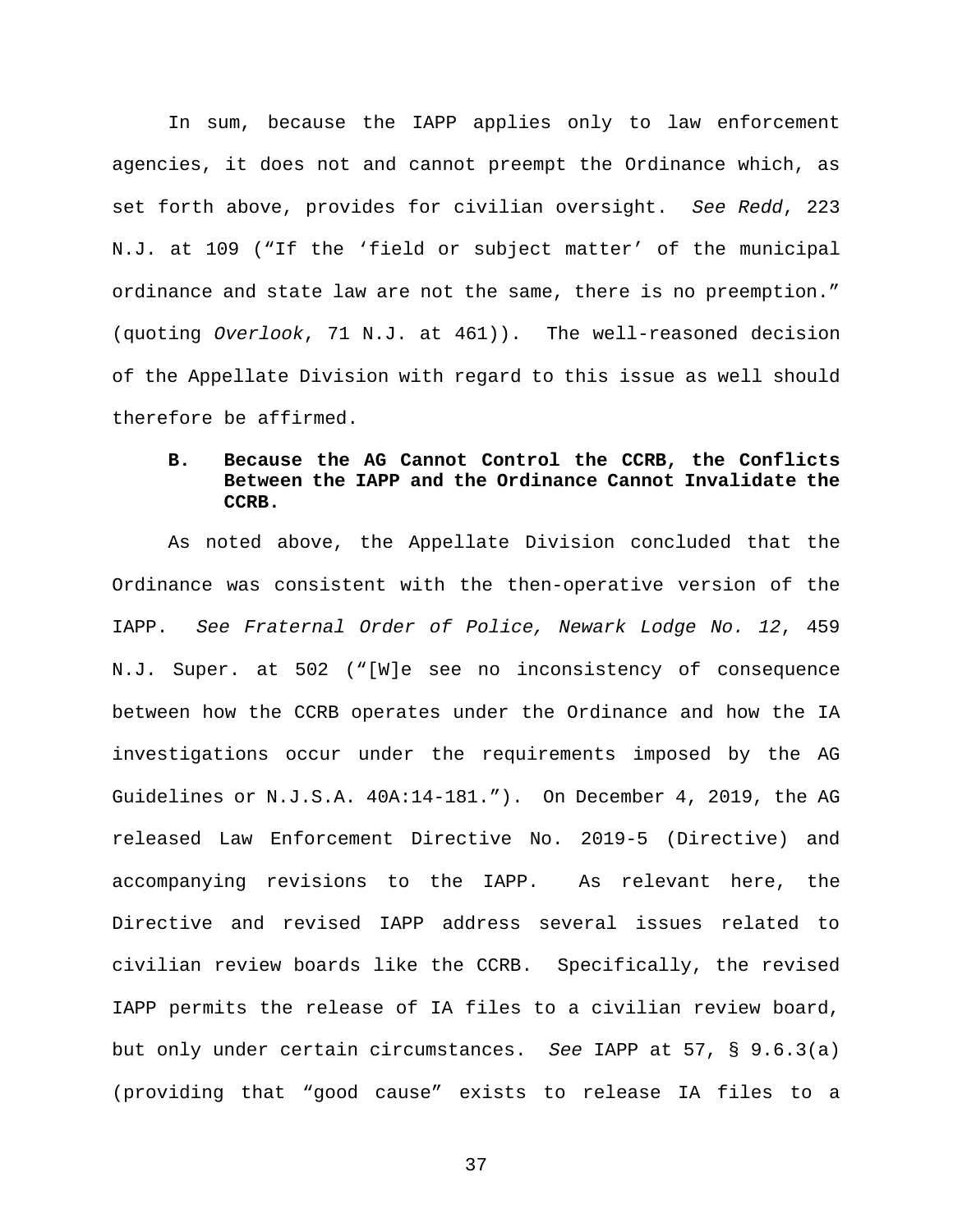civilian review board "subject to the conditions described in this section"). The revised IAPP also contains several restrictions on civilian review boards like the CCRB, seeking to regulate their ability to conduct investigations in parallel with IA, their requirements of confidentiality, their conflicts of interest policies, and the composition of their staff. *See* IAPP at 57-60, § 9.7. These restrictions certainly impede the CCRB's "Investigation Review" of the NPD's Internal Affairs investigations. *See* Da145 (Ordinance at V. § 1-02(d)). However, these provisions of the IAPP can preempt the Ordinance only if they are within the AG's authority. *Cf. La. Pub. Serv. Comm'n v. F.C.C.*, 476 U.S. 355, 357 (1986) ("[A] federal agency may pre-empt state law only when and if it is acting within the scope of its congressionally delegated authority."). Of course, this Court routinely reviews AG directives and rules to determine whether they are consistent with the law. *See, e.g.*, *In re Att'y Gen.'s "Directive on Exit Polling: Media and Non-Partisan Interest Grps.," issued July 18, 2007*, 200 N.J. 283 (2009) (reviewing AG directive governing exit polling); *State v. Caliguiri*, 158 N.J. 28 (1999) (reviewing AG directive governing pre-trial intervention). In appropriate cases, the Court has invalided improper directives and rules. *See In re Att'y Gen.'s Directive*, 200 N.J. at 313 (holding that "[t]he Attorney General did not have a constitutionally sound basis" for directive); *Caliguiri*, 158 N.J.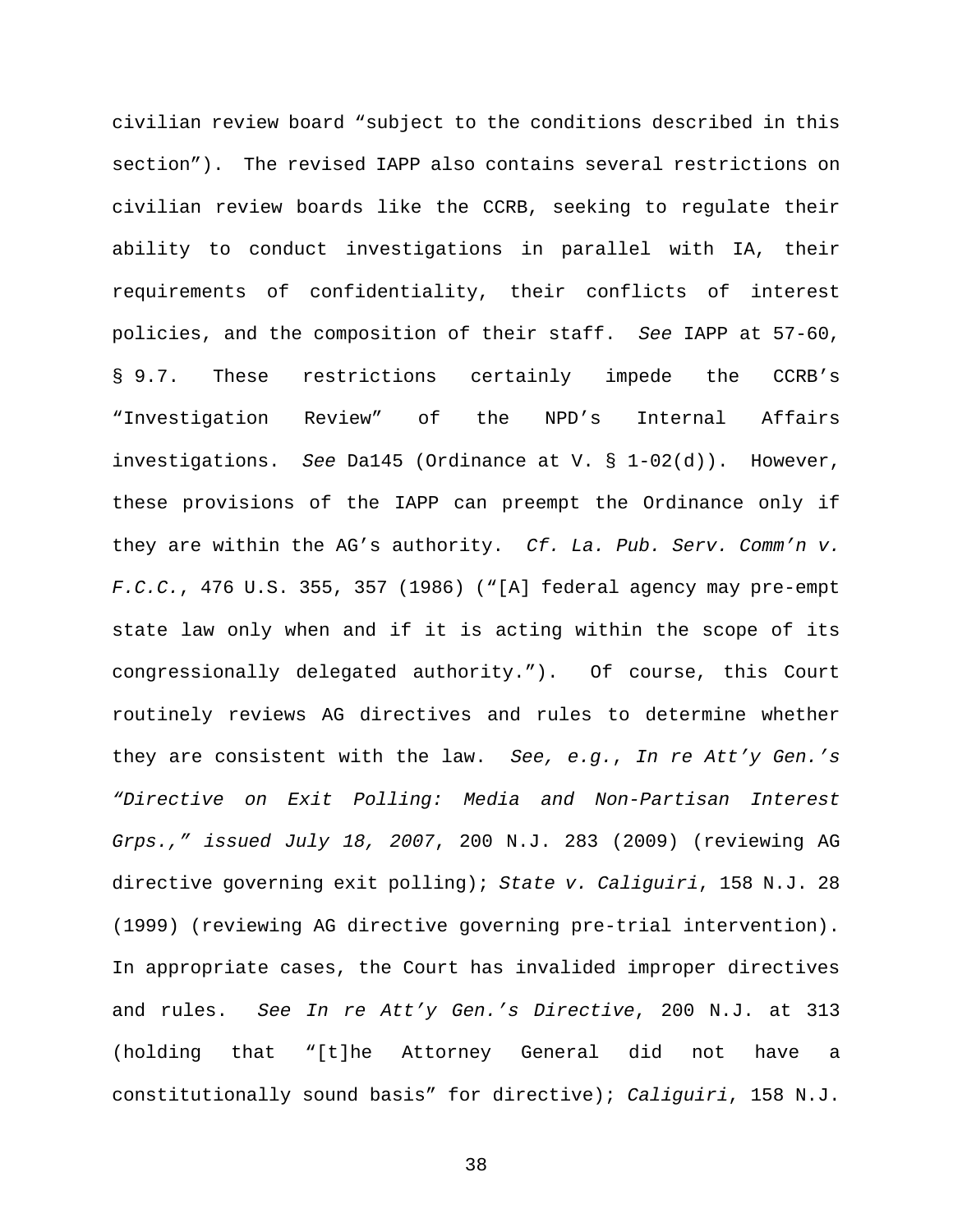at 45 (holding that directive "is not consistent with the established requirements for PTI"); *see also Doe v. Poritz*, 142 N.J. 1, 24 n.5 (1996) (identifying deviations between AG guidelines and statute and indicating that guidelines "should be appropriately revised"). Here, that review reveals that several of the provisions of the IAPP, discussed below, extend beyond the AG's authority in N.J.S.A. 40A:14-181 to regulate law enforcement agencies, instead imposing special restrictions on civilian review boards – including restrictions that curtail the Newark CCRB's lawful ability to provide municipal oversight of its police department. As such, the IAPP cannot and does not preempt the Ordinance.<sup>11</sup>

### **1. The IAPP cannot preclude the CCRB from conducting an investigation parallel with an IA investigation.**

The new IAPP states that a civilian review board "may not commence an investigation of a particular civilian complaint or incident until after any criminal and/or internal affairs investigations have concluded and any resulting discipline has been imposed." *Id.* at 58, § 9.7.2(a). But this requirement

<sup>&</sup>lt;sup>11</sup> In the alternative, should the Court find any of the Ordinance's provisions to be preempted by the IAPP, it should hold that the invalid provisions are severable from the remainder of the Ordinance. *See* Da153 (Ordinance at Section 3) ("If any part of this ordinance is declared unconstitutional or illegal, the remaining provisions shall not be affected and shall continue in full force and effect."); *Inganamort*, 72 N.J. at 423 (severance is proper "where the invalid portion is independent and the remaining portion forms a complete act within itself"); *Brunetti v. Borough of New Milford*, 68 N.J. 576, 603 (1975) ("The invalidity of the provisions does not affect the enforceability of the remainder of the ordinance since they are clearly severable.").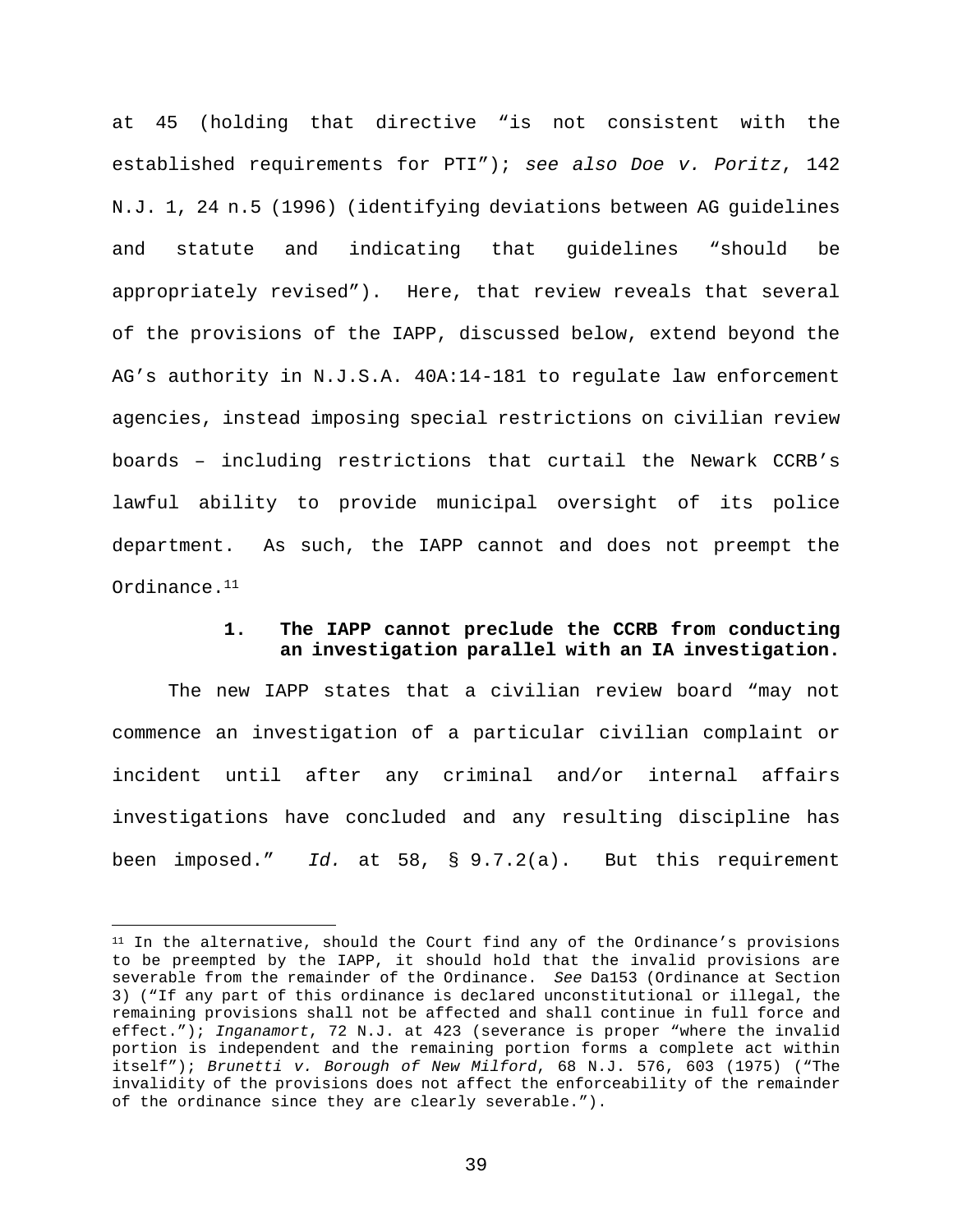exceeds the AG's authority by regulating the conduct of an independent, non-law enforcement municipal agency, and thus should be invalidated to the extent that it applies to such agencies, as it does here. Although the AG is the State's chief law enforcement officer, N.J.S.A. 52:17B-98, it is also well-settled that municipalities have "necessarily broad" powers to oversee their police departments. *City of Jersey City v. Jersey City PBA*, 154 N.J. 555, 572 (1998). Thus, "[t]he Legislature has vested municipal authorities with the discretion to determine the powers, duties, functions, and efficient operation of police departments." *Ibid.* (citing N.J.S.A. 40A:14-118); *see also id.* at 572-73 (citing cases).

The AG's position seems to be that municipal investigations are permitted, but only subsequent to (and not simultaneous with) an IA investigation. But no authority is set forth in the IAPP, or accompanying Directive, or exists anywhere else, that would authorize the AG to place such a restriction on the CCRB. To the contrary, parallel investigations, as would occur, are commonplace in our legal system, in numerous contexts. *See Sec. & Exch. Comm'n v. Dresser Indus.*, 628 F.2d 1368, 1374 (D.C. Cir. 1980) ("[P]arallel proceedings are unobjectionable under our jurisprudence[.]"); *see also, e.g.*, *United States v. Kordel*, 397 U.S. 1, 2 (1970) ("nearly contemporaneous civil condemnation proceeding" and criminal prosecution under the federal Food, Drug,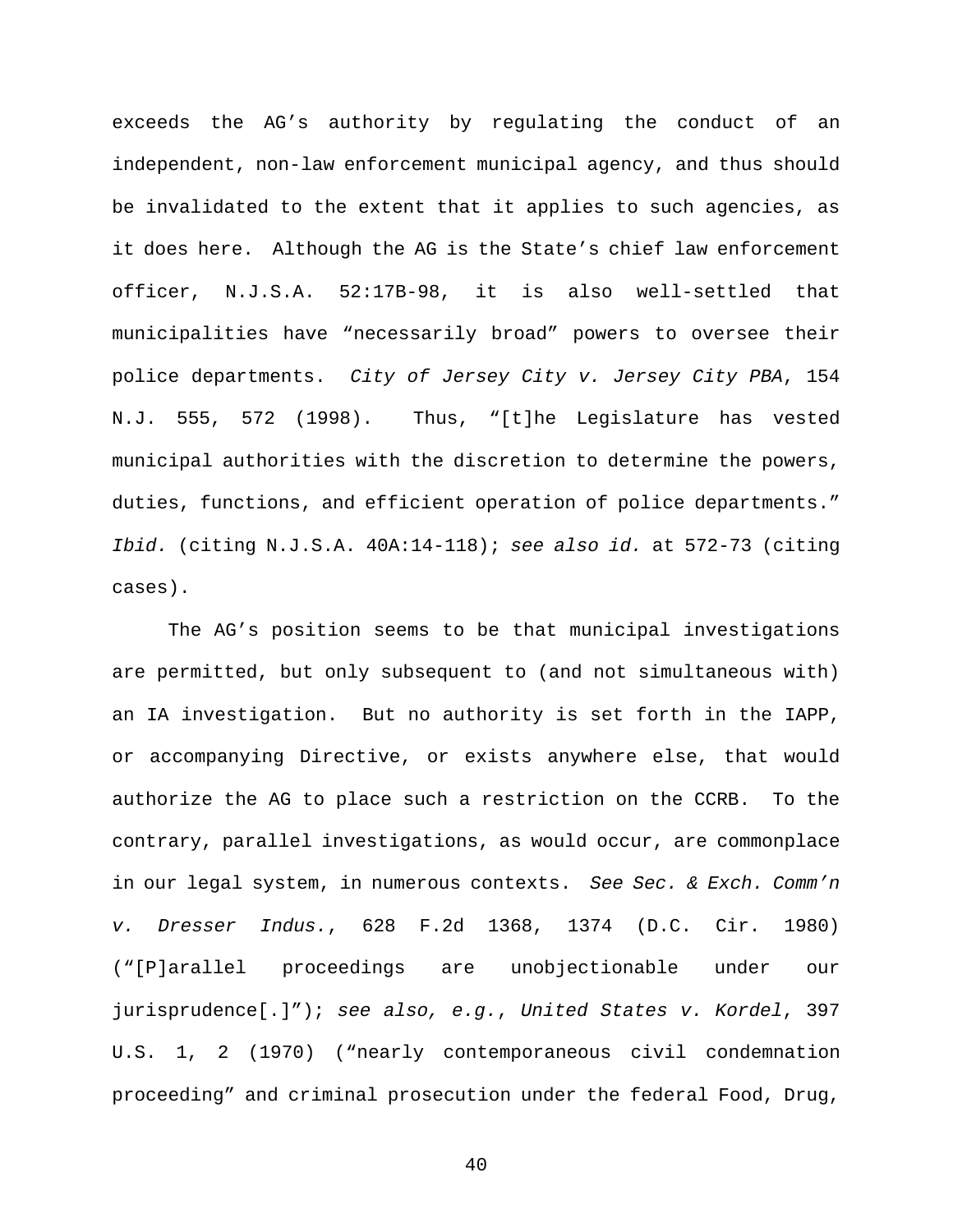and Cosmetic Act, 21 U.S.C. § 301 *et seq.*); *In re Bevill, Bressler & Schulman Asset Mgmt. Corp.*, 805 F.2d 120 (3d Cir. 1986) (simultaneous Chapter 11 reorganization under 11 U.S.C. § 1101 and liquidation under Security Investor Protection Act, 15 U.S.C. § 78aaa); *State v. Gruber*, 362 N.J. Super. 519, 527-28 (App. Div. 2003) ("dual sovereign doctrine" permits parallel criminal prosecutions in separate jurisdictions "when a defendant's single act violates the peace and dignity of two sovereigns"); *Div. of Youth & Family Servs. v. V.J.*, 386 N.J. Super. 71, 80 (Ch. Div. 2004) ("pending parallel [criminal and civil child abuse and neglect] cases involving the exact same parties, facts, and issues").

Importantly, nothing in the Ordinance prevents the NPD's IA Unit from operating pursuant to the IAPP; that is, the IAPP continues to be a legitimate exercise of the AG's authority to regulate investigations by the police. The Ordinance does not inhibit the IA Unit from interviewing officers, complainants, and witnesses, collecting and reviewing relevant documents and other materials, or making findings. Further, nothing in the Ordinance inhibits the Public Safety Director from making disciplinary determinations, as the Ordinance specifically leaves those final decisions up to the director. Da143 (Ordinance at III.xi) ("[T]he Public Safety Director shall make all disciplinary decisions."). And on the other side of the coin, the CCRB can also operate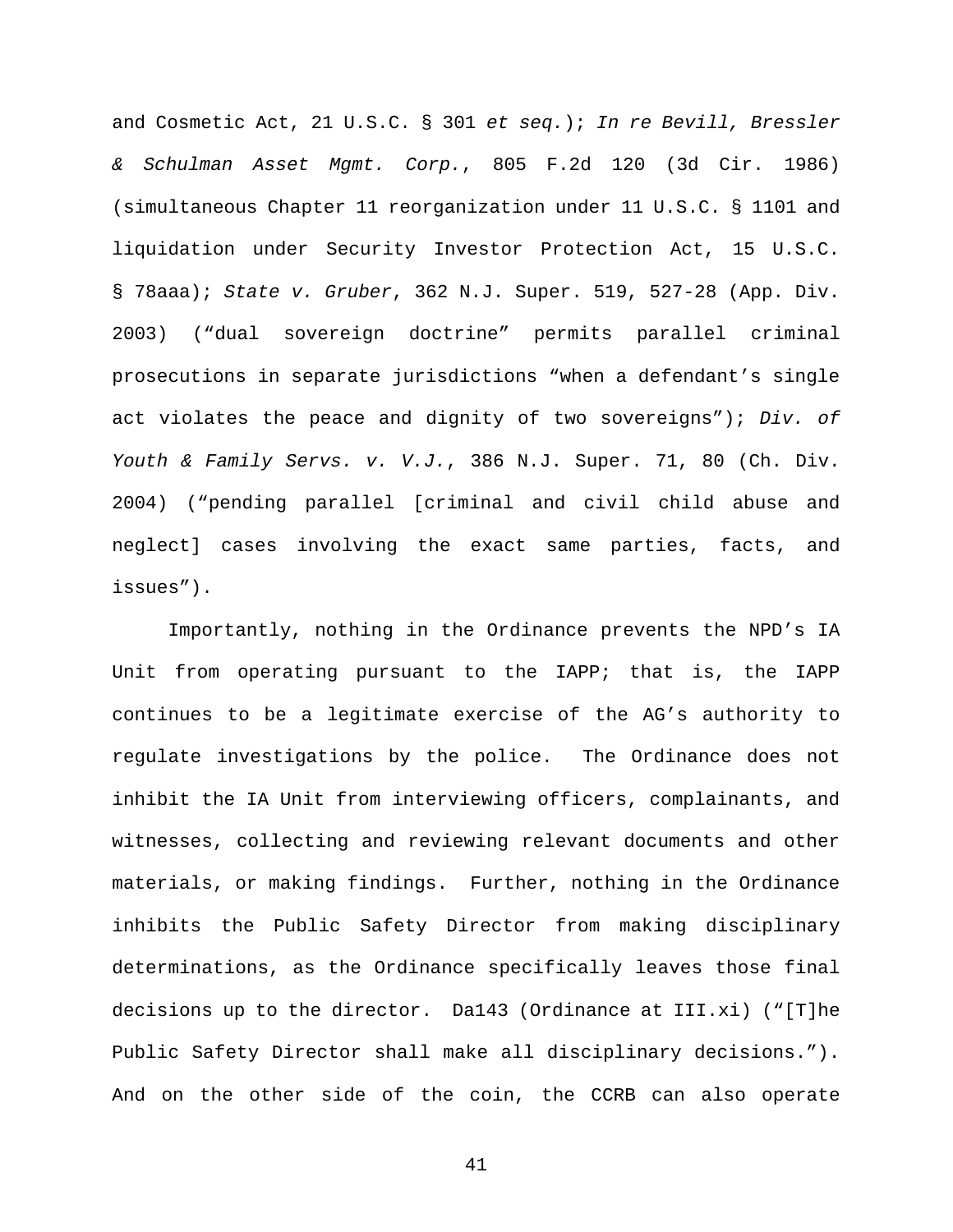alongside the IA Unit, in the parallel fashion discussed above. In this regard, there is no conflict whatsoever and thus no preemption of the CCRB by the IAPP at all. *See Mack Paramus Co. v. Mayor of Paramus*, 103 N.J. 564, 576 (1986) ("A conflict between state and local law can occur if the latter . . . prohibits what state law permits.").

Indeed, the specific circumstances of Newark illustrate the rationale for this limitation of preempting municipal action: municipal officials are closer to the ground and thus better able to assess and address specific local impacts of state-wide issues. *See Inganamort*, 62 N.J. at 528 ("[E]ven if the evil is of statewide concern, [] practical considerations may warrant different or more detailed local treatment to meet varying conditions or to achieve the ultimate goal more effectively."); *Summer*, 53 N.J. at 553 ("[I]t may be useful to permit municipalities to act, for, being nearer the scene, they are more likely to detect the practice and may be better situated to devise an approach to their special problems."). Here, the DOJ Report details numerous problems within the Newark Police Department's IA Unit, leading to insufficient investigations, inadequate transparency, and a lack of accountability for police misconduct. Rather than mandating uniformity, this Court should recognize the City's authority to conclude that a separate municipal oversight entity, in addition to the IA Unit, was needed to restore the public's trust in its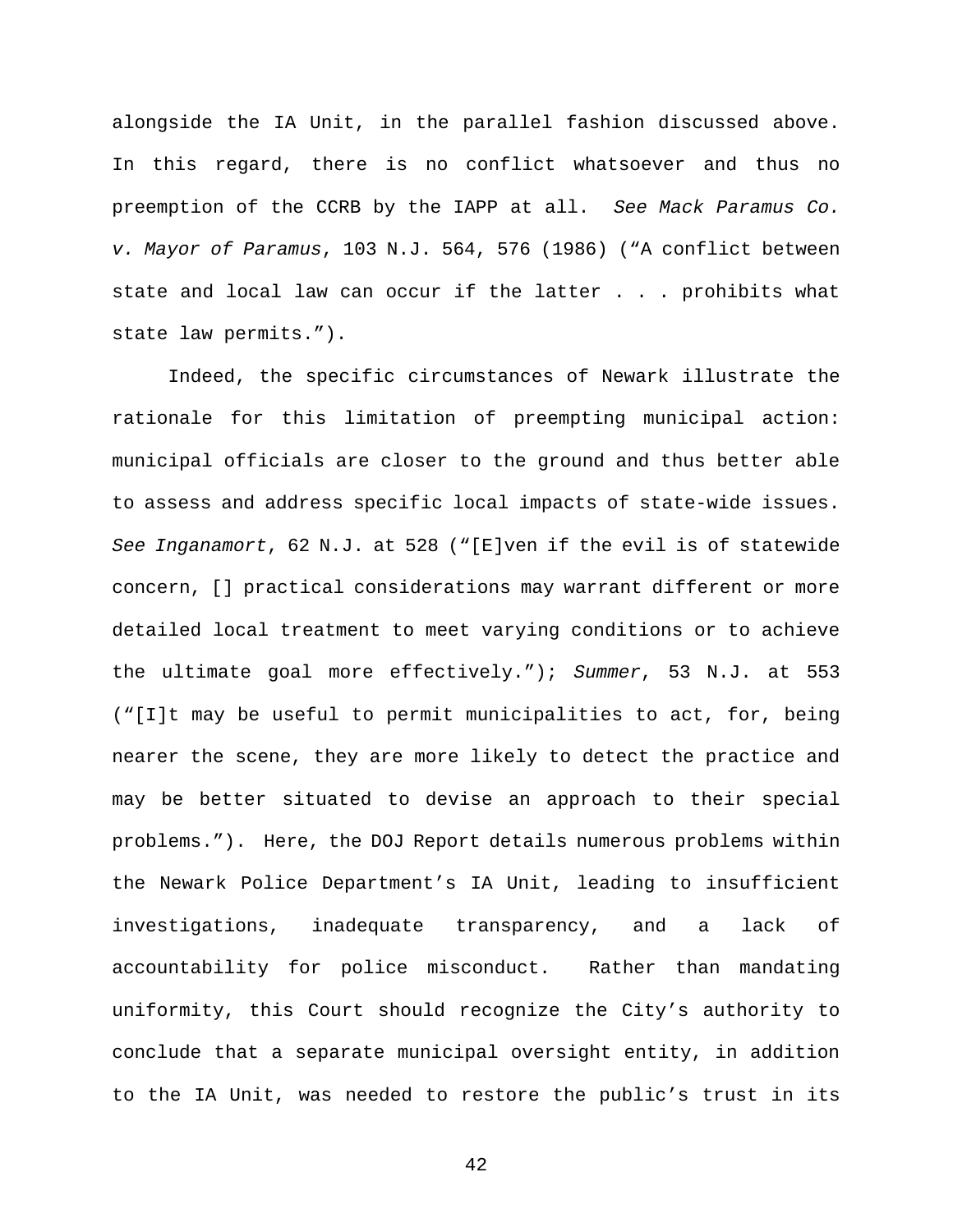police department, militating against preempting local action and instead permitting a sharing of authority between the State and City, as would occur here. *Cf. N.J. State League of Municipalities v. Dep't of Cmty. Affairs*, 310 N.J. Super. 224, 236 (App. Div. 1998) (holding that State regulations were consistent with municipal zoning power because they permitted sharing of power between State and municipality); *see also Masters-Jersey, Inc. v. Mayor of Paramus*, 32 N.J. 296, 299-300 (1960) (noting that principle of home rule permits a municipality to act even where State has legislated on same issues).

# **2. The "inherent conflicts" restrictions of the IAPP are overbroad and sweep beyond this Court's jurisprudence.**

The revised IAPP requires a civilian review board to adopt a conflicts-of-interest policy that precludes not only "incidentspecific" conflicts, but so-called "inherent conflicts" that bar specific individuals named by the guidelines from being board members or staffers. *See* IAPP at 60, § 9.7.2(c)(2). The IAPP thus prohibits the CCRB from employing, either "as a Board member or a staffer," the following:

> a. A sworn officer or employee of a law enforcement agency within the Board's jurisdiction, or any person who has held such a position in the last five years;

> b. A sworn officer or employee of any other state, county, or local law enforcement agency;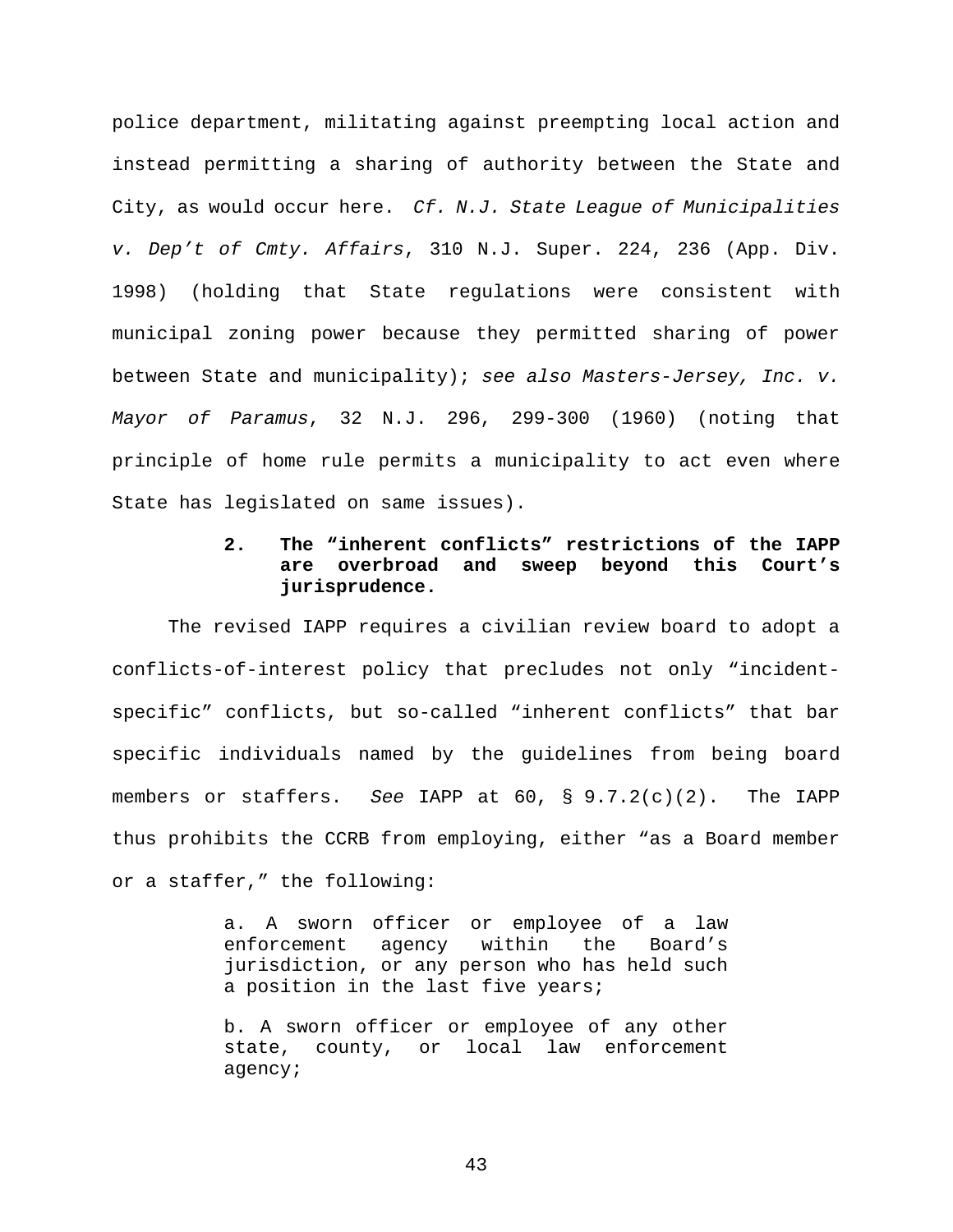c. A prosecutor or criminal defense attorney currently practicing in the county within the Board's jurisdiction;

d. A relative of any of the aforementioned individuals, as defined in the New Jersey Conflicts of Interest Law at N.J.S.A. 52:13D- $21.2(2)(d);$ 

e. A current candidate for public office; or f. With respect to Board membership, a current officer or employee of the municipality.

[*Ibid.*]

These restrictions have a direct impact upon Newark's CCRB. The Ordinance provides that the City's Inspector General is a member of the CCRB (which is prohibited by  $\S$  9.7.2(c)(2)(f)), and it permits members of the municipal council to serve as CCRB members, even though they could also be candidates for public office prohibited by  $\S$  9.7.2(c)(2)(e). Other restrictions would also affect whom the CCRB can hire as staffers.

However, the restrictions embodied by the IAPP are themselves contrary to law and thus cannot serve as a basis for the invalidation of the Ordinance. Indeed, this Court has held that disqualification of administrative agency member must be based on "actual bias," defined as cases where "the decisionmaker has a pecuniary interest in the outcome of the matter or has been the target of personal criticism from one seeking relief." *In re Carberry*, 114 N.J. 574, 586 (1989). Consistent with the law, the Ordinance thus has its own recusal mechanism for those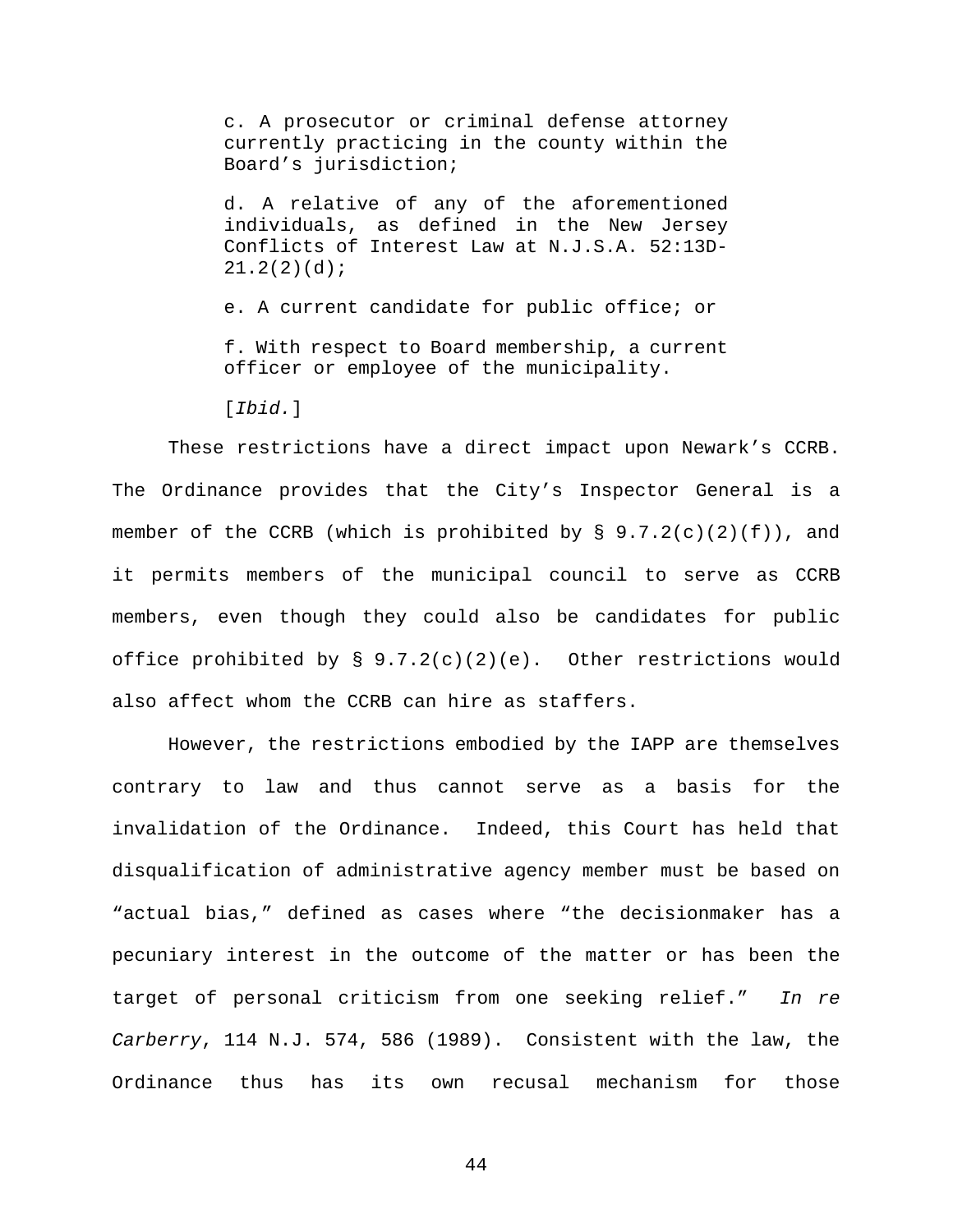circumstances. Da150 (Ordinance at V.  $\S$  1-19(a)). While the AG could impose additional conflict-of-interest restrictions on a "law enforcement agency," N.J.S.A. 40A:14-181, his authority does not permit him to restrict the membership of a non-law enforcement agency like the CCRB, as the IAPP proposes to  $do.^{12}$ 

Accordingly, because the Ordinance complies with the legal standard for recusal, the IAPP cannot impose requirements beyond those required by law. The City's decision of who should be permitted to serve as a CCRB member or staffer is therefore not preempted by the IAPP.

### **3. The IAPP's requirement that CCRB members and staff pass a criminal history check is unauthorized by law.**

The revised IAPP requires that all CCRB members and staff "must undergo a criminal history background check," and "[a] person who has been convicted of a crime or offense may not be granted access to the content of internal affairs records unless both the law enforcement executive and the County Prosecutor consent to that person being granted such access." IAPP at 60, § 9.7.2(d). But although *the Legislature* has prescribed specific circumstances in which a criminal conviction can be disqualifying, there is no statute providing for disqualification from service on the CCRB.

<sup>&</sup>lt;sup>12</sup> The IAPP's provisions are particularly offensive in this regard in that they do not impose the same broad recusal measures on an internal affairs division as they purport to impose on a civilian review board. *See* IAPP at 17, § 4.2.6 (requiring recusal only where an investigator has an actual conflict or is in the subject officer's chain of command).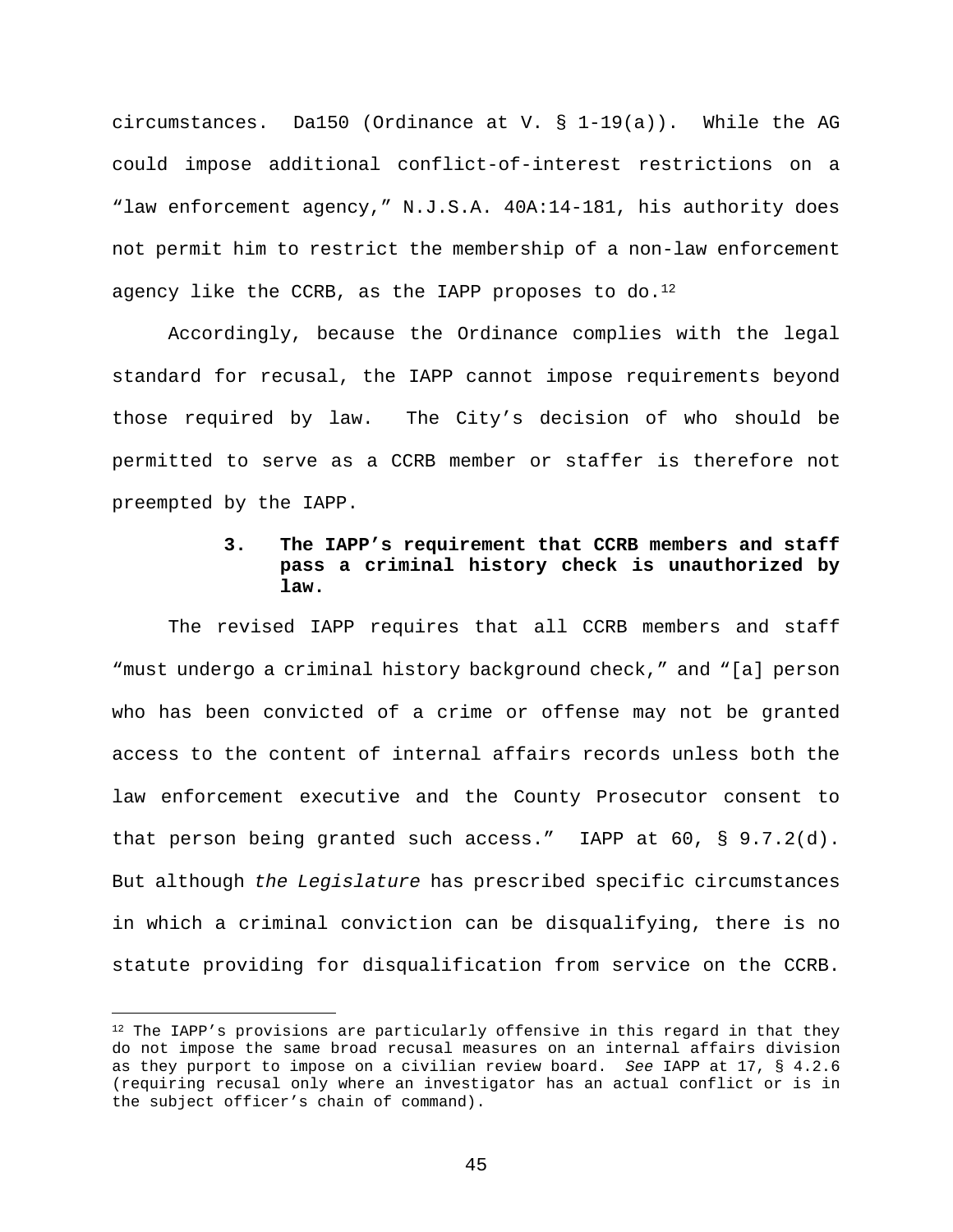And it is not up to the AG to legislate in this arena, as he has done here. The IAPP's restriction on the CCRB is thus contrary to law and certainly cannot preempt the Ordinance on this basis.

To be sure, specific statutes provide that some criminal convictions have collateral consequences in other contexts related to political service. For example, conviction for an indictable offense disqualifies a person from jury service, N.J.S.A. 2B:20- 1(e); conviction for certain offenses are disqualifying for service on a board of education, N.J.S.A. 18A:12-1; conviction for a "crime involving moral turpitude" disqualifies a person from serving on a district board of elections, N.J.S.A. 19:6-2(b); and conviction for "an offense involving dishonesty, or a crime of the third degree or above," or "an offense involving or touching [a public] office, position or employment" is disqualifying for that public office, position, or employment, N.J.S.A. 2C:51-2. But these are provisions that *the Legislature* has enacted, and while *the Legislature* could similarly restrict the membership of CCRBs, it has not delegated authority to the AG to impose his own restrictions on non-law enforcement CCRB membership. *See, e.g.*, *Caliguiri*, 158 N.J. at 45 (rejecting Attorney General's authority to issue directive that "inappropriately alter[ed] the criteria . . . jointly governed by statute and court rule").

Indeed, the IAPP rule seeks to impose particularly onerous requirements on CCRBs, greater than those that the Legislature has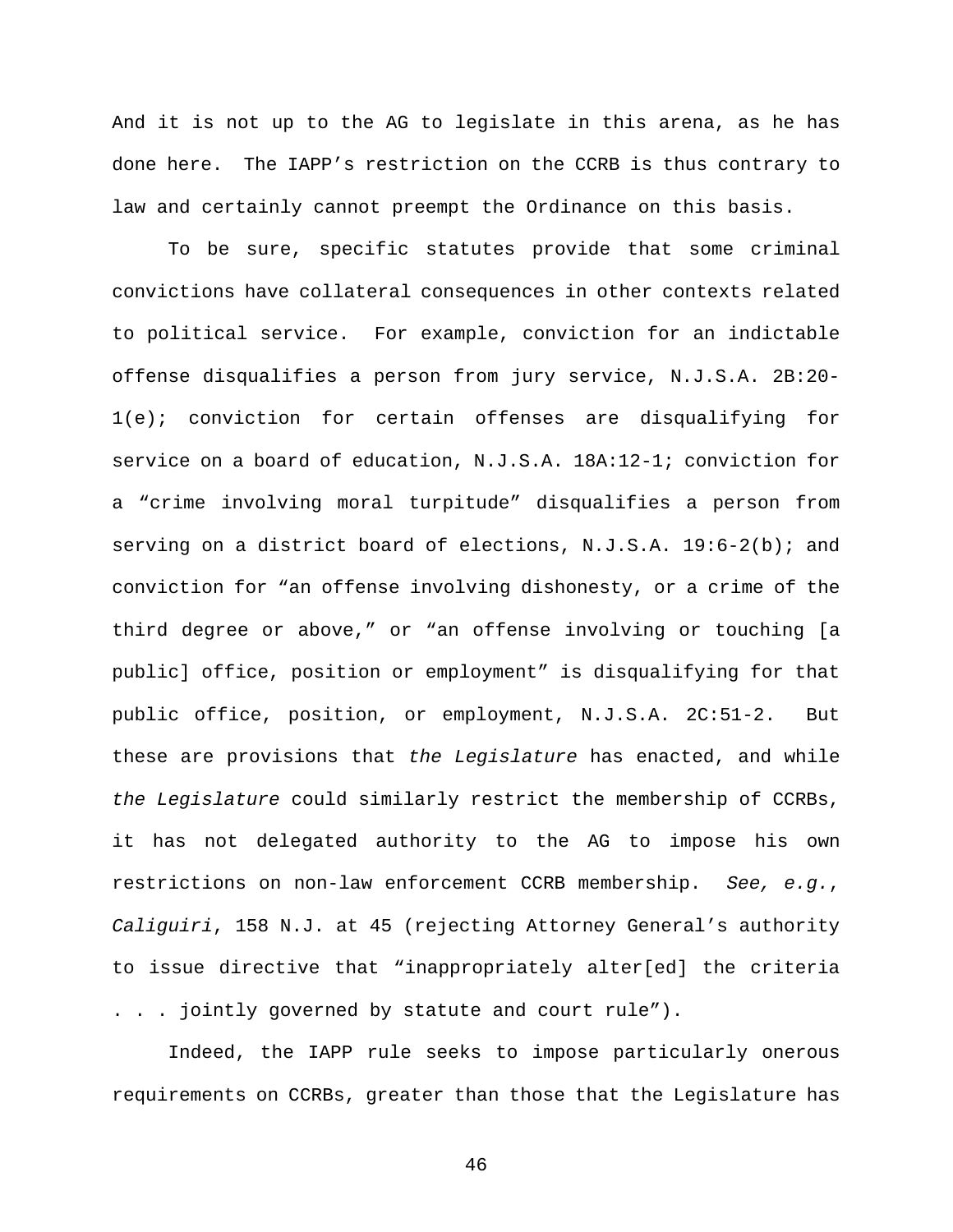deemed appropriate in other circumstances. Thus, unlike the statutes cited above, which apply only to certain convictions, the IAPP applies to *any* conviction for *any* "crime or offense." IAPP at  $60$ , § 9.7.2(d).<sup>13</sup> Yet the IAPP provides no statutory authority for prohibiting access to IA files to all persons with conviction for any crime or offense. In the absence of such authority, this provision should not preempt the Ordinance, which contains no similar restriction on CCRB membership.

 $\star$   $\star$ 

In sum, therefore, while the IA Unit and the CCRB will share the same goal of investigating police misconduct, there is no reason that they cannot operate in tandem. In passing the Ordinance, the City enacted additional oversight of the NPD based in part on DOJ findings that the IA Unit was not sufficiently investigating civilian complaints against police officers. The law endorses, rather than prohibits, this type of proactive municipal oversight of police departments. The Ordinance does

<sup>13</sup> Moreover, given the well-established disproportion of blacks who are arrested and prosecuted in New Jersey, *see Uniform Crime Report, State of New Jersey 2016* 19 (2016), this restriction may well affect the racial composition of the CCRB, undermining its ability to reflect the community from which it derives. As the DOJ Report noted, "black people in Newark have been stopped and arrested at a significantly higher rate than their white and Hispanic counterparts. . . . Approximately 80% of the NPD's stops and arrests have involved black individuals, while Newark's population is only 53.9% black." Da19 (DOJ Report at 16). Under these circumstances, it is critical that the CCRB have substantial black membership. *See* Ofer, *supra*, 46 Seton Hall L. Rev. at 1044 n.39 ("[G]iven the racial disparities associated with arrest and incarceration rates, disqualifying people [from a civilian review board] based solely on their criminal records will have a disproportionate and unfair impact on communities of color.").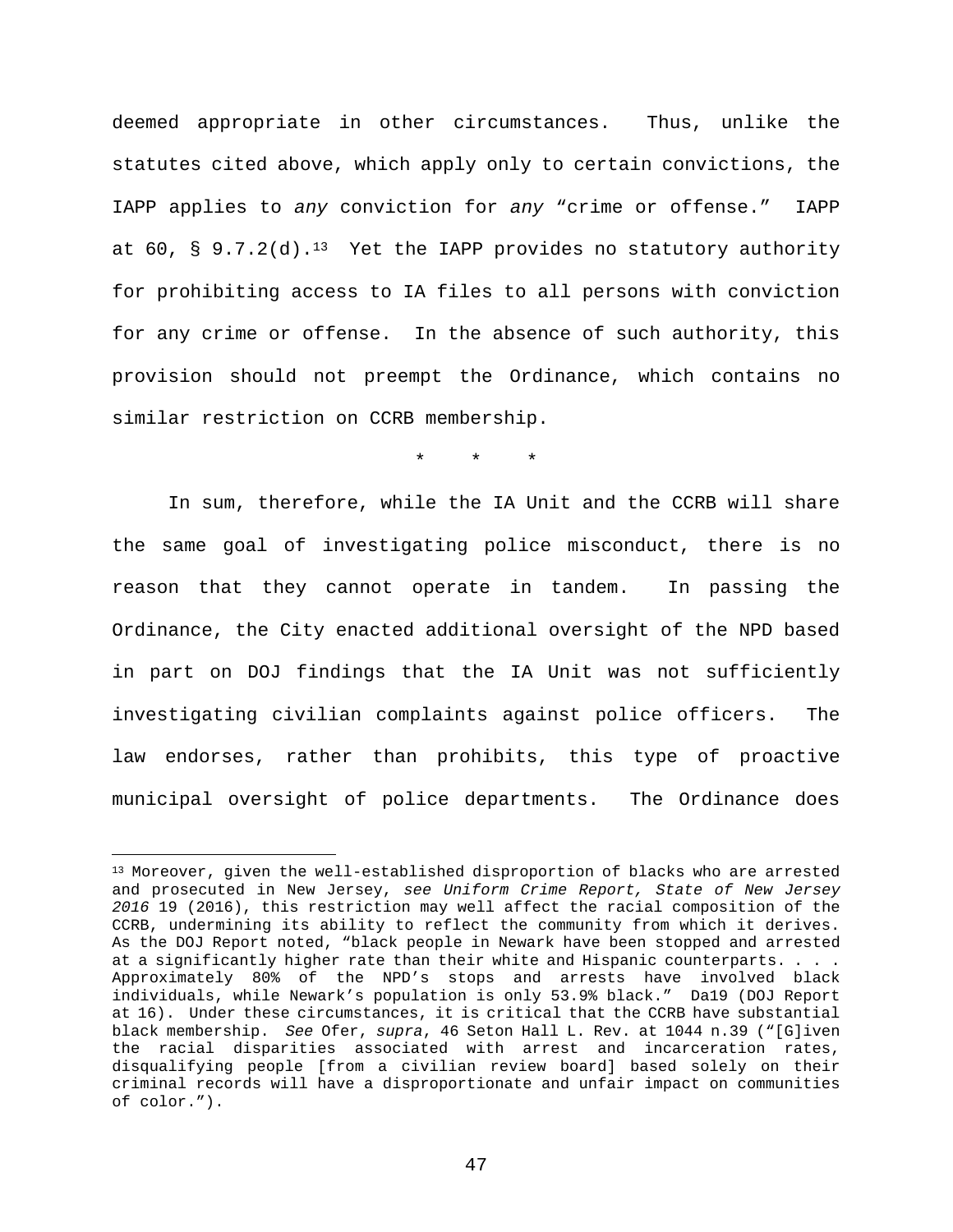not, in critical respects, conflict with the IAPP and, to the extent that it does, the IAPP exceeds the scope of the AG's authority by regulating civilian, as opposed to law enforcement, activities. *Amici* thus respectfully submit that the Ordinance is not preempted by the IAPP, and that aspects of the IAPP that conflict with the Ordinance do not provide a basis for the Ordinance's invalidation.

### **III. THE ORDINANCE PROPERLY PROVIDES THE CCRB WITH SUBPOENA POWER AS A NECESSARY COMPONENT OF ITS INVESTIGATIVE POWERS.**

In its petition for certification, the FOP renews its argument that the Ordinance's grant of subpoena power to the CCRB is invalid. Pbc10-12.<sup>14</sup> But as the Appellate Division recognized, the FOP's narrow construction of municipal subpoena power ignores the law embodied in constitutional provisions, statutes and cases all of which provide that subpoena power is authorized as a necessary incident to the municipal council's investigative powers, which the council is empowered to delegate to the CCRB.

First, as described above, *see supra* at 19-30, the CCRB is lawfully empowered to investigate police misconduct. Those investigatory powers are recognized in N.J.S.A. 40A:14-118, which recognizes a municipality's authority to establish a commission to investigate the police force. And the statute specifically authorizes the municipal council to "delegat[e] to such committees

<sup>&</sup>lt;sup>14</sup> The AG does not join in this argument. AGbc2.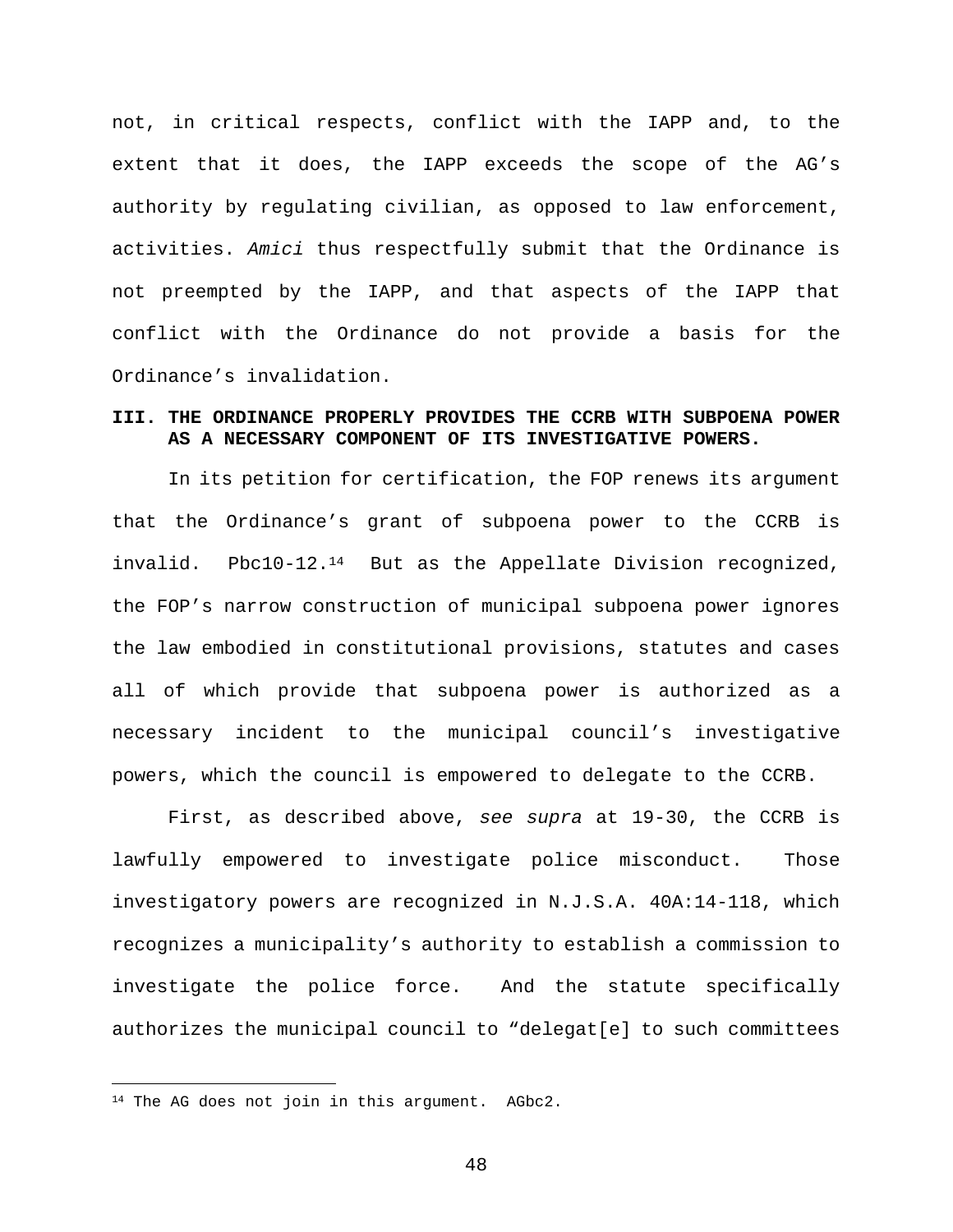or commissions of such powers of inquiry as the governing body deems necessary or to conduct such hearing or investigation authorized by law." *Ibid.*

More generally, this Court has recognized that a municipal council has general investigative powers that are inherently a part of its lawmaking authority. *See In re Shain*, 92 N.J. 524, 530-31 (1983). In *Shain*, the Court affirmed that in a Faulkner Act jurisdiction like Newark, "the elected Council exercises the municipality's legislative power." *Id.* at 530. Further, the Court held that "[t]he legislative power conferred upon the Council by N.J.S.A. 40:69A-36 implicitly includes the power to investigate." *Id.* at 531.

*Shain* went on to describe precisely how the power to issue subpoenas is a necessary part of that investigatory power, even without further legislation. *See id.* at 532 ("No specific statutory grant is necessary to vest a legislative body with subpoena power. . . . The power to compel testimony is inherent in the legislative power to investigate."). As the *Shain* Court recognized, "[u]nless an investigating committee has power to compel testimony, it has no feasible method to obtain all the information it needs to perform its legislative function." *Id.* at 533 (citing *Benjamin*, 144 N.J. Super. at 72). Accordingly, the absence of subpoena power "would prevent the Council from properly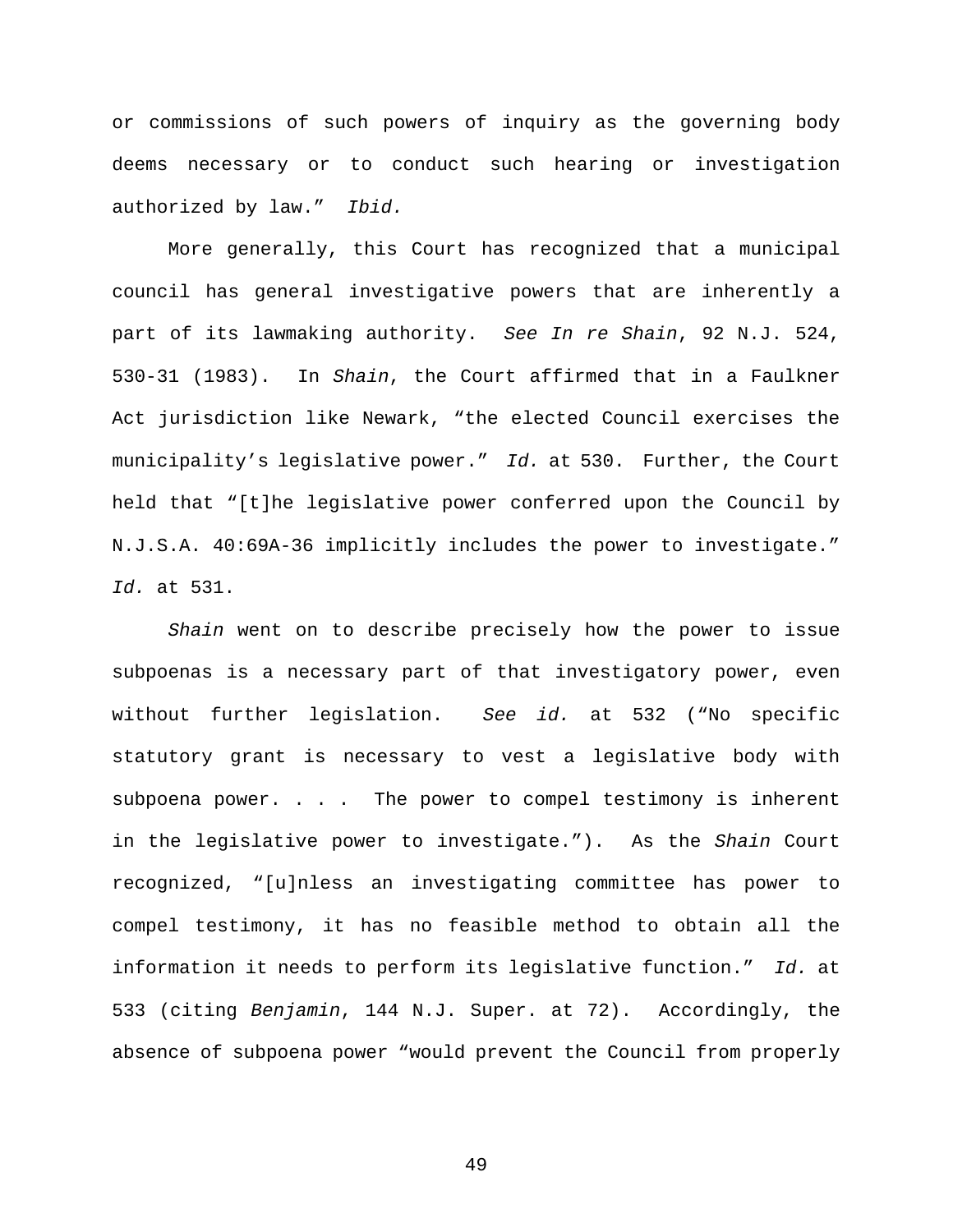performing its legislative functions in monitoring the operation of the city government." *Ibid.*

The necessity of the subpoena power to the investigation function supports the Ordinance's grant of such subpoena power to the CCRB. *See Fraternal Order of Police, Newark Lodge No. 12*, 459 N.J. Super. at 510 ("For investigations to be conducted by either the executive or legislative branches of municipal government, these entities must have subpoena power."). Under the State Constitution, "[t]he powers of . . . municipal corporations shall include not only those granted in express terms but also those of necessary or fair implication, or incident to the powers expressly conferred, or essential thereto[.]" *N.J. Const.* art. IV, § 7, ¶ 11; *see also Shain*, 92 N.J. at 532 (citing this provision). The Legislature has also recognized the expansion of necessary powers through N.J.S.A. 40:48-2, which permits a municipality to enact such laws "as it may deem necessary and proper for the government, order and protection of persons and property, and for the preservation of the public health, safety and welfare of the municipality and its inhabitants, and as may be necessary to carry into effect the powers and duties conferred and imposed by . . . law." *Ibid.* This Court has recognized the necessary-and-proper statute as an "express grant of general police powers" and "itself a reservoir of police power." *Inganamort*, 62 N.J. at 536; *see also N.J. Shore Builders Ass'n v. Twp. of Jackson*, 199 N.J. 38, 55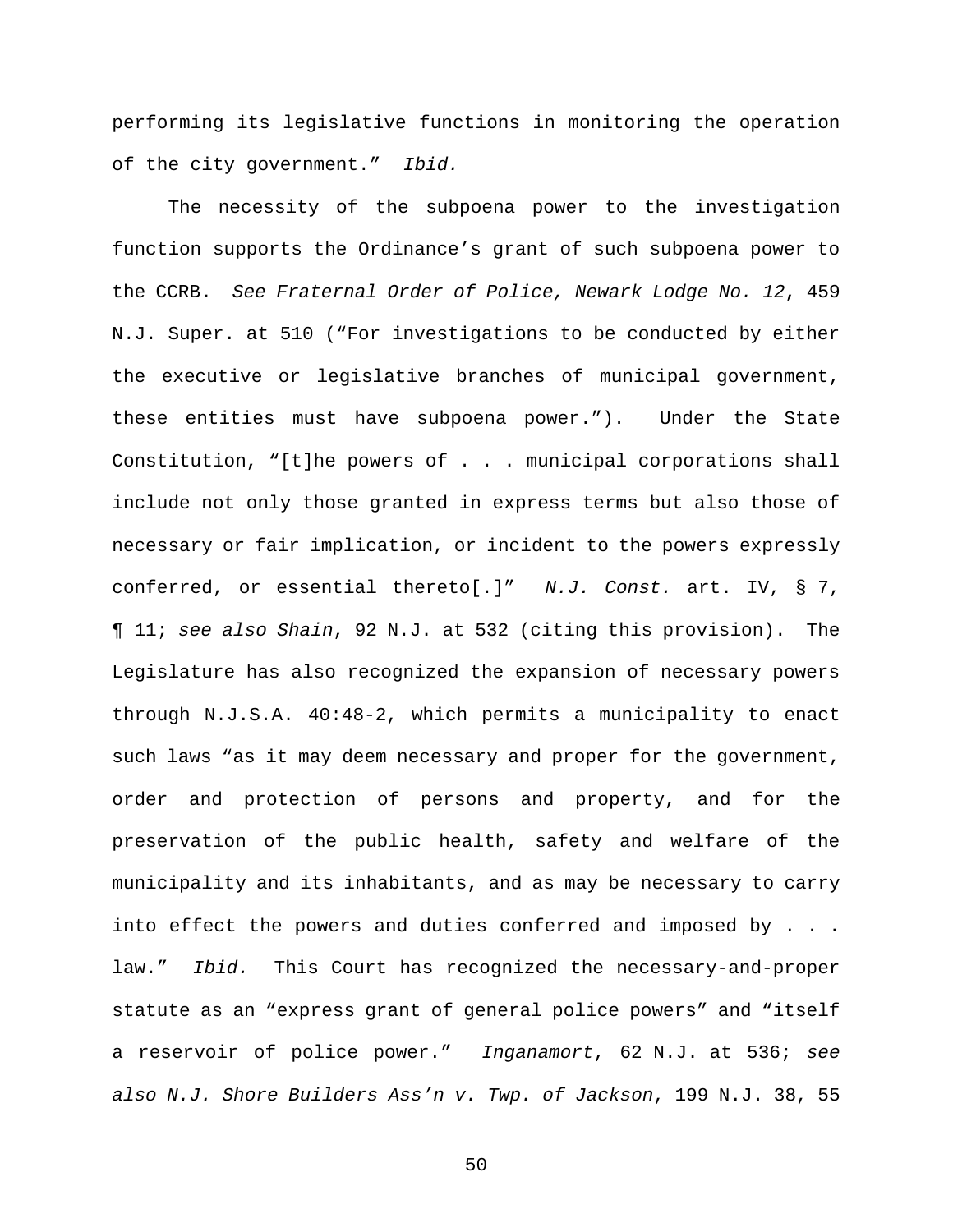(2009) ("Ordinances enacted pursuant to the police power are presumptively valid."). Since subpoenas are necessary tools to render meaningful the power to investigate, these constitutional and statutory provisions are the foundation of the authority to issue subpoenas, as the Appellate Division correctly recognized. *See Fraternal Order of Police, Newark Lodge No. 12*, 459 N.J. Super. at 509 ("The power to subpoena comes from constitutional and legislative authority.").

The Ordinance appropriately delegates the legislative subpoena power from the municipal council to the CCRB. Indeed, New Jersey municipal governing bodies frequently grant subpoena power to their municipal agencies. *See*, *e.g.*, Newark, N.J., Bus. and Occupations Code 8:7-29(c) (Newark Director of Finance "may, and at the request of the . . . licensee shall, subpoena witnesses" in charity-license revocation hearings); Paterson, N.J., Mun. Code 381-5 (Paterson Rent Leveling Board may "issue subpoenas requiring the production of witnesses and documents" to calculate the appropriate rent in landlord-tenant disputes); Elizabeth, N.J., Mun. Code 2.48.110 (Elizabeth's Department of Planning and Community Development has "the authority to conduct hearings . . . [regarding consumer fraud and may] issue subpoenas"); Camden, N.J. Mun. Code 332-25 (Camden Chief License Inspector may "compel the attendance of witnesses and parties in interest by issuance and service of subpoena"); Jersey City, N.J. Mun. Code 254-17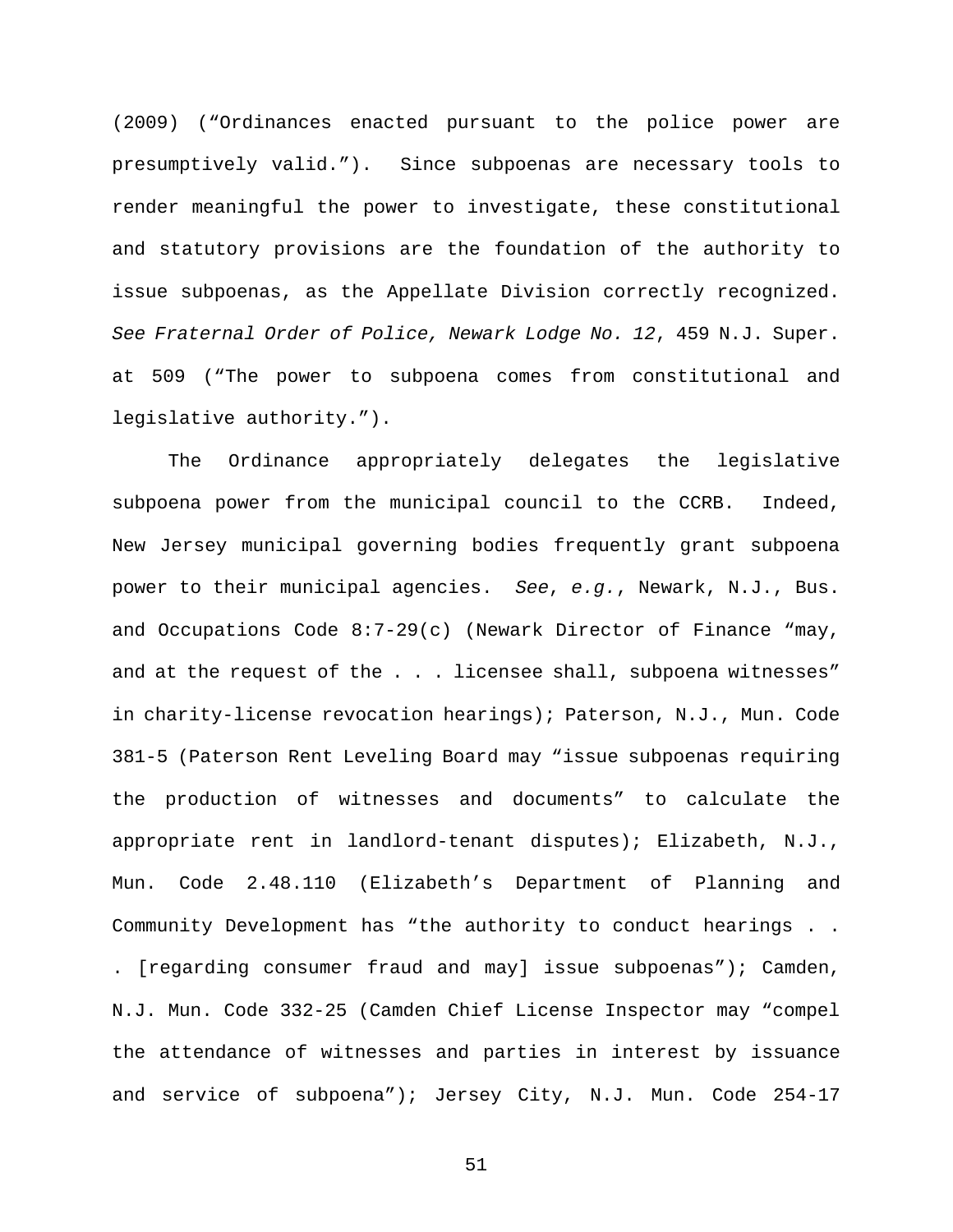(Jersey City Chief of Division of Construction may "compel the attendance of witnesses and parties in interest by issuance and service of subpoena" to investigate housing code violations). The United States Supreme Court has similarly made clear that Congress may likewise grant its subpoena power to an agency. *See Okla. Press Publ'g Co. v. Walling*, 327 U.S. 186, 214 (1946) (affirming Department of Labor's authority to issue subpoenas pursuant to Fair Labor Standards Act because "[Congress's] authority would seem clearly to be comprehended in the 'necessary and proper' clause, as incidental to both its general legislative and its investigative powers"); *see also U.S. Const.* Art. I, § 8 (containing federal "necessary and proper" clause).

In this vein, the FOP misses the mark by repeatedly citing N.J.S.A. 40:48-25, which explicitly grants subpoena power to a committee of council members, as evidence that the CCRB's subpoena power is unlawful. The statute is a grant of power and not, as the FOP incorrectly claims, a restriction on powers not stated. To the contrary, New Jersey municipal law repeatedly indicates that municipal power is broad, and restricted only where a specific prohibition appears in a statute. *See, e.g.*, *N.J. Const.* art. IV, § 7, ¶ 11 ("The powers of . . . municipal corporations shall include not only those granted in express terms but also those of necessary or fair implication, or incident to the powers expressly conferred, or essential thereto[.]"); N.J.S.A. 40:42-4 ("[A]ll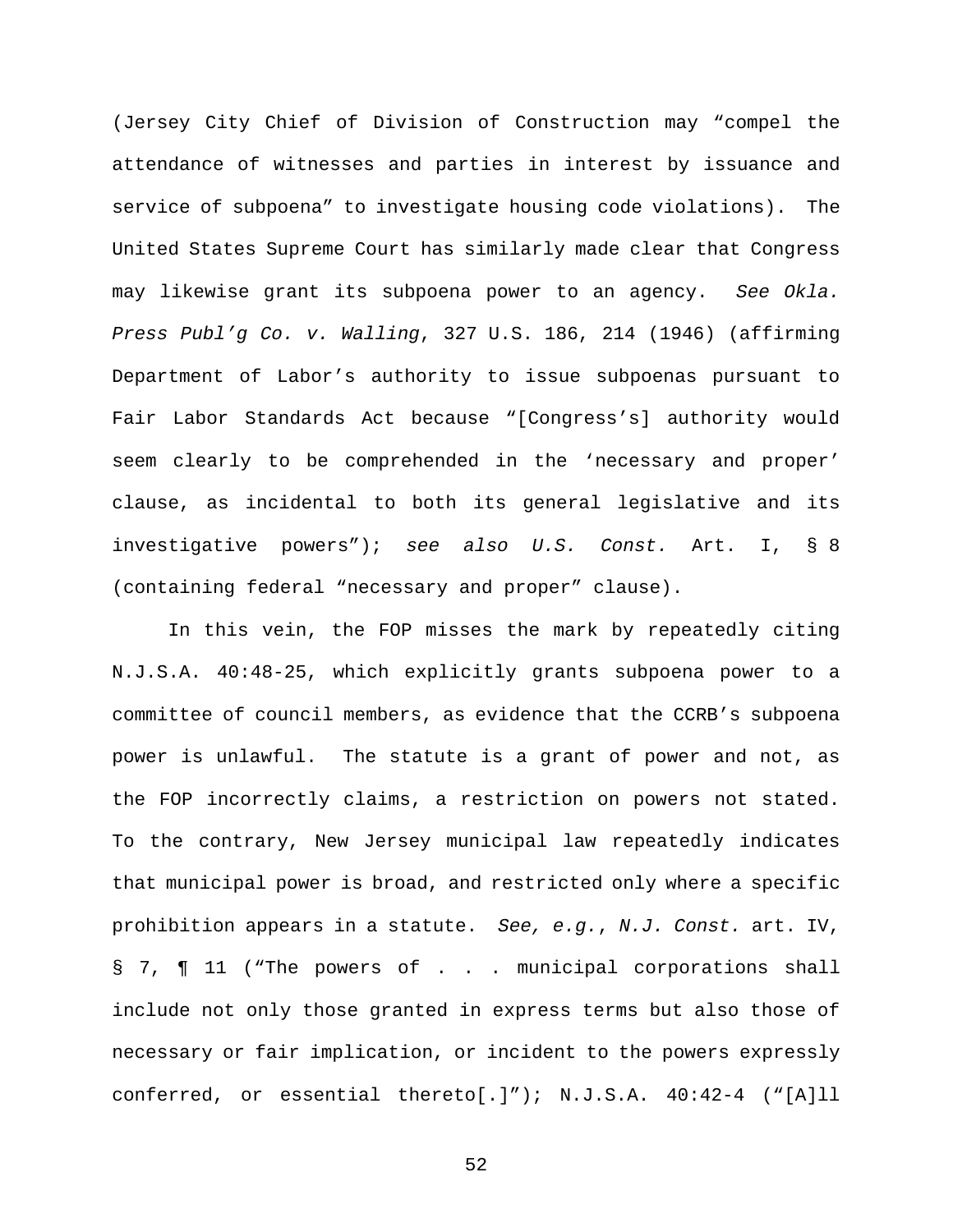courts shall construe [statute regulating municipal form of government] most favorably to municipalities, it being the intention to give all municipalities . . . the fullest and most complete powers possible[.]"); N.J.S.A. 40:69A-30 ("Any specific enumeration of municipal powers contained in [the Faulkner Act] or in any other general law shall not be construed in any way to limit the general description of powers contained in this article, and any such specifically enumerated municipal powers shall be construed as in addition and supplementary to the powers conferred in general terms by this article[.]"). Because N.J.S.A. 40:48-25 does not expressly restrict a municipality from delegating subpoena power to a committee like the CCRB, the statute does not invalidate the Ordinance's grant of subpoena power.<sup>15</sup>

Finally, as the Appellate Division properly recognized, the FOP's reliance on *Benjamin*, 144 N.J. Super. 58, is also unpersuasive. In *Benjamin*, the court held that Newark could not use a voter referendum to create an elected civilian review board, separate from the municipal council, and grant that board subpoena power, because creating a separate elected body by public initiative "would be an impermissible infringement upon the authority conferred upon the municipality by the Faulkner Act."

<sup>15</sup> *Traino v. McCoy*, 187 N.J. Super. 638 (Law Div. 1982), cited by the FOP, also incorrectly reads N.J.S.A. 40:48-25 as a restriction on the power of municipal governing bodies to delegate their subpoena powers, and should be rejected by this Court.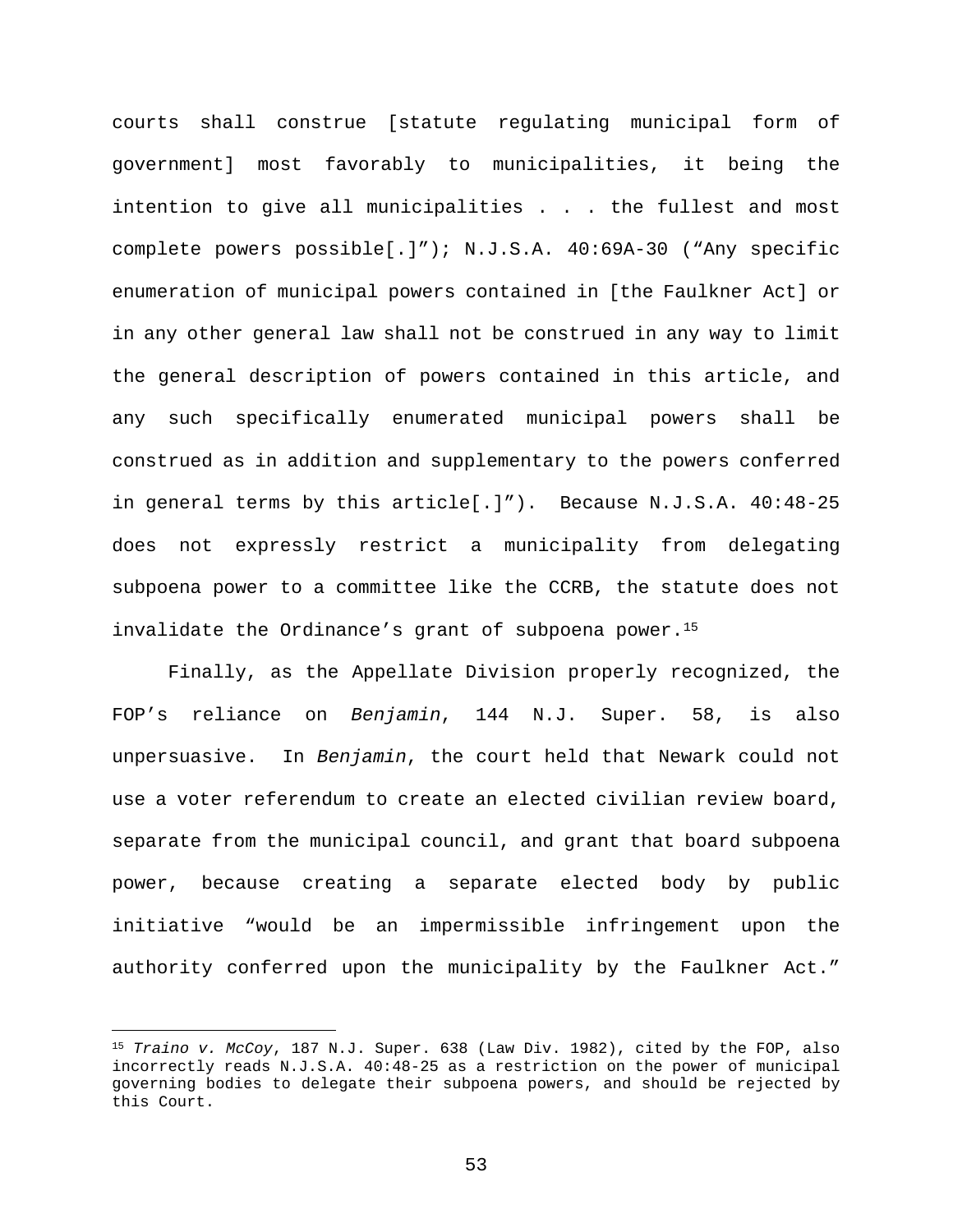*Id.* at 69. But the court made clear that it was not considering the issue that is here before the Court: whether a board with *appointed* members could be created through an ordinance passed *by the city council*. *See id.* at 71 ("It may well be that the City of Newark could create a civilian review board under its power to appoint subordinate officers  $\ldots$  . However, this is not what is proposed here."). *Benjamin* thus does not control the outcome of this case. *See Fraternal Order of Police, Newark Lodge No. 12*, 459 N.J. Super. at 511-12 (rejecting FOP's reliance on *Benjamin* because "the City established the CCRB by Ordinance with appointed members, not voter initiative").<sup>16</sup>

Accordingly, this Court should affirm the Appellate Division's holding that "the City is authorized to delegate to the CCRB authority to issue subpoenas in accordance with the terms outlined in the Ordinance." *See Fraternal Order of Police, Newark Lodge No. 12*, 459 N.J. Super. at 511. The CCRB's subpoena power is authorized as a necessary component of its authority to investigate, appropriately delegated by the municipal council to the CCRB, as authorized under the necessary-and-proper statute and other municipal law granting such powers.

<sup>16</sup> The FOP maintains that *Benjamin* separately held that a municipal ordinance can never grant subpoena power. But even if such a sweeping holding were somehow correct – and *Amici* do not believe it is, given the settled law discussed above – the court's statement was merely *dicta*, as it had already ruled that the ordinance as a whole was invalid.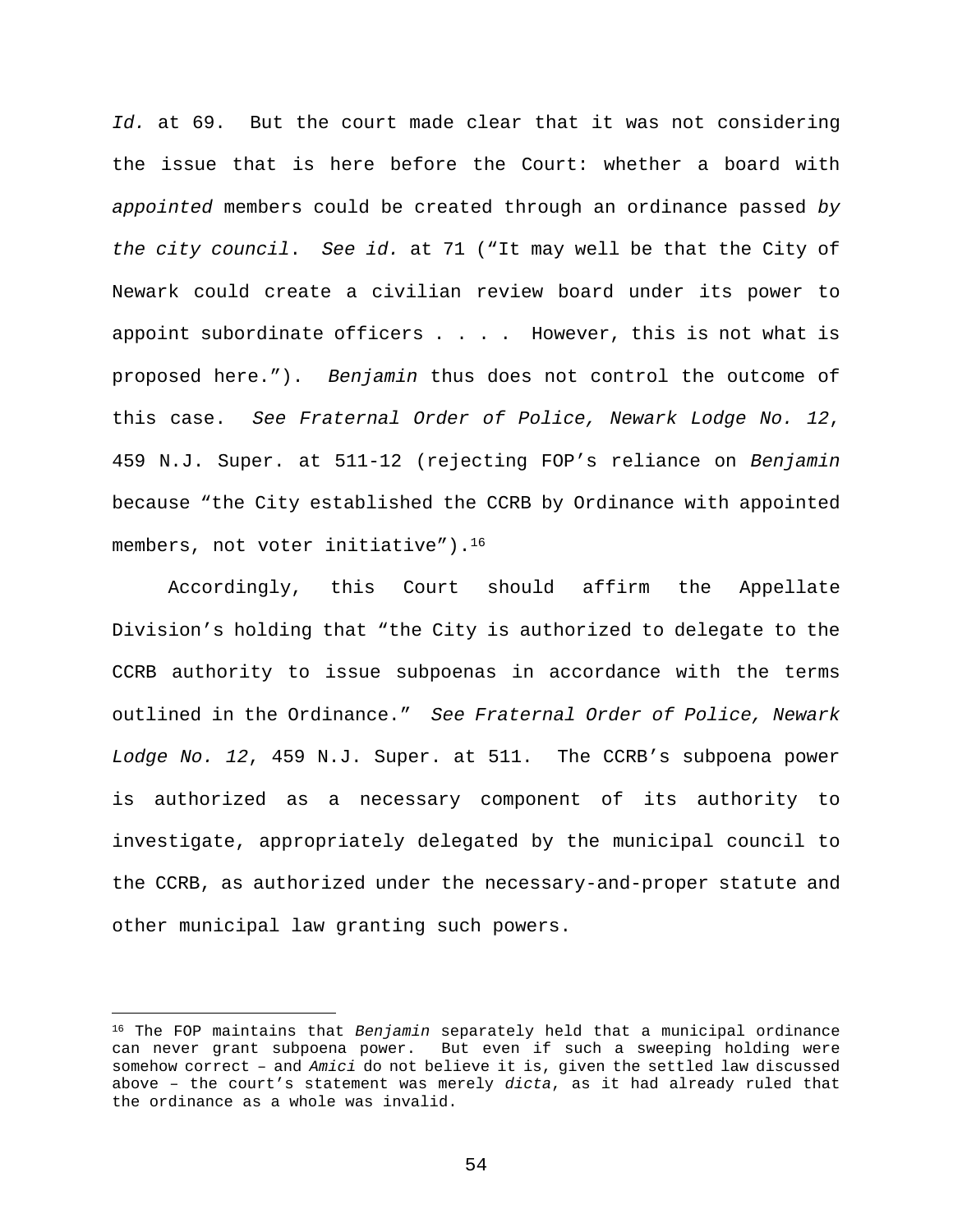# **IV. THE ORDINANCE DOES NOT VIOLATE POLICE OFFICERS' DUE PROCESS RIGHTS.**

Finally, the Appellate Division properly rejected the FOP's argument that the Ordinance violates the due process rights of police officers.<sup>17</sup> Although the constitution and law of New Jersey, including statutes and case law, grant certain protections to police officers in disciplinary hearings, the Ordinance is fully consistent with those protections. In any event, as the Appellate Division stated, alleged conflicts between law governing police officers and the Ordinance can be better addressed in as-applied challenges, rather than striking down the Ordinance on its face.

# **A. The Ordinance Does Not Abridge Officers' Due Proces Rights in Disciplinary Proceedings.**

As an initial matter, the FOP misconstrues the Ordinance as "permit[ting] the adjudication of major and minor discipline on an officer." Pbc12-13. The Ordinance does nothing of the sort; to the contrary, the Ordinance reserves disciplinary authority to Newark's Public Safety Director. *See* Da143 (Ordinance at III.xxi). Indeed, as the Appellate Division recognized, the CCRB is not a disciplinary body. *Fraternal Order of Police, Newark Lodge No. 12*, 459 N.J. Super. at 496. Rather, its function is to conduct municipal investigations and oversight, as permitted by law. *See, e.g.*, N.J.S.A. 40A:14-118; *Jersey City PBA*, 154 N.J. at 572.

<sup>&</sup>lt;sup>17</sup> Again, the AG does not join in this argument.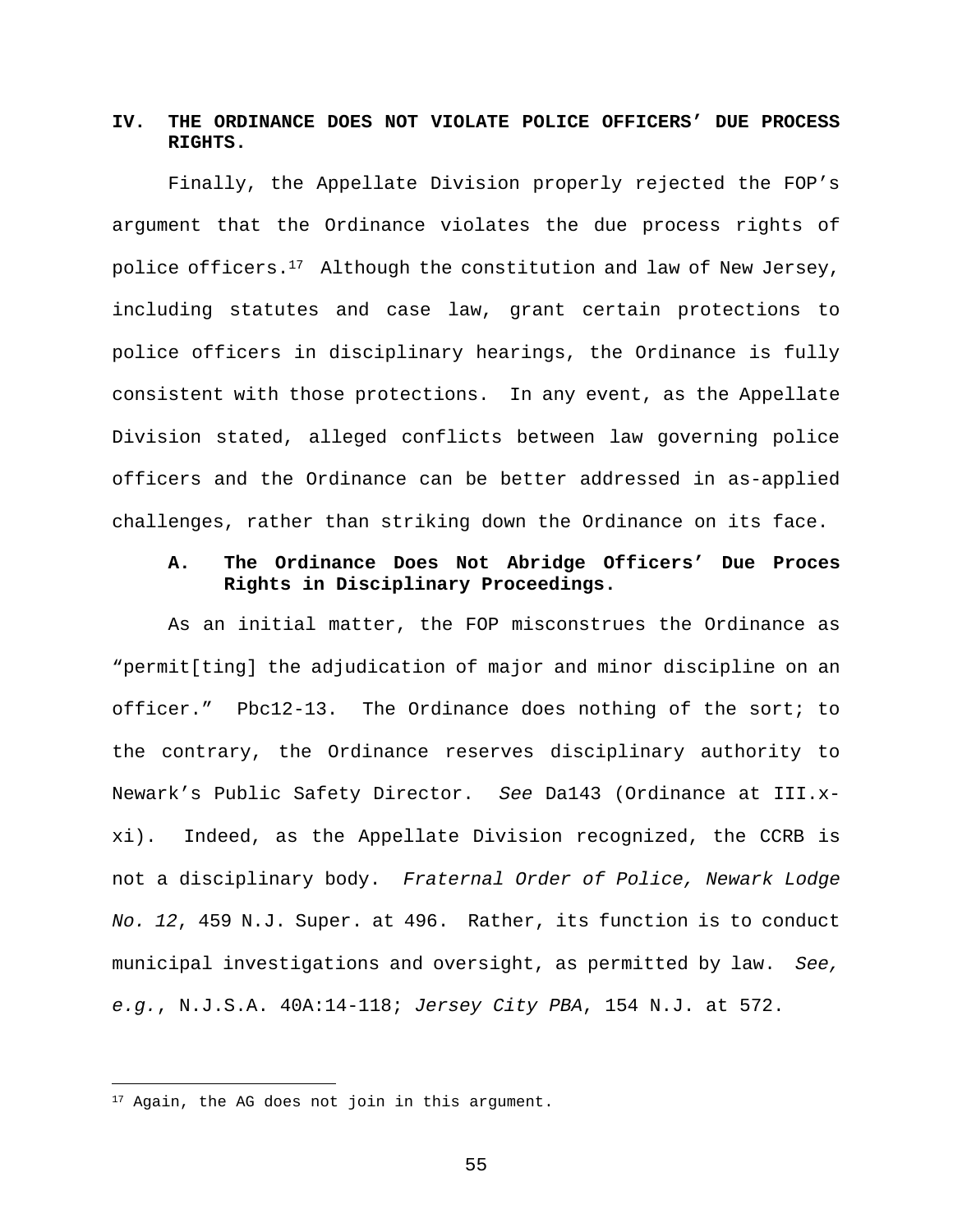Nonetheless, the Ordinance does not, on its face, deprive officers of due process. *See Doe v. Poritz*, 142 N.J. 1, 106 (1995) ("The minimum requirements of due process . . . are notice and the opportunity to be heard."). In a facial due process challenge, courts presume that the statute is "intended . . . to function in a constitutional matter." *State v. Profaci*, 56 N.J. 346, 349 (1970). Thus, "[f]acial challenges are disfavored for several reasons[,]" including that they "often rest on speculation" and thus "raise the risk of 'premature interpretation of statutes on the basis of factually barebones records.'" *Wash. State Grange v. Wash. State Republican Party*, 552 U.S. 442, 450 (2008) (quoting *Sabri v. United States*, 541 U.S. 600, 609 (2004)). A court should not strike down a law based upon a facial challenge unless it is convinced that it would be unconstitutional in "every application." *In re Promulgation of Guardianship Servs. Regulations*, 103 N.J. 619, 638 (1986); *accord Gen. Motors Corp. v. City of Linden*, 150 N.J. 522, 532 (1997) (in tax context, noting that "statute is not facially unconstitutional if it operates constitutionally in some instances"); *Town Tabacconist v. Kimmelman*, 94 N.J. 85, 98 (1983) (in vagueness context, noting that law should be invalidated on its face only if "the enactment is impermissibly vague in all of its applications" (quoting *Village of Hoffman Estates v. Flipside, Hoffman Estates, Inc.*, 455 U.S. 489, 494-95 (1982))).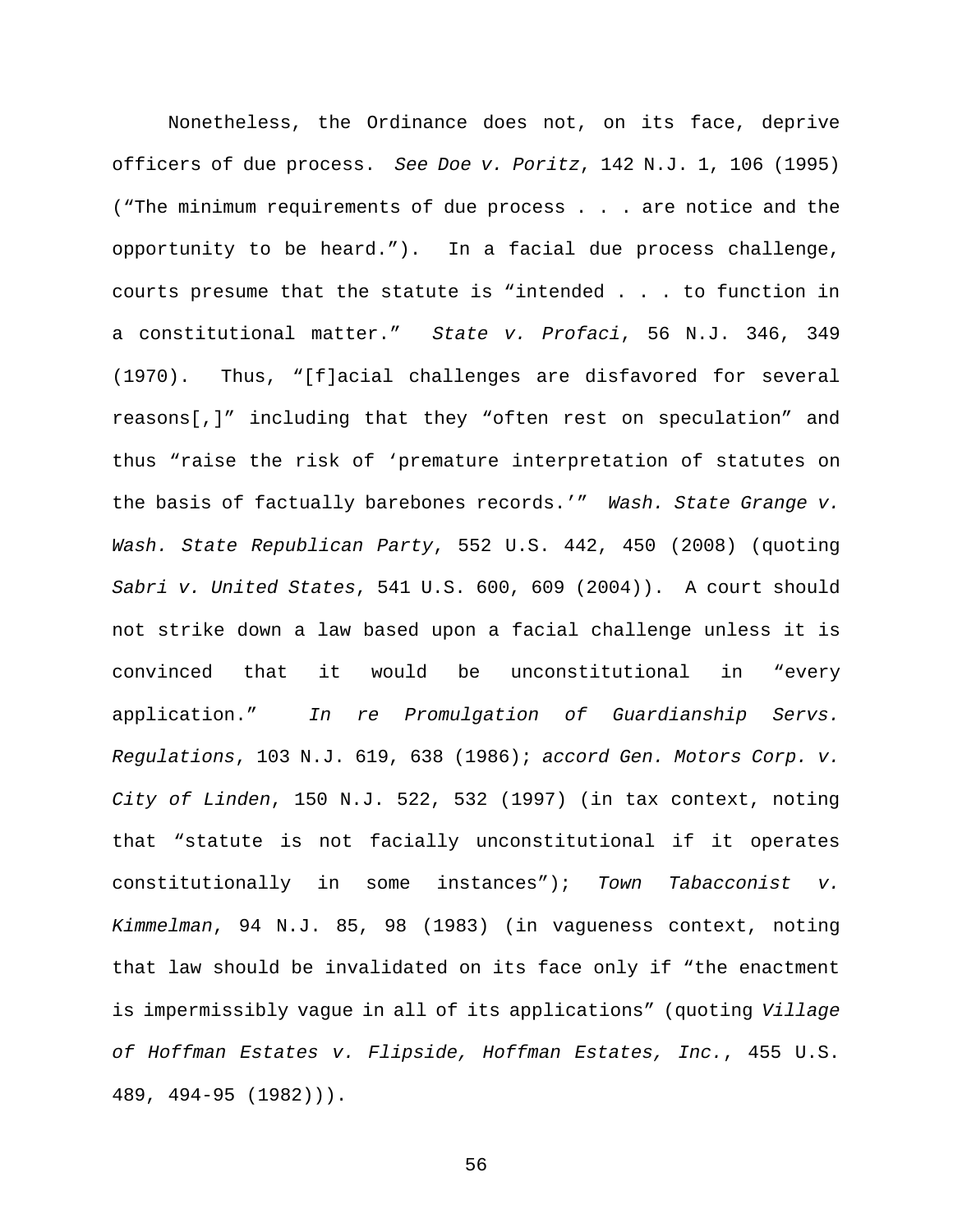Viewed in light of this standard, the Ordinance clearly will not deprive officers of due process in all circumstances. To the contrary, the Ordinance indicates that it is not intended to deprive police officers of rights required by collective bargaining. Da147 (Ordinance at V.  $\S$  1-11(a)). Officers are required to have advance notice of the hearing, *ibid.* (*id.* § 1-  $11(b)$ ), may be represented by counsel or other representatives, *ibid.* (*id.* § 1-11(c)), and will have their rights read at the outset of any interview, *ibid.* (*id.* § 1-11(d)). And the Ordinance also requires findings to be made only on competent, sworn evidence. Da148 (*id.* § 1-14(a) ("No finding shall be based solely upon an unsworn complaint or statement, nor shall prior unsubstantiated, unfounded or withdrawn complaints filed with the Board, be the basis for any such finding or recommendation with regard to an individual complaint."); *id.* § 1-14(b) ("Panels or the Board shall employ a 'preponderance of the evidence' standard of proof in evaluating cases, and their findings shall be grounded in and by competent support or evidence.")).

The Ordinance also recognizes that the CCRB will promulgate additional procedural rules governing its investigations. Da146 (*id.* § 1-8) ("The procedures to be followed in investigating complaints shall be such as in the opinion of the Board will best facilitate accurate, orderly and thorough fact-finding."). Whether the CCRB violates police officer's due process rights will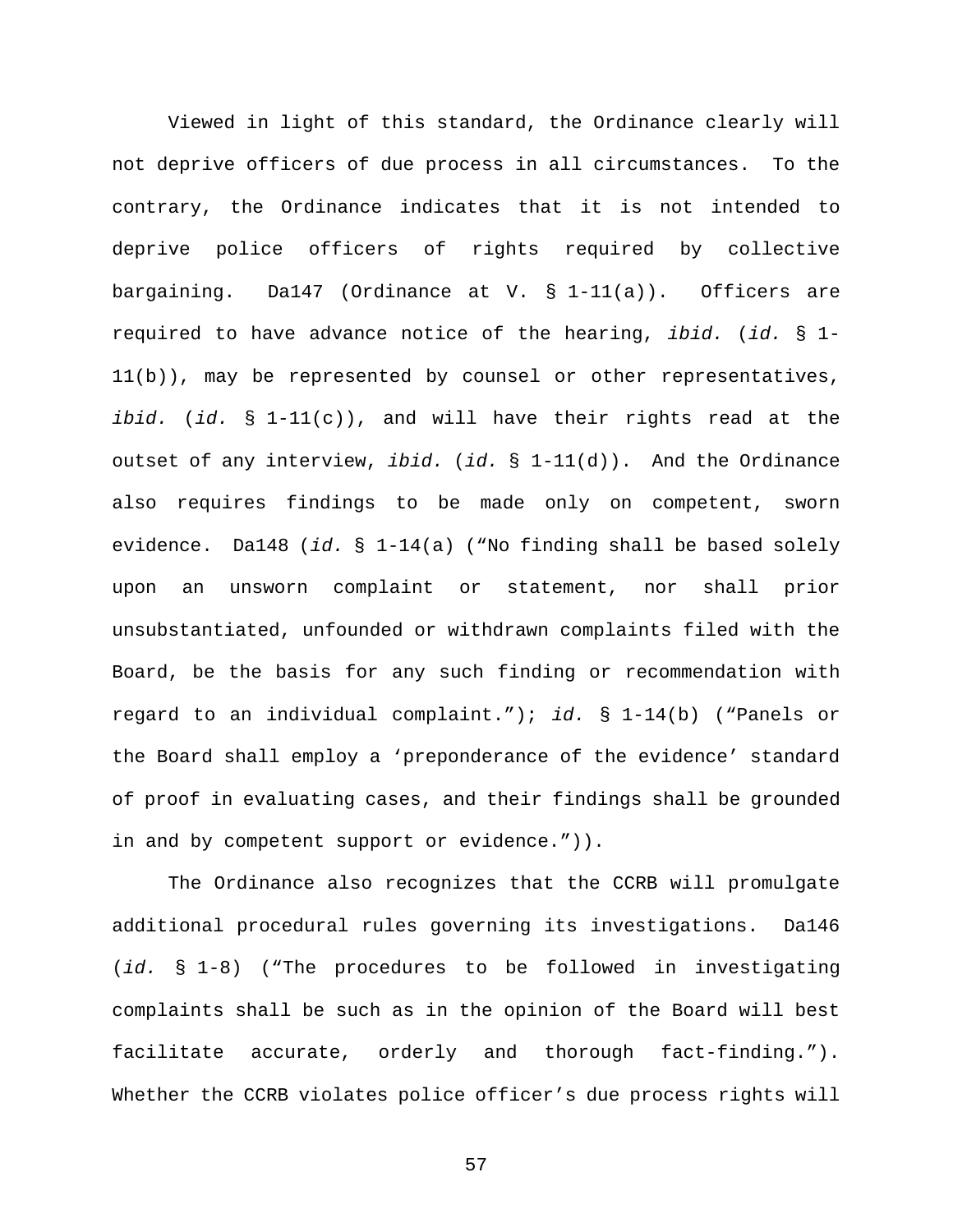undoubtedly depend, therefore, on the development of these procedures, as well as on the CCRB's implementation of them. *See Dolan v. City of E. Orange*, 287 N.J. Super. 136, 144-46 (App. Div. 1996) (reviewing procedures required in police officer disciplinary hearings); *see also State Farm Mut. Auto. Ins. Co. v. State*, 124 N.J. 32, 66-67 (1991) (Garibaldi, J., concurring) (in case rejecting facial challenge, noting that "th[e] statute is still subject to an as-applied challenge" after issuance of governing regulations). Therefore, at the least, any such due process challenge should await the development of these procedures, as the Appellate Division correctly recognized in its opinion. *Fraternal Order of Police, Newark Lodge No. 12*, 459 N.J. Super. at 495 ("Due process considerations are premature at this point because the Ordinance contemplates the development of further procedural safeguards once the CCRB is up and running.").

### **B. There Are No Facial Due Process Violations Arising out of the CCRB's Membership.**

Finally, the Appellate Division properly rejected the FOP's claim that the CCRB's membership is improperly biased. To the contrary, the FOP's claim runs counter to the fundamental principle that government bodies are afforded a "presumption of honesty and integrity." *Carberry*, 114 N.J. at 586 (quoting *Hortonville Joint Sch. Dist. No. 1 v. Hortonville Educ. Ass'n*, 426 U.S. 482, 497 (1976)). Although the CCRB is constituted of members some of whom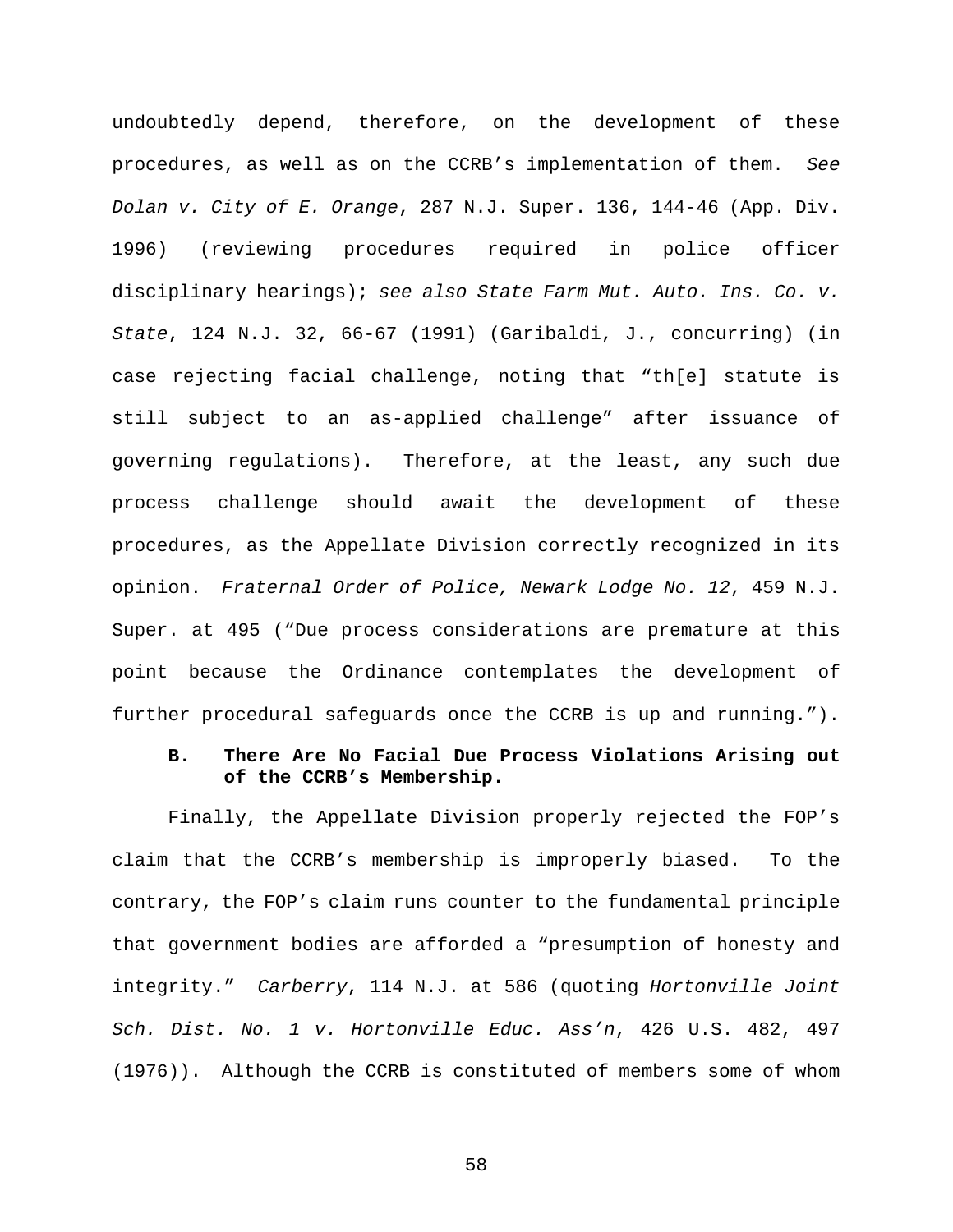are nominated by *Amici* and other political advocacy organizations, Da140 (Ordinance at  $I.2(a)$ ), that does not disqualify them or open the Board to the broad challenge that the FOP brings.

To start, CCRB members all must be appointed by the mayor and approved by the municipal council, who are the civilian officials ultimately responsible for overseeing the NPD. *See ibid.*; *Jersey City PBA*, 154 N.J. at 572 (1998) ("The Legislature has vested municipal authorities with the discretion to determine the powers, duties, functions, and efficient operation of police departments."). Moreover, the law is clear that decisionmakers are not disqualified even if they have "announced an opinion on a disputed issue." *Carberry*, 114 N.J. at 585-86 (Police Superintendent who had implemented drug-testing protocol was not disqualified from determining officer's challenge to protocol); *see also Hortonville*, 426 U.S. at 493 ("Nor is a decisionmaker disqualified simply because he has taken a position, even in public, on a policy issue related to the dispute[.]"); *United States v. Morgan*, 313 U.S. 409, 421 (1941) (Secretary of Agriculture could determine case though he had written opinion piece in the New York Times on the matter)); *In re Xanadu Project at Meadowlands Complex*, 415 N.J. Super. 179, 192-93 (App. Div. 2010) (agency head's prior advisory opinion did not create bias that required recusal). Indeed, those who understand and care about an issue are often the most qualified members of bodies like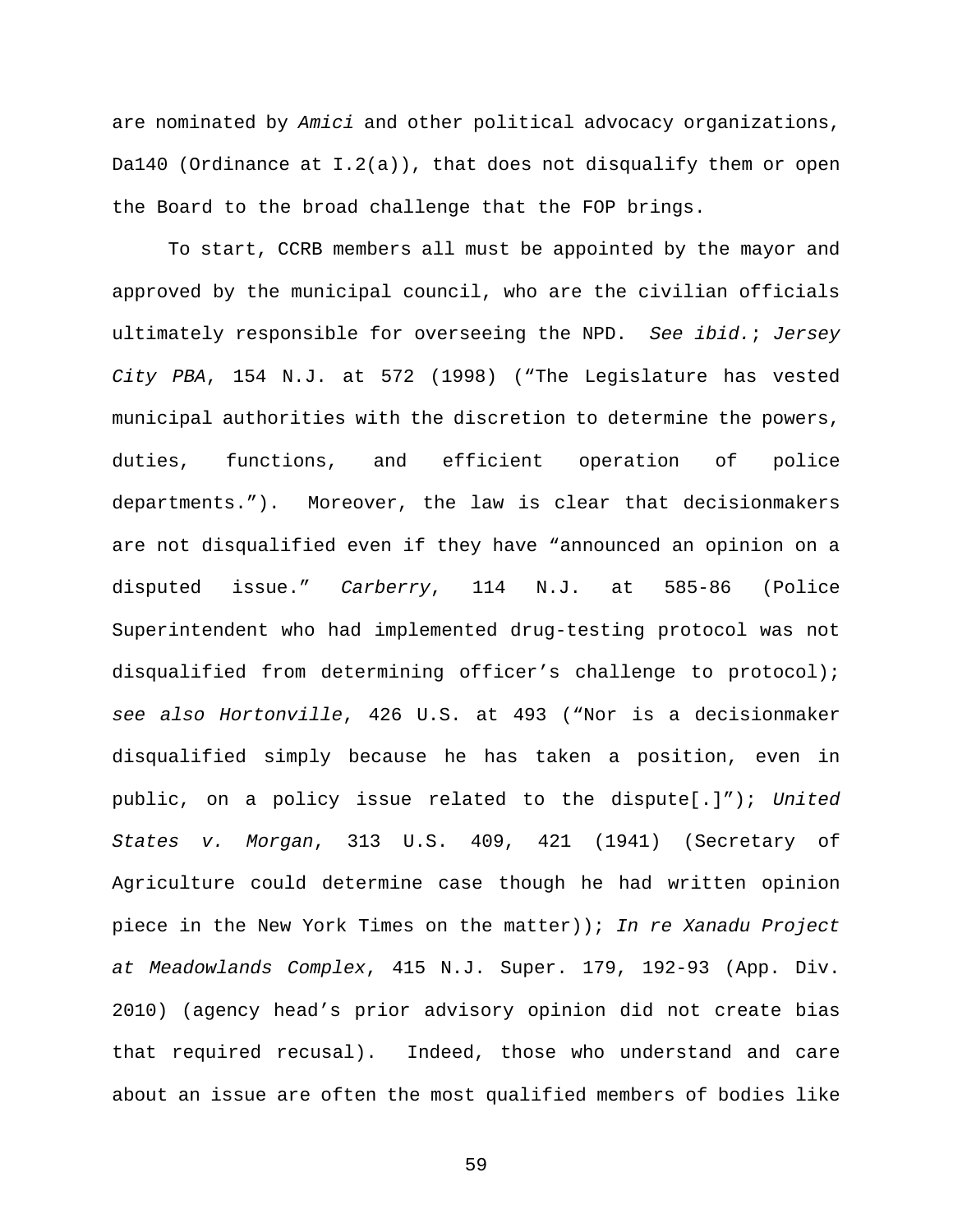the CCRB. *See Fed. Trade Comm'n v. Cement Inst.*, 333 U.S. 683, 702 (1948) (rejecting disqualification of FTC commissioners based upon prior work on similar issues because the "experience acquired from their work as commissioners would be a handicap instead of an advantage").

The only way that CCRB members can or should be disqualified is based on "actual bias," defined as where "the decisionmaker has a pecuniary interest in the outcome of the matter or has been the target of personal criticism from one seeking relief." *Carberry*, 114 N.J. at 586. No such bias could be or is alleged to anything like the degree that would require invalidation of the Ordinance as a whole, and the FOP identifies no other circumstances where any entire committee was dissolved by a court due to this type of alleged bias. Of course, actual bias could give rise to recusal in individual cases – which is why the Ordinance has its own recusal mechanism for those circumstances. Da150 (Ordinance at V. § 1-19(a)). To the extent that a claim of actual bias arises in a particular case, the issue can be litigated in that context, on a fuller record. *See Fraternal Order of Police, Newark Lodge No. 12*, 459 N.J. Super. at 495.

Therefore, for the reasons stated above, the Ordinance does not, on its face, violate due process. The FOP cannot show a violation of officers' statutory rights in the disciplinary process because the CCRB does not impose discipline, and it cannot